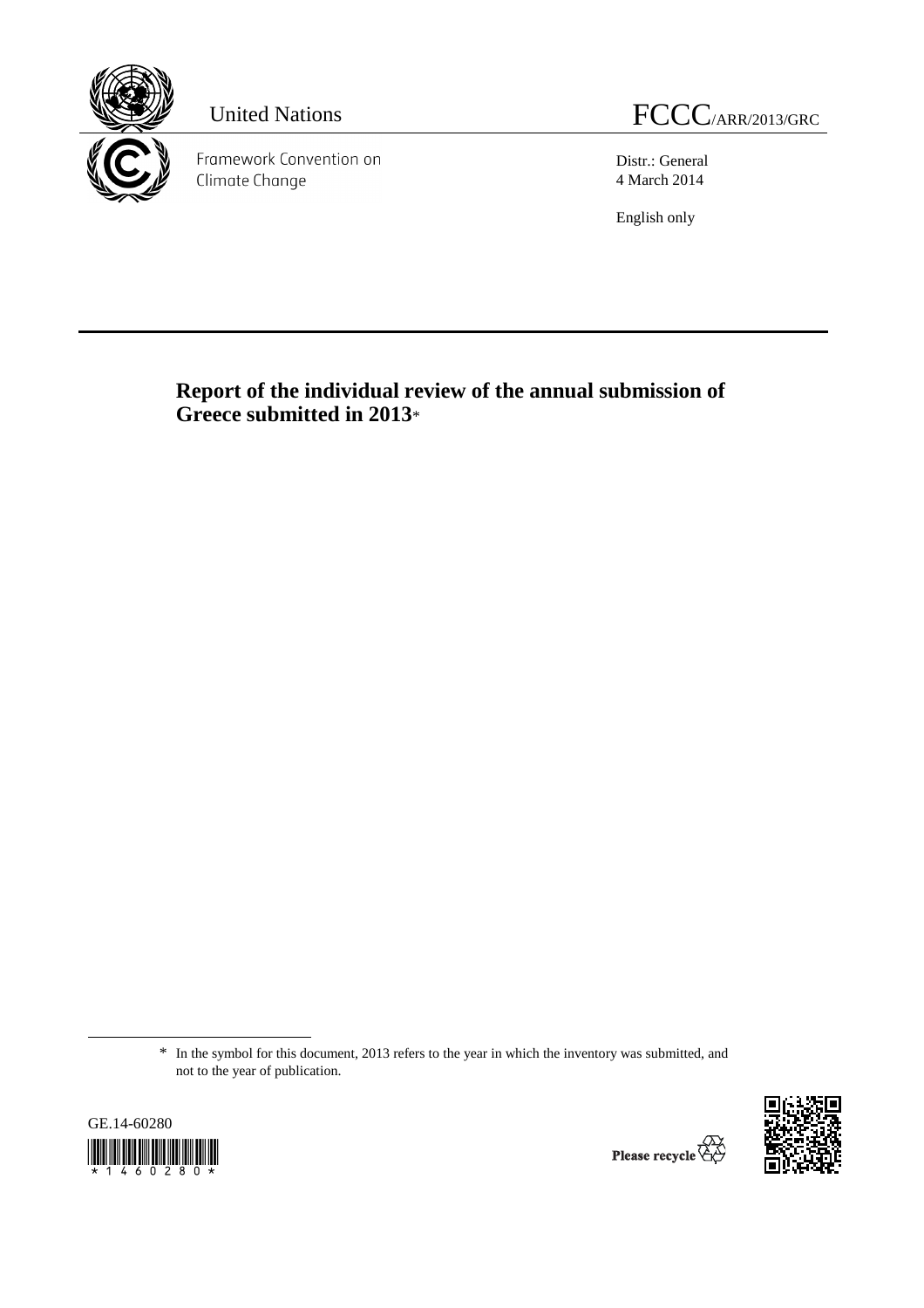# Contents

|         |                                                                  | Paragraphs  | Page |
|---------|------------------------------------------------------------------|-------------|------|
| I.      |                                                                  | $1 - 5$     | 3    |
| Π.      |                                                                  | $6 - 100$   | 7    |
|         | А.                                                               | $6 - 17$    | 7    |
|         | <b>B.</b>                                                        | $18 - 30$   | 12   |
|         | $\mathcal{C}$ .                                                  | $31 - 39$   | 16   |
|         | D.                                                               | $40 - 54$   | 18   |
|         | E.                                                               | $55 - 72$   | 22   |
|         | $F_{\cdot}$                                                      | $73 - 82$   | 26   |
|         | Supplementary information required under Article 7,<br>G.        | $83 - 100$  | 28   |
| Ш.      |                                                                  | $101 - 102$ | 34   |
|         | A.                                                               | 101         | 34   |
|         | <b>B.</b>                                                        | 102         | 35   |
| IV.     |                                                                  | 103         | 41   |
| Annexes |                                                                  |             |      |
| L.      | Background data on recalculations and information to be included |             | 42   |
| Π.      |                                                                  |             | 48   |
| III.    |                                                                  |             | 50   |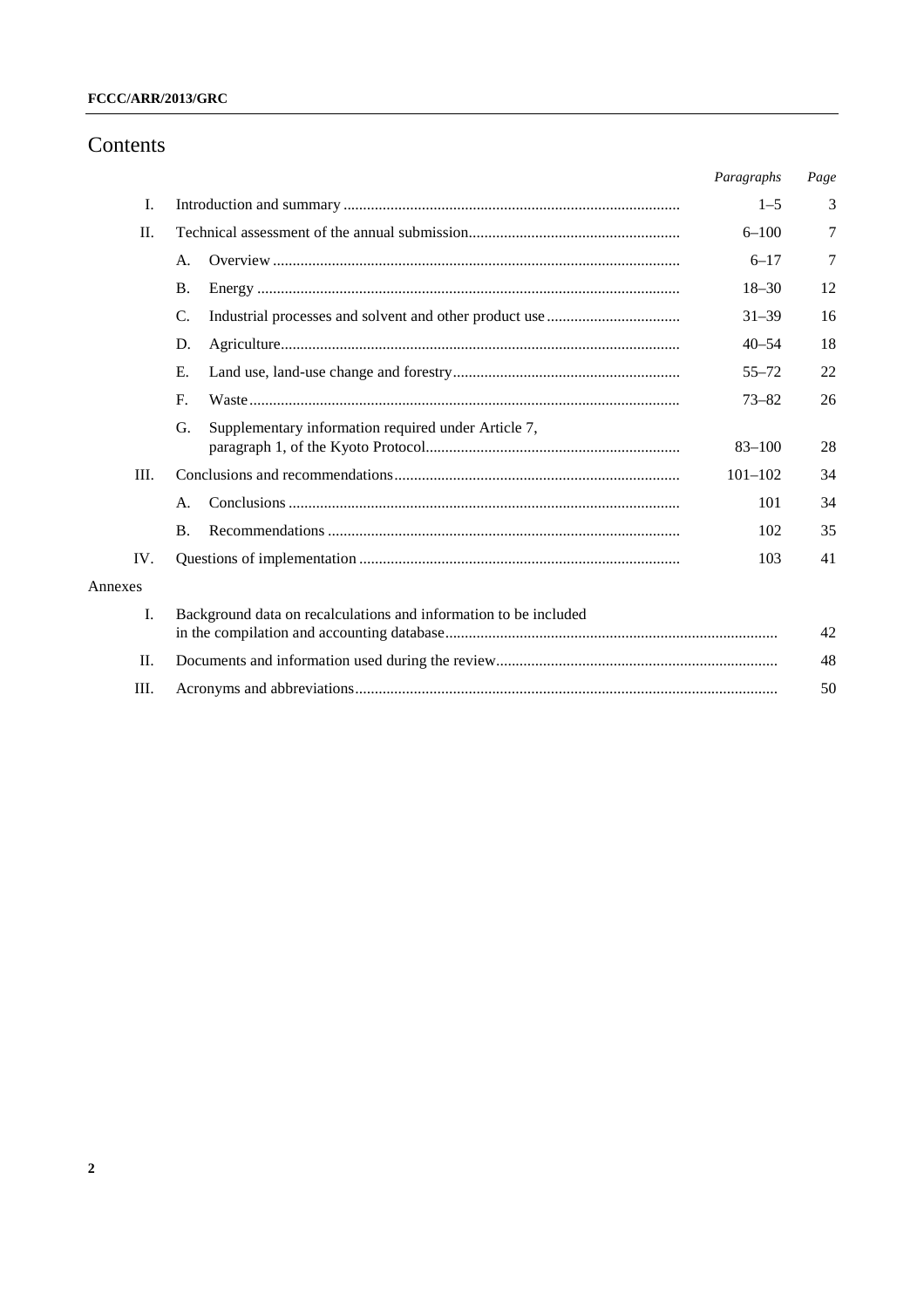# **I. Introduction and summary**

1. This report covers the review of the 2013 annual submission of Greece, coordinated by the UNFCCC secretariat, in accordance with decision 22/CMP.1. The review took place from 16 to 21 September 2013 in Bonn, Germany, and was conducted by the following team of nominated experts from the UNFCCC roster of experts: generalists – Mr. Harry Vreuls (Netherlands) and Ms. Melissa Weitz (United States of America); energy – Mr. Graham Anderson (Australia), Mr. Constantin Harjeu (Romania), Ms. Anna Sikharulidze (Georgia) and Mr. Sergiy Skybyk (Ukraine); industrial processes and solvent and other product use – Ms. Ingrid Person Rocha e Pinho (Brazil) and Mr. Samir Tantawi (Egypt); agriculture – Mr. Michael Anderl (Austria), Ms. Rocio Danica Condor (Italy) and Mr. Paulo Cornejo (Chile); land use, land-use change and forestry  $(LULUCF)$  – Mr. Manuel Estrada (Mexico), Ms. Akane Nagahisa (Japan) and Mr. Nalin Srivastava (India); and waste – Ms. Baasansuren Jamsranjav (Mongolia) and Mr. Gustavo Barbosa Mozzer (Brazil). Ms. Person and Mr. Vreuls were the lead reviewers. The review was coordinated by Ms. Kyoko Miwa (UNFCCC secretariat).

2. In accordance with the "Guidelines for review under Article 8 of the Kyoto Protocol" (decision 22/CMP.1) (hereinafter referred to as the Article 8 review guidelines), a draft version of this report was communicated to the Government of Greece, which provided comments that were considered and incorporated, as appropriate, into this final version of the report. All encouragements and recommendations in this report are for the next annual submission, unless otherwise specified. The expert review team (ERT) notes that the 2012 annual review report of Greece was published after the submission of the 2013 annual submission.

3. In 2011, the main greenhouse gas (GHG) in Greece was carbon dioxide  $(CO<sub>2</sub>)$ , accounting for 82.4 per cent of total GHG emissions<sup>1</sup> expressed in  $CO_2$  equivalent ( $CO_2$  eq), followed by methane  $(CH_4)$  (8.4 per cent) and nitrous oxide  $(N_2O)$  (6.1 per cent). Hydrofluorocarbons (HFCs), perfluorocarbons (PFCs) and sulphur hexafluoride  $(SF_6)$ collectively accounted for 3.1 per cent of the overall GHG emissions in the country. The energy sector accounted for 80.1 per cent of total GHG emissions, followed by the agriculture sector  $(7.8 \text{ per cent})$ , the industrial processes sector  $(7.7 \text{ per cent})$ , the waste sector (4.1 per cent) and the solvent and other product use sector (0.3 per cent). Total GHG emissions amounted to 115,045.02 Gg  $CO<sub>2</sub>$  eq and increased by 7.7 per cent between the base year<sup>2</sup> and 2011. The ERT concludes that the description in the national inventory report (NIR) of the trends for the different gases and sectors is reasonable.

4. Tables 1 and 2 show GHG emissions from sources included in Annex A to the Kyoto Protocol (hereinafter referred to as Annex A sources), emissions and removals from the LULUCF sector under the Convention and emissions and removals from activities under Article 3, paragraph 3, and, if any, elected activities under Article 3, paragraph 4, of the Kyoto Protocol (KP-LULUCF), by gas and by sector and activity, respectively. In table 1,  $CO<sub>2</sub>$ ,  $CH<sub>4</sub>$  and  $N<sub>2</sub>O$  emissions included in the rows under Annex A sources do not include emissions and removals from the LULUCF sector.

<sup>&</sup>lt;u>1</u>  $\frac{1}{1}$  In this report, the term "total GHG emissions" refers to the aggregated national GHG emissions expressed in terms of  $CO<sub>2</sub>$  eq excluding LULUCF, unless otherwise specified.

<sup>&</sup>lt;sup>2</sup> "Base year" refers to the base year under the Kyoto Protocol, which is 1990 for CO<sub>2</sub>, CH<sub>4</sub> and N<sub>2</sub>O, and 1995 for HFCs, PFCs and SF<sub>6</sub>. The base year emissions include emissions from Annex A sources only.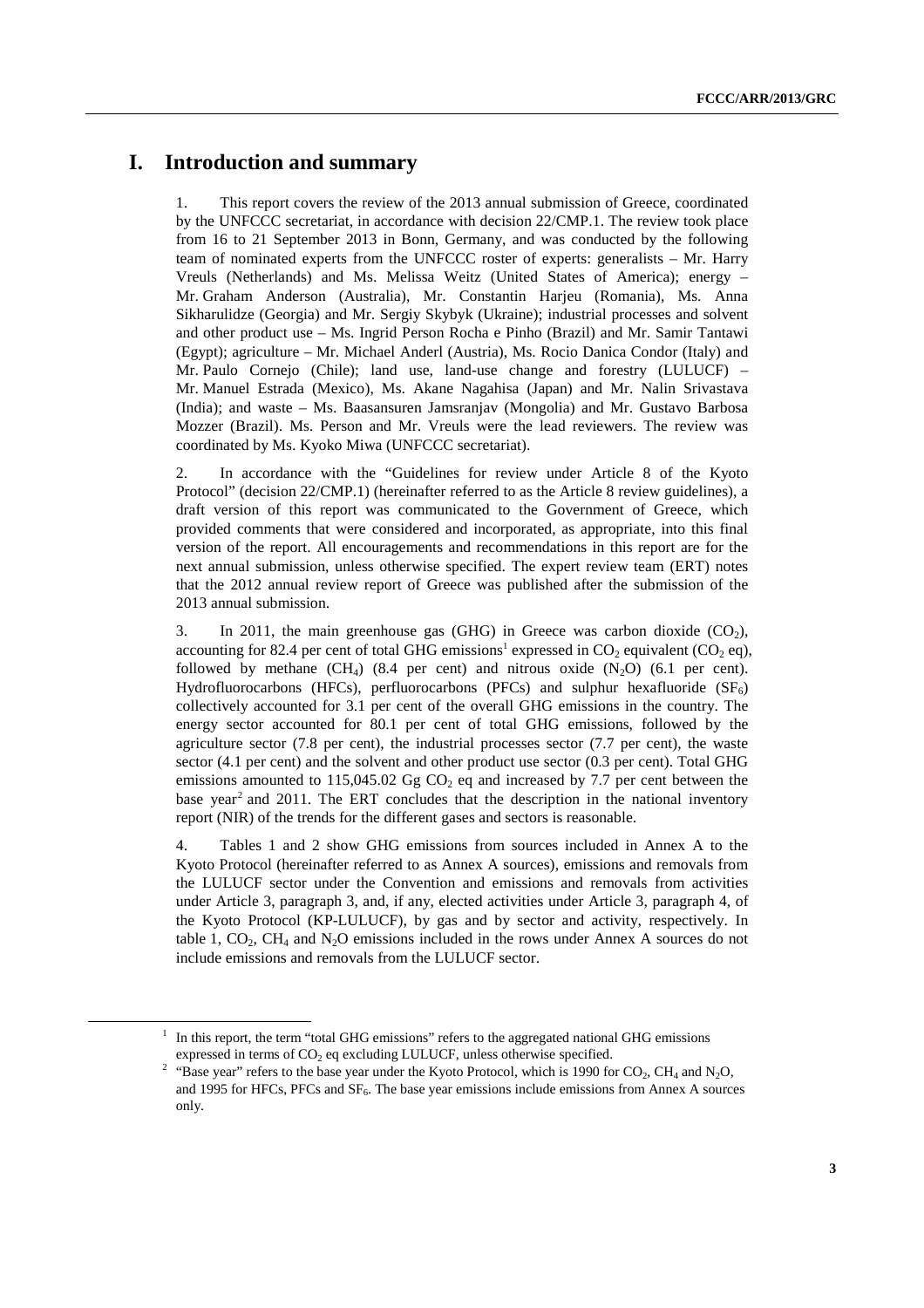5. Additional background data on recalculations by Greece in the 2013 annual submission, as well as information to be included in the compilation and accounting database, can be found in annex I to this report.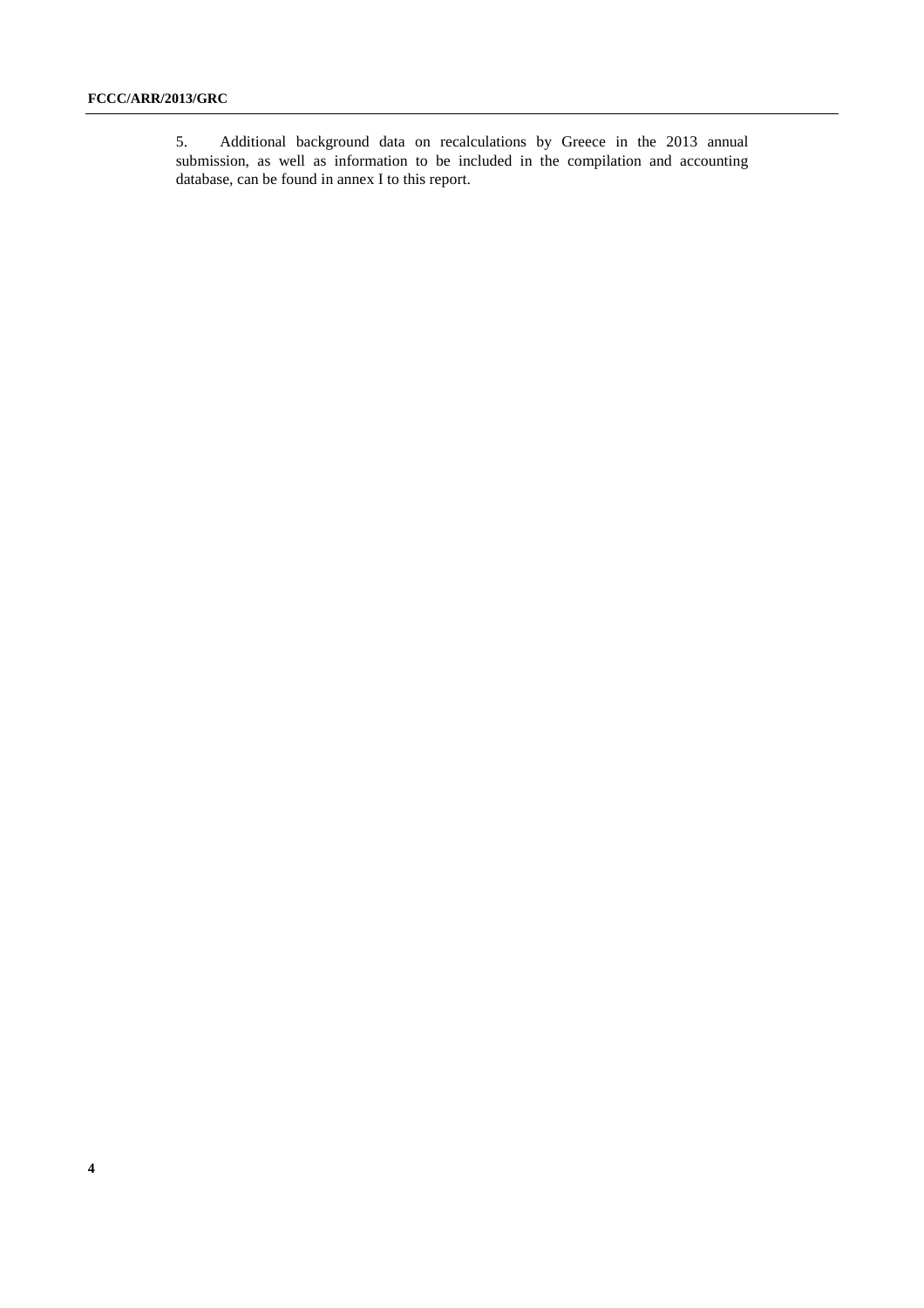#### Table 1

|                 |                          |                   |                        |           |            | $Gg$ $CO2$ eq |            |               |               |            | Change $(\%)$  |
|-----------------|--------------------------|-------------------|------------------------|-----------|------------|---------------|------------|---------------|---------------|------------|----------------|
|                 |                          | Greenhouse<br>gas | Base year <sup>a</sup> | 1990      | 1995       | 2000          | 2008       | 2009          | 2010          | 2011       | Base year-2011 |
|                 |                          | CO <sub>2</sub>   | 82 909.34              | 82 909.34 | 86 349.53  | 102 500.56    | 109 909.56 | 103 577.27    | 96 558.51     | 94 813.63  | 14.4           |
|                 |                          | CH <sub>4</sub>   | 10 336.24              | 10 336.24 | 10 594.76  | 10 833.97     | 10 008.74  | 9 739.24      | 9 7 8 4 . 1 3 | 9 630.76   | $-6.8$         |
|                 |                          | $N_2O$            | 10 239.50              | 10 239.50 | 8 9 9 6.80 | 8 5 3 7 . 0 5 | 7474.59    | 7 015.59      | 7 3 1 5 .6 1  | 7 010.34   | $-31.5$        |
| Annex A sources |                          | <b>HFCs</b>       | 3 290.41               | 935.06    | 3 290.41   | 4 2 4 3 .79   | 2 844.35   | 3 2 2 6 . 6 5 | 3 512.16      | 3 507.46   | 6.6            |
|                 |                          | <b>PFCs</b>       | 53.97                  | 163.37    | 53.97      | 105.09        | 89.10      | 69.85         | 101.57        | 77.69      | 43.9           |
|                 |                          | SF <sub>6</sub>   | 3.59                   | 3.07      | 3.59       | 3.99          | 7.53       | 5.26          | 6.14          | 5.15       | 43.7           |
|                 |                          | CO <sub>2</sub>   |                        |           |            |               | $-298.01$  | $-302.68$     | $-306.76$     | $-304.97$  |                |
| KP-LULUCF       | Article<br>$3.3^b$       | CH <sub>4</sub>   |                        |           |            |               | <b>NA</b>  | NA            | <b>NA</b>     | NA.        |                |
|                 |                          | $N_2O$            |                        |           |            |               | NA         | NA            | <b>NA</b>     | NA         |                |
|                 |                          | CO <sub>2</sub>   | <b>NA</b>              |           |            |               | $-1778.67$ | $-1778.67$    | $-1778.67$    | $-1778.67$ | <b>NA</b>      |
|                 | Article<br>3.4 $\degree$ | CH <sub>4</sub>   | NA                     |           |            |               | 8.26       | 9.01          | 3.82          | 1.64       | <b>NA</b>      |
|                 |                          | $N_2O$            | NA                     |           |            |               | 0.84       | 0.91          | 0.39          | 0.17       | <b>NA</b>      |

**Greenhouse gas emissions from Annex A sources and emissions/removals from activities under Article 3, paragraphs 3 and 4, of the Kyoto Protocol, by gas, base year***a* **to 2011**

*Abbreviations*: KP-LULUCF = land use, land-use change and forestry emissions and removals from activities under Article 3, paragraphs 3 and 4, of the Kyoto Protocol,  $NA = not$  applicable.

<sup>a</sup> "Base year" for Annex A sources refers to the base year under the Kyoto Protocol, which is 1990 for CO<sub>2</sub>, CH<sub>4</sub> and N<sub>2</sub>O, and 1995 for HFCs, PFCs and SF<sub>6</sub>. The "base year" for cropland management, grazing land management and revegetation under Article 3, paragraph 4, of the Kyoto Protocol is 1990. For activities under Article 3, paragraph 3, of the Kyoto Protocol and forest management under Article 3, paragraph 4, only the inventory years of the commitment period must be reported.

*b* Activities under Article 3, paragraph 3, of the Kyoto Protocol, namely afforestation and reforestation, and deforestation.

<sup>c</sup> Elected activities under Article 3, paragraph 4, of the Kyoto Protocol, including forest management, cropland management, grazing land management and revegetation.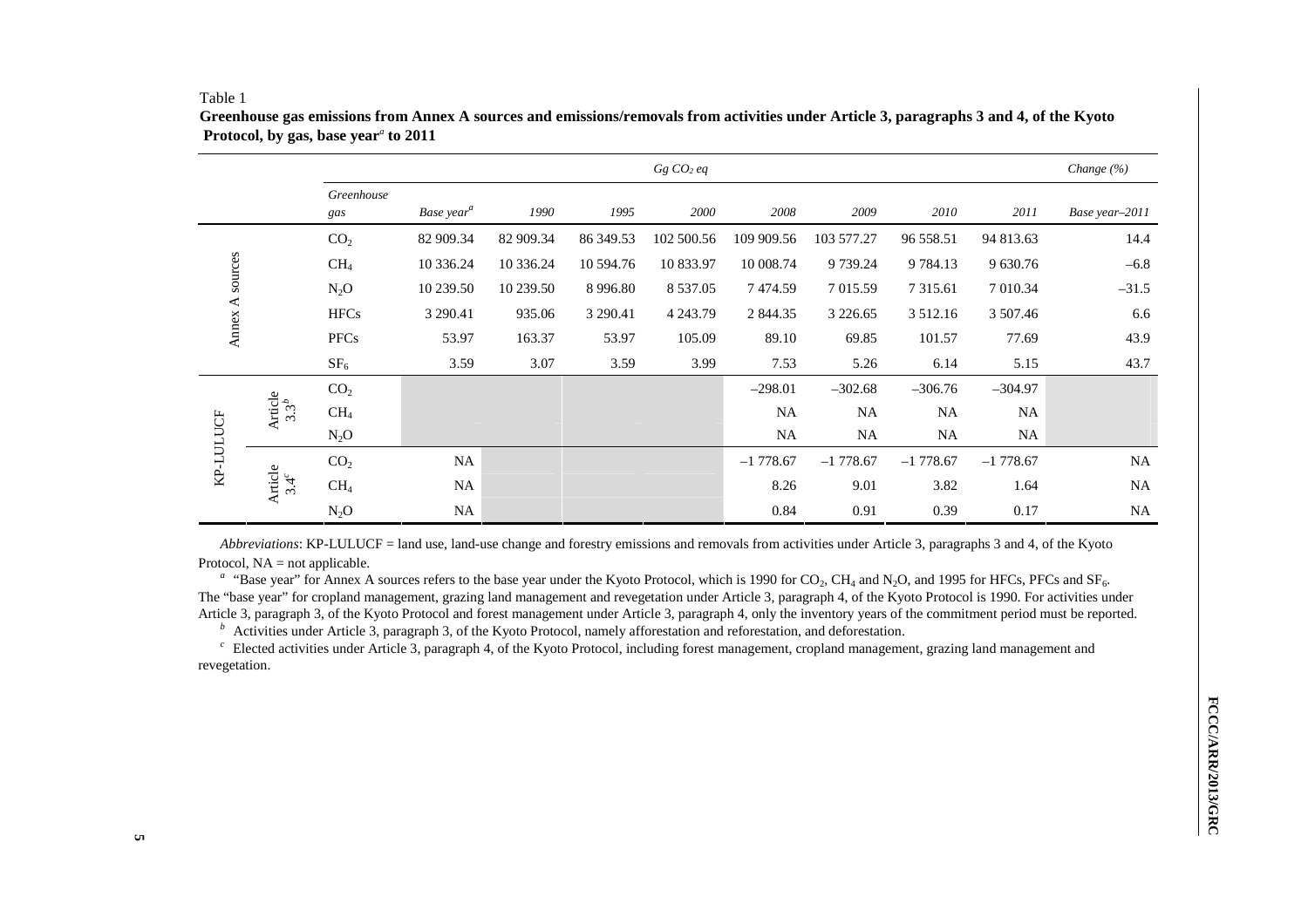|                    |                                 |                        |               |            | Gg CO <sub>2</sub> eq |                                                                                         |            |              |                       | Change $(\% )$ |
|--------------------|---------------------------------|------------------------|---------------|------------|-----------------------|-----------------------------------------------------------------------------------------|------------|--------------|-----------------------|----------------|
|                    | Sector                          | Base year <sup>a</sup> | 1990          | 1995       | 2000                  | 2008                                                                                    | 2009       | 2010         | 2011                  | Base year-2011 |
|                    | Energy                          | 77 170.88              | 77 170.88     | 80 619.14  | 96 482.97             | 104 109.16                                                                              | 99 587.47  | 92 293.12    | 92 165.18             | 19.4           |
| ⋖                  | Industrial processes            | 12 319.39              | 10 072.94     | 12 263.12  | 13 712.49             | 11 775.07                                                                               | 10 132.20  | 10 496.20    | 8 8 9 3 . 7 8         | $-27.8$        |
| Annex              | Solvent and other product use   | 308.34                 | 308.34        | 299.82     | 306.61                | 314.13                                                                                  | 315.60     | 316.17       | 316.41                | 2.6            |
|                    | Agriculture                     | 11 460.07              | 11 460.07     | 10 318.69  | 9 9 3 9 . 9 0         | 9 211.13                                                                                | 8927.68    | 9 270.66     | 8 9 6 5 . 8 4         | $-21.8$        |
|                    | Waste                           | 5 5 7 4 . 3 5          | 5 5 7 4 . 3 5 | 5 788.29   | 5 782.47              | 4 9 24.37                                                                               | 4 670.90   | 4 9 0 1 .9 6 | 4 7 0 3 .81           | $-15.6$        |
|                    | <b>LULUCF</b>                   | NA                     | $-2496.73$    | $-3154.27$ | $-2715.87$            | $-2868.48$                                                                              | $-2613.56$ | $-2600.19$   | $-2539.59$            | <b>NA</b>      |
|                    | <b>Total (with LULUCF)</b>      |                        |               |            |                       | NA 102 089.85 106 134.78 123 508.57 127 465.38 121 020.29 114 677.93 112 505.42         |            |              |                       | NA             |
|                    | <b>Total (without LULUCF)</b>   |                        |               |            |                       | 106 833.04 104 586.58 109 289.05 126 224.44 130 333.87 123 633.85 117 278.12 115 045.02 |            |              |                       | 7.7            |
|                    | Other $^b$                      | NA                     | NA            | <b>NA</b>  | <b>NA</b>             | <b>NA</b>                                                                               | NA         | <b>NA</b>    | NA                    | NA             |
|                    | Afforestation and reforestation |                        |               |            |                       | $-350.63$                                                                               | $-350.63$  | $-350.63$    | $-350.63$             |                |
| Article<br>$3.3^c$ | Deforestation                   |                        |               |            |                       | 52.62                                                                                   | 47.95      | 43.87        | 45.65                 |                |
|                    | Total $(3.3)$                   |                        |               |            |                       | $-298.01$                                                                               | $-302.68$  | $-306.76$    | $-304.97$             |                |
| KP-LULUCF          | Forest management               |                        |               |            |                       | $-1769.57$                                                                              | $-1768.75$ | $-1774.46$   | $-1776.87$            |                |
|                    | Cropland management             | <b>NA</b>              |               |            |                       | <b>NA</b>                                                                               | <b>NA</b>  | <b>NA</b>    | <b>NA</b>             | <b>NA</b>      |
| Article<br>$3.4^d$ | Grazing land management         | <b>NA</b>              |               |            |                       | <b>NA</b>                                                                               | <b>NA</b>  | <b>NA</b>    | <b>NA</b>             | <b>NA</b>      |
|                    | Revegetation                    | NA                     |               |            |                       | <b>NA</b>                                                                               | NA.        | <b>NA</b>    | <b>NA</b>             | <b>NA</b>      |
|                    | <b>Total (3.4)</b>              | NA                     |               |            |                       | $-1769.57$                                                                              | $-1768.75$ |              | $-1774.46$ $-1776.87$ | <b>NA</b>      |

*Abbreviations*: KP-LULUCF = LULUCF emissions and removals from activities under Article 3, paragraphs 3 and 4, of the Kyoto Protocol, LULUCF = land use, land-use change and forestry,  $NA = not$  applicable.

<sup>a</sup> "Base year" for Annex A sources refers to the base year under the Kyoto Protocol, which is 1990 for CO<sub>2</sub>, CH<sub>4</sub> and N<sub>2</sub>O, and 1995 for HFCs, PFCs and SF<sub>6</sub>. The "base year" for cropland management, grazing land management and revegetation under Article 3, paragraph 4, of the Kyoto Protocol is 1990. For activities under Article 3, paragraph 3, of the Kyoto Protocol and forest management under Article 3, paragraph 4, only the inventory years of the commitment period must be reported.

*b* Emissions/removals reported in the sector other (sector 7) are not included in Annex A to the Kyoto Protocol and are therefore not included in national totals.

<sup>c</sup> Activities under Article 3, paragraph 3, of the Kyoto Protocol, namely afforestation and reforestation, and deforestation.

<sup>d</sup> Elected activities under Article 3, paragraph 4, of the Kyoto Protocol, including forest management, cropland management, grazing land management and revegetation.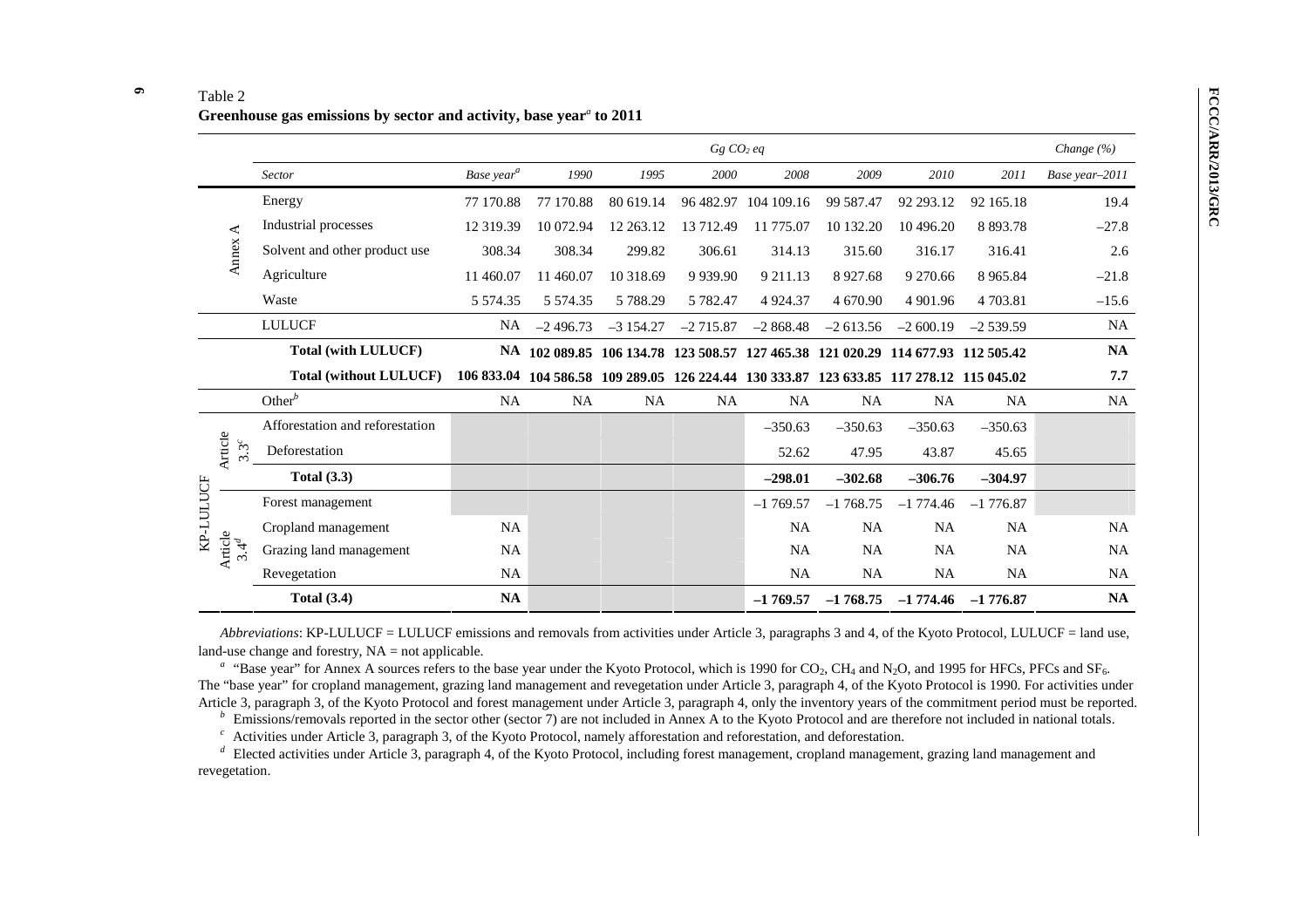# **II. Technical assessment of the annual submission**

# **A. Overview**

# **1. Annual submission and other sources of information**

6. The 2013 annual inventory submission was submitted on 15 April 2013 (complete set of common reporting format (CRF) tables for the period 1990–2011) and the NIR was submitted on 16 April 2013. Greece also submitted the information required under Article 7, paragraph 1, of the Kyoto Protocol, including information on: activities under Article 3, paragraphs 3 and 4, of the Kyoto Protocol, accounting of Kyoto Protocol units, changes in the national system and in the national registry, and the minimization of adverse impacts in accordance with Article 3, paragraph 14, of the Kyoto Protocol. The standard electronic format (SEF) tables were submitted on 15 April 2013. The annual submission was submitted in accordance with decision 15/CMP.1.

7. The full list of materials used during the review is provided in annex II to this report.

# **2. Overall assessment of the inventory**

8. Table 3 contains the ERT's overall assessment of the annual submission of Greece. For recommendations for improvements related to cross-cutting issues for specific categories, please see the paragraphs cross-referenced in the table.

|                                                                                               |              | General findings and recommendations                                                                                                                                                                                                                                                                                                                                                                                      |
|-----------------------------------------------------------------------------------------------|--------------|---------------------------------------------------------------------------------------------------------------------------------------------------------------------------------------------------------------------------------------------------------------------------------------------------------------------------------------------------------------------------------------------------------------------------|
| The expert review team's (ERT's)<br>findings on completeness of the 2013<br>annual submission |              |                                                                                                                                                                                                                                                                                                                                                                                                                           |
| Annex A sources <sup><math>a</math></sup>                                                     | Complete     | Mandatory: None                                                                                                                                                                                                                                                                                                                                                                                                           |
|                                                                                               |              | Non-mandatory: $CO2$ from asphalt roofing and<br>road paving with asphalt; potential emissions of<br>HFCs, PFCs and $SF_6$ (see para. 33 below)                                                                                                                                                                                                                                                                           |
| Land use, land-use change<br>and forestry <sup><math>a</math></sup>                           | Not complete | Mandatory: "NE" is reported for: the carbon<br>stock changes in living biomass and dead<br>organic matter pools in grassland converted to<br>forest land; the carbon stock losses in living<br>biomass pool in cropland converted to<br>settlements; the carbon stock changes in soil<br>pool in grassland converted to settlements; and<br>the carbon stock changes in soil pool in<br>grassland converted to other land |

# Table 3 **The expert review team's overall assessment of the annual submission**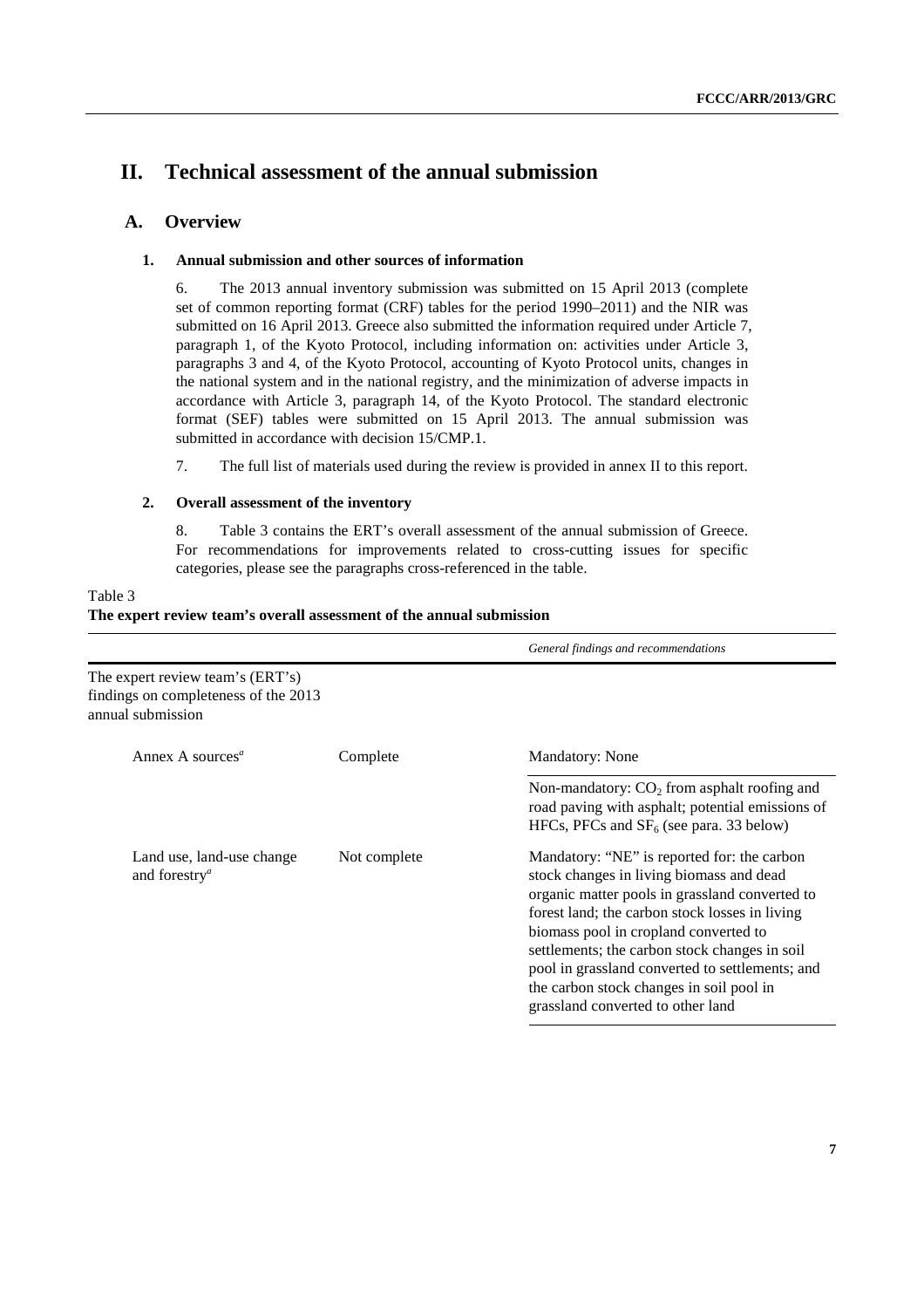|                                                                                                                            |                      | General findings and recommendations                                                                                                                                                                                                                                                                                                                                                                                                                                                                                                             |
|----------------------------------------------------------------------------------------------------------------------------|----------------------|--------------------------------------------------------------------------------------------------------------------------------------------------------------------------------------------------------------------------------------------------------------------------------------------------------------------------------------------------------------------------------------------------------------------------------------------------------------------------------------------------------------------------------------------------|
|                                                                                                                            |                      | Non-mandatory: "NE" is reported for: the<br>carbon stock losses in living biomass pools in<br>wetlands remaining wetlands; carbon stock<br>changes in living biomass pools in settlements<br>remaining settlements; $CH_4$ and $N_2O$ emissions<br>from flooded lands                                                                                                                                                                                                                                                                            |
| <b>KP-LULUCF</b>                                                                                                           | Not complete         | Carbon stock changes in the litter, dead wood<br>and soil pools are not reported for afforested<br>and reforested grassland under afforestation and<br>reforestation (see para. 85 below); "NE" is<br>reported for carbon stock changes in litter and<br>dead wood and mineral soils of some areas<br>under forest management; $N_2O$ emissions from<br>disturbance associated with land-use conversion<br>to cropland under deforestation activity were<br>not estimated or reported, but were wrongly<br>reported as "NA" (see para. 88 below) |
| The ERT's findings on recalculations<br>and time-series consistency in the<br>2013 annual submission                       | Consistent           |                                                                                                                                                                                                                                                                                                                                                                                                                                                                                                                                                  |
| The ERT's findings on verification<br>and quality assurance/quality control<br>procedures in the 2013 annual<br>submission | Sufficient           | The ERT recommends that Greece strengthen<br>its QC procedures, in order to, among others,<br>enhance the consistency of the data in the NIR<br>and the CRF tables, (see paras. 58, 61, 75, 78<br>and 79 below                                                                                                                                                                                                                                                                                                                                   |
| The ERT's findings on the<br>transparency of the 2013 annual<br>submission                                                 | Generally sufficient | The ERT recommends that Greece provide<br>improved information on the AD actually used<br>in the calculation of the estimates (e.g. in the<br>energy and agriculture sectors) (see para. 20<br>below) and on the AD and method used for<br>estimating wastewater handling (see para. 80<br>below)                                                                                                                                                                                                                                                |

*Abbreviations*: AD = activity data, Annex A sources = sources included in Annex A to the Kyoto Protocol, CRF = common reporting format, ERT = expert review team, KP-LULUCF = land use, land-use change and forestry emissions and removals from activities under Article 3, paragraphs 3 and 4, of the Kyoto Protocol,  $NA = not$  applicable,  $NE = not$  estimated,  $NIR =$  national inventory report,  $NO = not occurring$ ,  $QC = quality control$ .

*<sup>a</sup>* The assessment of completeness by the ERT considers only the completeness of reporting of mandatory categories (i.e. categories for which methods and default emission factors are provided in the Intergovernmental Panel on Climate Change (IPCC) *Revised 1996 IPCC Guidelines for National Greenhouse Gas Inventories*, the IPCC *Good Practice Guidance and Uncertainty Management in National Greenhouse Gas Inventories*, or the IPCC *Good Practice Guidance for Land Use, Land-Use Change and Forestry*).

## **3. Description of the institutional arrangements for inventory preparation, including the legal and procedural arrangements for inventory planning, preparation and management**

Inventory planning

9. The NIR described the national system for the preparation of the inventory. The Ministry of Environment, Energy and Climate Change (MEECC) has overall responsibility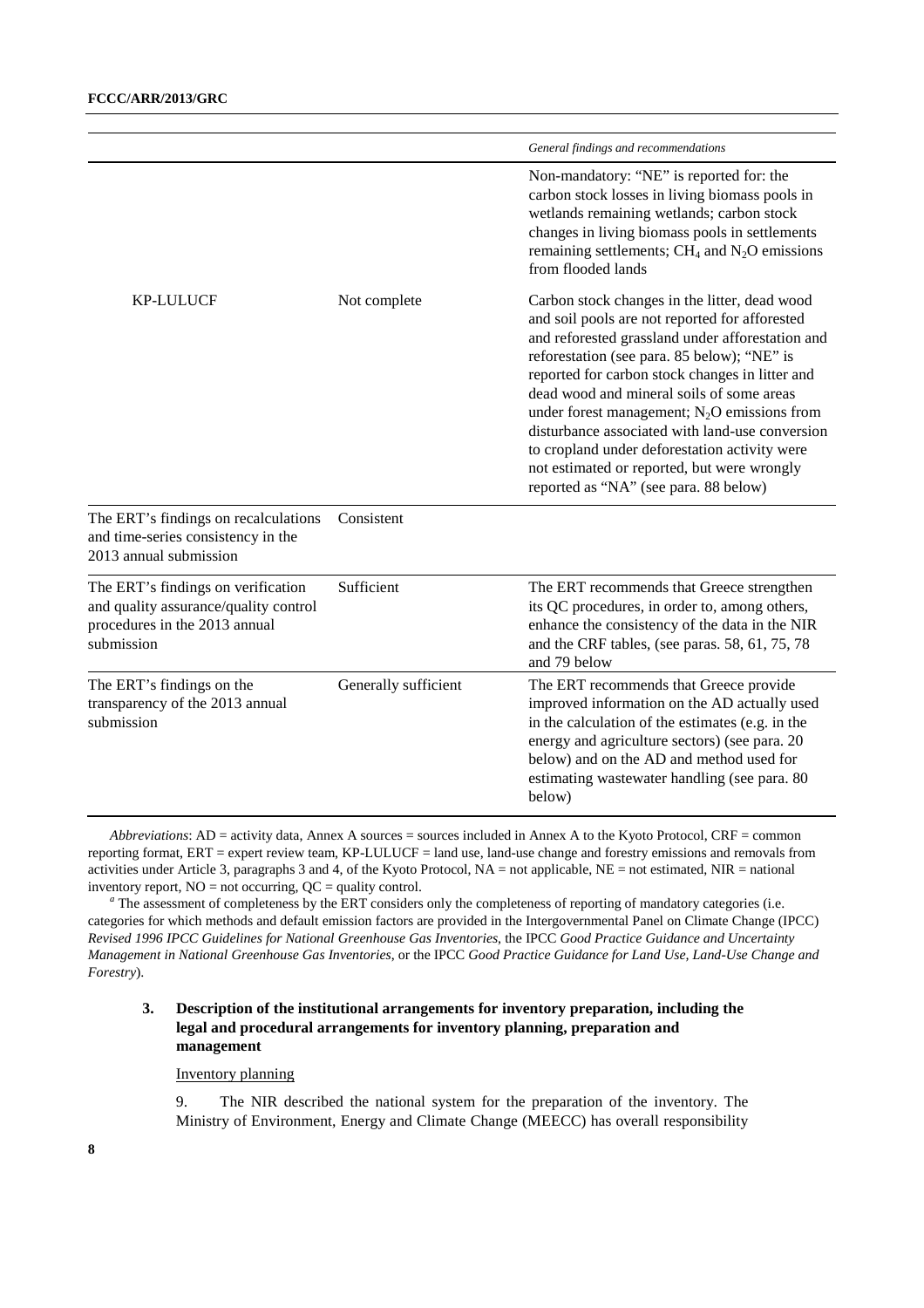for the national inventory. Its responsibilities include: the coordination of all organizations involved in the preparation of the inventory; overseeing the operation of the national system; the official approval of the inventory submission; responding to any issues raised in the inventory review process; the archiving of inventory information; the administration of the national registry; and the supervision of the quality assurance/quality control (QA/QC).

10. The National Technical University of Athens (NTUA) School of Chemical Engineering is a technical consultant of MEECC and is responsible for the technical and scientific aspects of the planning, preparation and management of the inventory. The NTUA (Inventory Team) works on a long-term contract basis. The NTUA (Inventory Team) also has the responsibility to develop QA/QC procedures and to implement these under the supervision of MEECC. Reliability checks of input data are conducted by the comparison of the same or similar data from alternative data sources and by time-series assessment in order to identify changes that cannot be explained. The QA system is based on the ISO 9001:2000 standard and its quality objectives and highlights are reported in the NIR.

11. NTUA cooperates with a number of ministries and governmental agencies for the compilation of the national inventory through a legal agreement released by MEECC in 2008 (Circular 918/21-4-08 "Structure and Operation of the National Greenhouse Gases Inventory System – Roles and Responsibilities") which defines each entity's responsibilities with respect to the preparation of the inventory and data provision. As a result of the restructuring of roles of ministries in the national inventory system since then, the roles of the ministries in the national inventory system have changed. In the NIR Greece report which governmental agencies and ministries are involved, and develop and maintain (within their terms of operation) the data sets and emission methodology information necessary for the estimation of emissions and removals.

12. The ministries and agencies involved in addition to MEECC include the Hellenic Statistical Authority of Greece (EL.STAT), the Ministry of Development, Competitiveness, Infrastructure, Transport and Networks, the Ministry of Rural Development and Food, and the Public Power Corporation. These are the major data providers for the energy balance of Greece. In addition, NTUA uses data and relevant information from a number of national and international organizations, private entities and individual industrial companies. These data are frequently used to supplement the official data (e.g. for the QC procedures).

#### Inventory preparation

13. Table 4 contains the ERT's assessment of Greece's inventory preparation process. For improvements related to specific categories, please see the paragraphs cross-referenced in the table.

# Table 4 **Assessment of inventory preparation by Greece**

| Key category analysis<br>Was the key category analysis performed in<br>Yes<br>Level and trend analysis performed,<br>accordance with the Intergovernmental Panel on<br>including and excluding LULUCF<br>Climate Change (IPCC) Good Practice Guidance<br>and Uncertainty Management in National<br>Greenhouse Gas Inventories (hereinafter referred to<br>as the IPCC good practice guidance) and the IPCC<br>Good Practice Guidance for Land Use, Land-Use<br>Change and Forestry (hereinafter referred to as the |                                          | General findings and recommendations |
|--------------------------------------------------------------------------------------------------------------------------------------------------------------------------------------------------------------------------------------------------------------------------------------------------------------------------------------------------------------------------------------------------------------------------------------------------------------------------------------------------------------------|------------------------------------------|--------------------------------------|
|                                                                                                                                                                                                                                                                                                                                                                                                                                                                                                                    |                                          |                                      |
|                                                                                                                                                                                                                                                                                                                                                                                                                                                                                                                    | IPCC good practice guidance for LULUCF)? |                                      |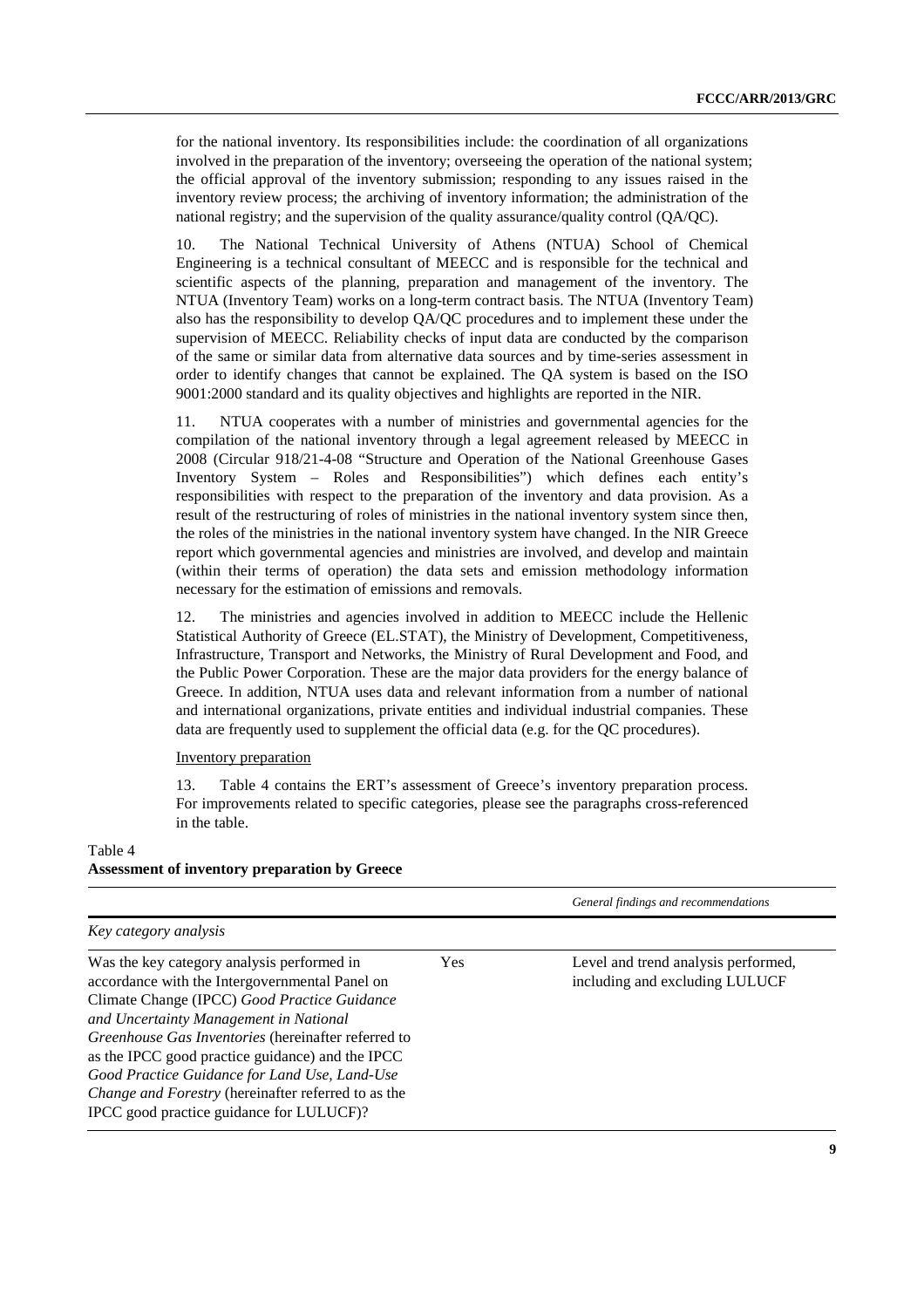|                                                                                                                                                                                                                                                                                                  | General findings and recommendations |
|--------------------------------------------------------------------------------------------------------------------------------------------------------------------------------------------------------------------------------------------------------------------------------------------------|--------------------------------------|
| Approach followed?                                                                                                                                                                                                                                                                               | Tier 1                               |
| Were additional key categories identified using a<br>qualitative approach?                                                                                                                                                                                                                       | N <sub>0</sub>                       |
| Has Greece identified key categories for activities<br>under Article 3, paragraphs 3 and 4, of the Kyoto<br>Protocol following the guidance on establishing the<br>relationship between the activities under the Kyoto<br>Protocol and the associated key categories in the<br>UNFCCC inventory? | Yes                                  |
| Does Greece use the key category analysis to<br>prioritize inventory improvements?                                                                                                                                                                                                               | Yes                                  |
| Are there any changes to the key category analysis<br>in the latest submission?                                                                                                                                                                                                                  | N <sub>o</sub>                       |
| Assessment of uncertainty analysis                                                                                                                                                                                                                                                               |                                      |
| Approach followed?                                                                                                                                                                                                                                                                               | Tier 1                               |
| Was the uncertainty analysis carried out in<br>accordance with the IPCC good practice guidance<br>and the IPCC good practice guidance for LULUCF?                                                                                                                                                | Yes                                  |
| Quantitative uncertainty (including LULUCF)                                                                                                                                                                                                                                                      | Level = $8.94\%$                     |
|                                                                                                                                                                                                                                                                                                  | Trend = $10.08\%$                    |
| Quantitative uncertainty (excluding LULUCF)                                                                                                                                                                                                                                                      | Level = $8.71%$                      |
|                                                                                                                                                                                                                                                                                                  | Trend = $9.81%$                      |

*Abbreviations*: LULUCF = land use, land-use change and forestry.

#### Inventory management

14. As indicated in the NIR, Greece has a centralized archiving system, which includes the archiving of disaggregated emission factors (EFs) and activity data (AD), and documentation on how these factors and data have been generated and aggregated for the preparation of the inventory. Although MEECC has overall responsibility for inventory management, including the archiving of inventory information, in practice, NTUA archives all inventory information, organized into the following three master folders: an input data file that includes all initial information received from data providers, such as disaggregated EFs and AD, and documentation on how these factors and data have been generated and aggregated for the preparation of the inventory; a centralized inventory file that includes calculation sheets and related documentation; and a master file that includes internal documentation on QA/QC procedures, external and internal reviews, and documentation on annual key categories and key category identification and planned inventory improvements.

### **4. Follow-up to previous reviews**

15. The ERT noted that most of the recommendations made in the previous review report have not been addressed in the 2013 annual submission, owing to the late finalization of the 2012 annual review report, published in May 2013. In response to questions raised by the ERT during the review, Greece also provided an overview of ongoing and planned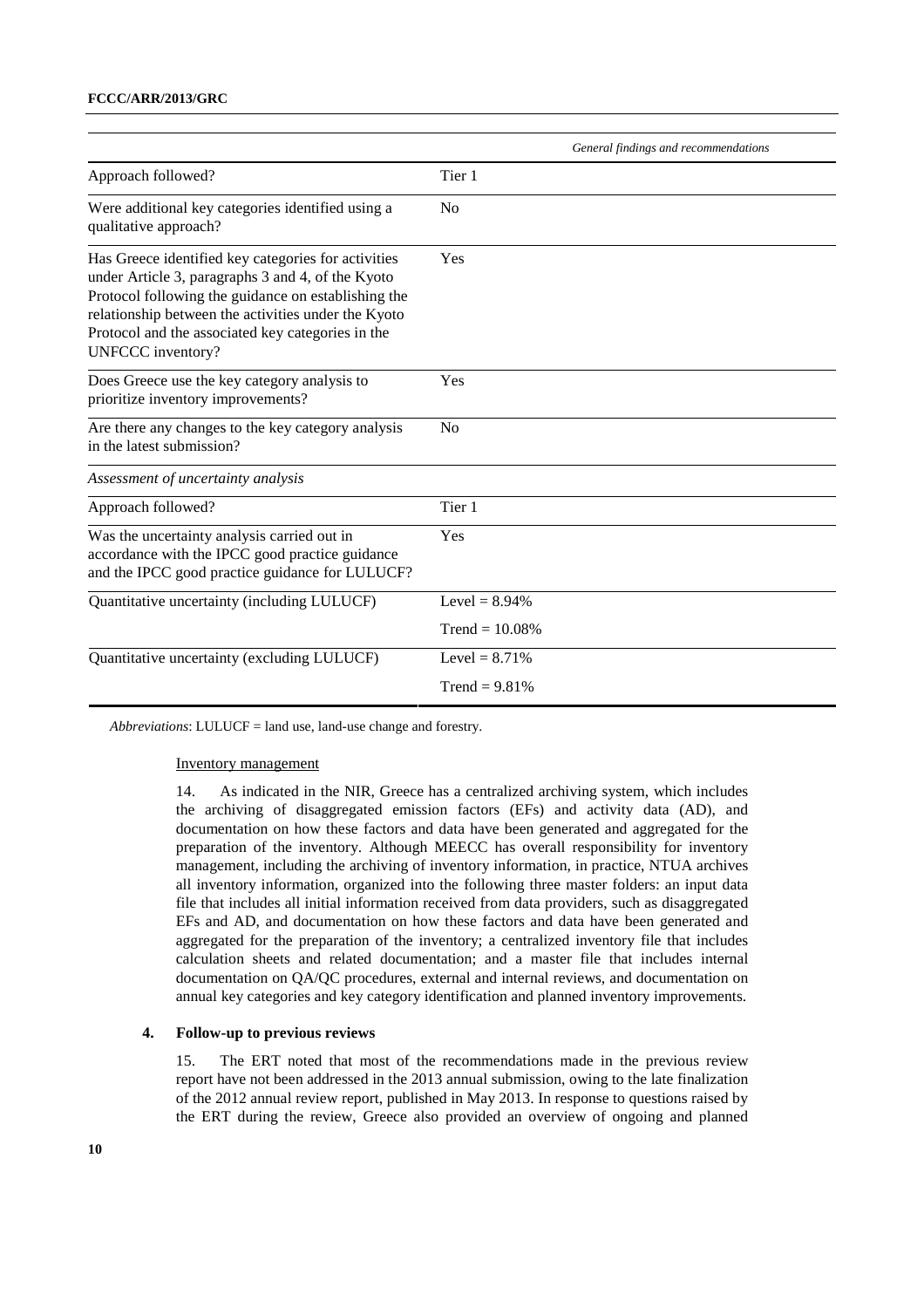actions initiated due to the recommendations made in the previous review report. The ERT recommends that Greece fully implement the recommendations made in the previous review report, including:

(a) Reallocating emissions from ammonia production to the corresponding category in the industrial processes sector for the years 1990–1993 and 1995–1998 (see paras. 24, 37 and 38 below);

(b) Providing explanations for the recalculations in the NIR and in CRF table 8(b) (see paras. 25 and 63 below);

(c) Strengthening the institutional arrangements with data providers, in particular with EL.STAT and the association of fertilizer producers and dealers, regarding the data on mineral fertilizer consumption used in the  $N_2O$  emission estimates for agricultural soils (see para. 48 below);

(d) Including, in a tabular format, the status of surveys and/or monitoring projects on forest activities carried out in the country, detailing how the outcomes have been used for reporting purposes (see para. 57 below);

Strengthening the QA/QC procedures, among others, to ensure the accuracy and consistency of the information in the NIR and the CRF tables (see paras. 61, 78 and 81 below);

(f) Verifying the results of the carbon stock change method through the application of the Intergovernmental Panel on Climate Change (IPCC) gain–loss method (see para. 66 below);

(g) Collecting country-specific data on relevant parameters in order to apply higher tier methods to the calculation of the carbon stock changes in the above- and belowground biomass pools in land converted to forest land (see para. 67 below).

16. The ERT noted that Greece has implemented a number of improvements in response to the recommendations in the previous review report and commends the Party for its efforts to improve the inventory on the basis of feedback from the review process. The improvements carried out by the Party in the 2013 annual submission include:

(a) The collection of new data to evaluate the total amount of imported foam under the subcategory foam blowing (under the category consumption of halocarbons and  $SF<sub>6</sub>$ ) (see para. 36 below);

The application of a default transition period of 20 years to estimate the carbon stock changes in mineral soils for the land-use conversion categories (see para. 63 below);

(c) The disaggregation of the area of forest land remaining forest land (see para. 64 below);

(d) The inclusion of estimates of  $CH_4$  and  $N_2O$  emissions from waste composting for the first time (see para. 74 below);

The provision of transparent and verifiable information demonstrating that litter and dead wood are not net sources under afforestation and reforestation (see para. 84 below);

(f) The reporting of the carbon stock changes in the litter, dead wood and soil carbon pools under deforestation (see para. 87 below).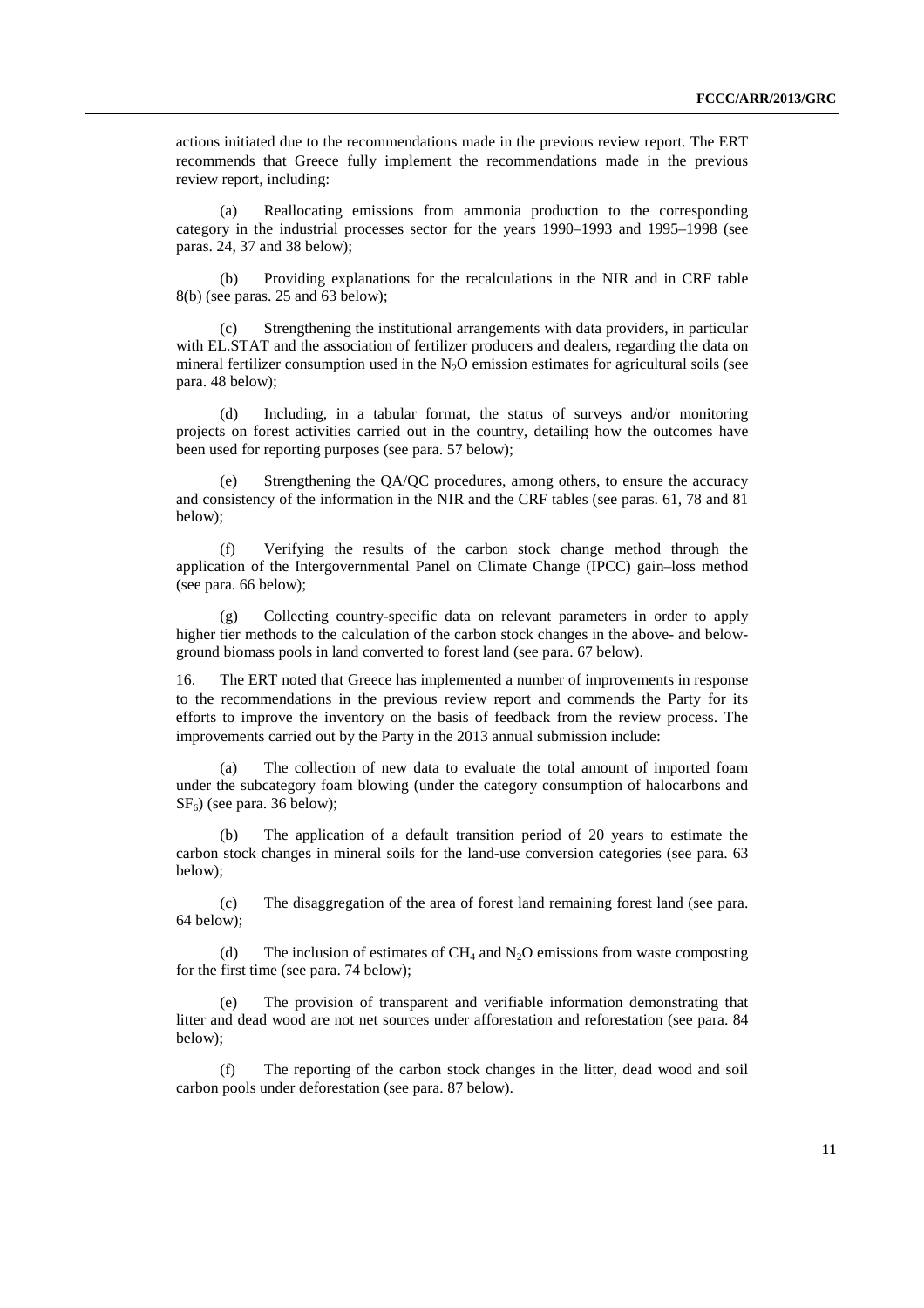#### **5. Areas for further improvement identified by the expert review team**

17. During the review, the ERT identified a number of areas for improvement, including some related to specific categories. These are listed in the relevant chapters of this report and in table 8.

# **B. Energy**

#### **1. Sector overview**

18. The energy sector is the main sector in the GHG inventory of Greece. In 2011, emissions from the energy sector amounted to  $92.165.18$  Gg CO<sub>2</sub> eq. or 80.1 per cent of the total GHG emissions. Since 1990, emissions have increased by 19.4 per cent, peaking in 2007 when total sectoral emissions amounted to  $107,436.55$  Gg CO<sub>2</sub> eq (an increase of 39.2 per cent since 1990). The key driver for the rise in emissions between 1990 and 2007 is the general economic growth; more specifically, the growth of the service sector and improvements in living standards. Since 2008, emissions have decreased as a result of the economic crisis, the impact of energy efficiency measures, improved road infrastructure and public transportation, and the introduction of renewable energy sources and natural gas in the electricity production system. In 2011, within the sector, 58.6 per cent of the emissions were from energy industries, followed by 22.0 per cent from transport, 12.0 per cent from other sectors (fuel combustion) and 5.8 per cent from manufacturing industries and construction. The remaining 1.6 per cent were from fugitive emissions from fuels. The only source included in the category other is consumption of liquid fuel by the military. For confidentiality reasons, military fuel use is not reported separately under the category other (fuel combustion) but included under the corresponding categories in the energy sector.

19. Greece has reported an uncertainty analysis for the estimation of all GHG emissions under the energy sector based on the tier 1 method provided in the IPCC *Good Practice Guidance and Uncertainty Management in National Greenhouse Gas Inventories*  (hereinafter referred to as the IPCC good practice guidance). The background information on those uncertainties is provided in the respective category sections in the NIR. Greece stated that the uncertainty related to the estimation of emissions from categories under stationary combustion is relatively small (less than 5 per cent) as the AD obtained from the national energy balance were cross-checked with data from the verified European Union emissions trading scheme (EU ETS) reports on the basis of plant-specific data. The uncertainty analysis for other (fuel combustion) is mainly based on the default uncertainties provided in the IPCC good practice guidance. For fugitives emissions, the AD, which are based on the energy balance and data collected from plants, the uncertainty is relatively low (5 per cent) while the uncertainty associated to the default EF is very high (300 per cent).

#### **2. Reference and sectoral approaches**

20. Table 5 provides a review of the information reported under the reference approach and the sectoral approach, as well as comparisons with other sources of international data. Issues identified in table 5 are more fully elaborated in paragraphs 21–24 below.

# Table 5 **Review of reference and sectoral approaches**

Difference between the reference approach and the sectoral approach

Energy consumption:  $-2.66$  PJ,  $-0.25%$ 

*Paragraph crossreferences*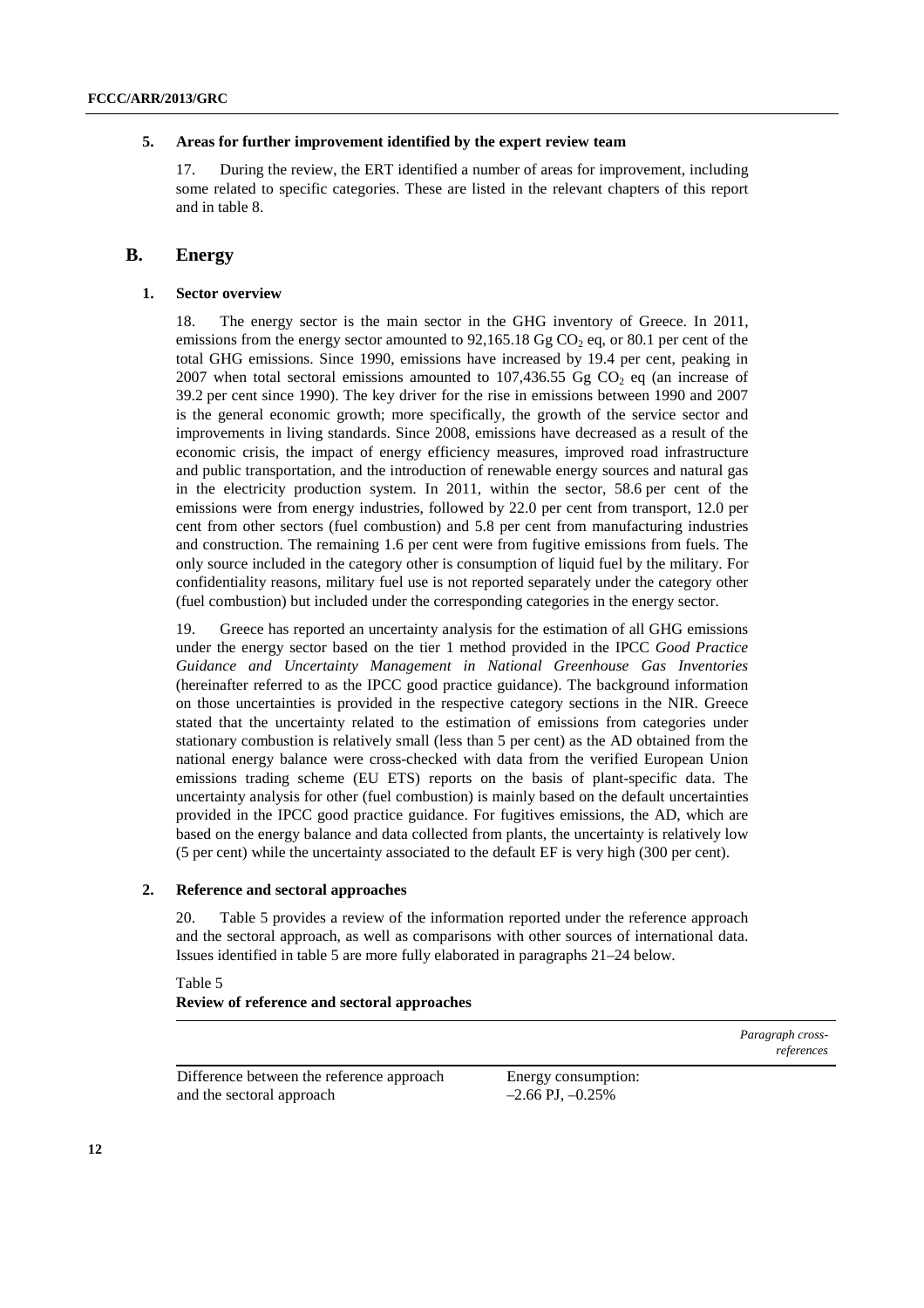|                                                                                                                                       |                                                         | Paragraph cross-<br>references |
|---------------------------------------------------------------------------------------------------------------------------------------|---------------------------------------------------------|--------------------------------|
|                                                                                                                                       | $CO2$ emissions:<br>546.26 Gg CO <sub>2</sub> eq, 0.61% |                                |
| Are differences between the reference<br>approach and the sectoral approach<br>adequately explained in the NIR and the<br>CRF tables? | Yes                                                     | 21                             |
| Are differences with international statistics<br>adequately explained?                                                                | Yes                                                     | 22                             |
| Is reporting of bunker fuels in accordance with<br>the UNFCCC reporting guidelines?                                                   | Yes                                                     | 23                             |
| Is reporting of feedstocks and non-energy use<br>of fuels in accordance with the UNFCCC<br>reporting guidelines?                      | N <sub>0</sub>                                          | 24                             |

*Abbreviations*: CRF = common reporting format, NIR = national inventory report, UNFCCC reporting guidelines = "Guidelines for the preparation of national communications by Parties included in Annex I to the Convention, Part I: UNFCCC reporting guidelines on annual inventories".

#### *Comparison of the reference approach with the sectoral approach and international statistics*

21. For 2011,  $CO<sub>2</sub>$  emissions estimated using the sectoral approach were 0.61 per cent lower than those estimated using the reference approach, while energy consumption for the sectoral approach was 0.25 per cent higher than the energy consumption for the reference approach. In the NIR, Greece explained that the numerical differences between the reference approach and the sectoral approach data can be explained by the statistical differences in fuel consumption: the sectoral approach uses the actual consumption of the different fuels, while the reference approach uses their apparent consumption (by the losses from transformation, transport and distribution of crude oil and by natural gas losses which are not taken into account in the reference approach) and by the EFs applied in the sectoral approach which are different to those applied in the reference approach.

22. The ERT noted that there were differences between the reported net calorific values (NCVs) and those in the International Energy Agency (IEA) reports. In response to previous review stages in 2013, Greece explained that the NCVs used by the inventory team are based on plant-specific AD and obtained from EU ETS reports instead of energy balance data and consequently they are different from those used by the IEA. The ERT recommends that Greece provide a detailed comparison between the NCVs used by the IEA and those used by the inventory team in the reference approach of the annual inventory submission, as well as the specific AD obtained from the verified EU ETS reports, in a tabular format, in order to improve the transparency of its reporting.

#### *International bunker fuels*

23. Greece explained in the NIR that the GHG emissions from domestic and international navigation are estimated based on the national energy balance and using a tier 1 approach. The GHG emissions from international aviation and domestic aviation are estimated according to the tier 2 approach by using landing/take-off data from the Civil Aviation Organization. In response to a question raised by the ERT during the review, the Party further explained that the separation of fuel consumption between international and national use is performed by the entity responsible for compiling the national energy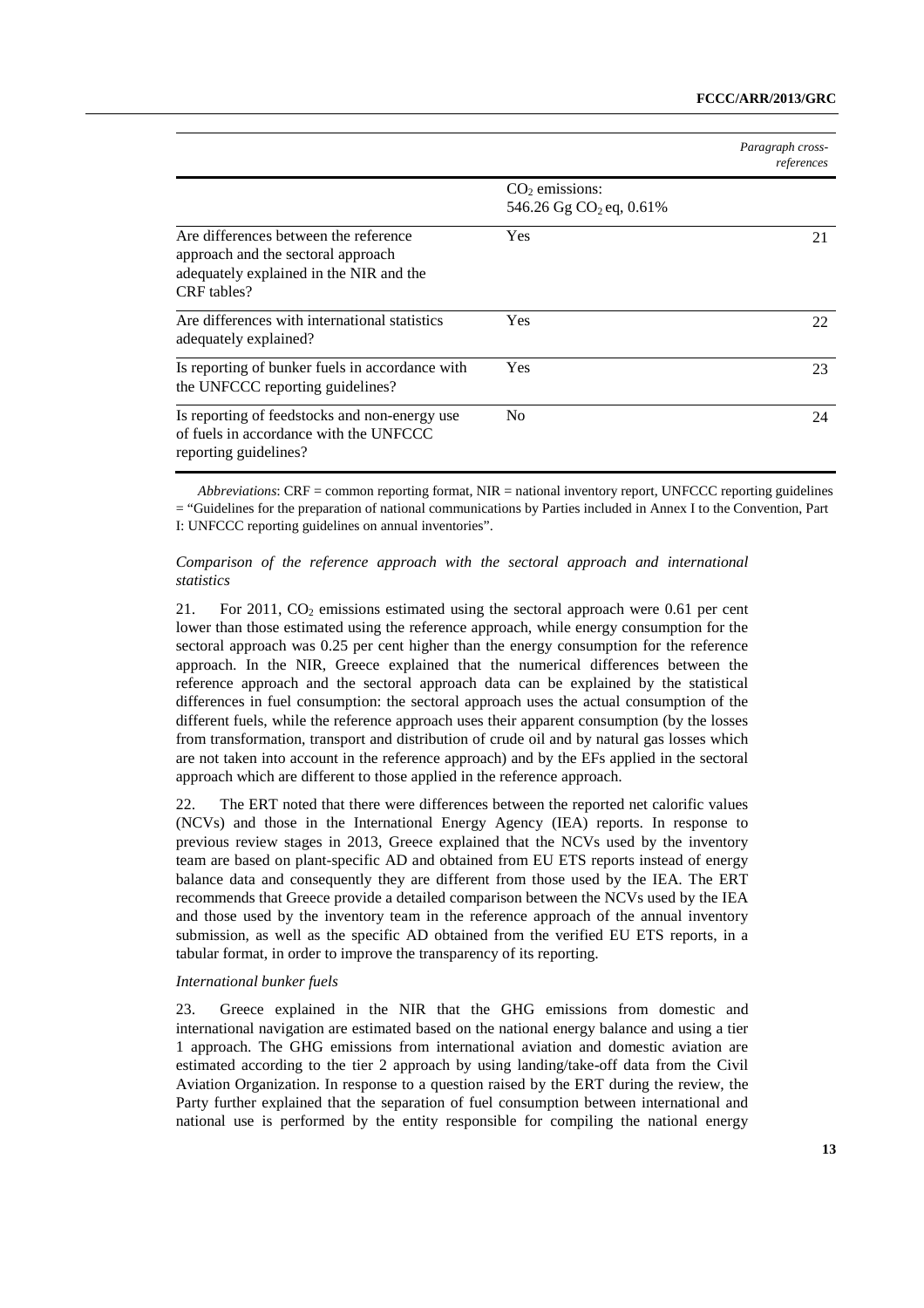balance (MEECC) based on surveys and data gathered from all companies operating in Greece that supply fuel for aviation and navigation use. The ERT recommends that, in order to improve the transparency of its reporting, Greece provide, in the NIR of its next annual submission, an explanation of how in the energy balance the annual fuel consumption for domestic transport is separated from the consumption for international transport based on the fuel supply data from supplier companies, in order to demonstrate the accuracy of its emission estimates for domestic aviation and navigation.

#### *Feedstocks and non-energy use of fuels*

24. Greece explained in the NIR that data on the non-energy use of fuels are derived from the national energy balance and from plant-specific data from the verified EU ETS reports. The emissions from fuel combustion are attributed to the energy sector while the emissions from production processes (i.e. ammonia and hydrogen production) are attributed to the industrial processes sector, with the exception of liquid fuels used as feedstock in ammonia production for the years 1990–1993 and 1995–1998, which are included under the energy sector. The ERT reiterates the recommendation from the previous review report that Greece, in its next annual submission, reallocate emissions from liquid fuels used as feedstock in ammonia production from the energy sector to the corresponding category in the industrial processes sector for the years 1990–1993 and 1995–1998, in order to ensure that its reporting is in line with the IPCC good practice guidance.

#### **3. Key categories**

Road transportation: liquid, gaseous fuels and biomass –  $CO_2$ ,  $CH_4$  and  $N_2O^3$ 

25. Greece explained in the NIR (page 113) that the estimation of emissions of  $CO<sub>2</sub>$ from road transportation is based on the fuel consumption (gasoline, diesel, liquefied petroleum gas and natural gas) included in the energy balance. For the emissions of  $CH<sub>4</sub>$ and N2O from road transportation a new version of COPERT was applied. The use of lubricants in road transportation was estimated based on lubricant consumption according to the national energy balance, and Greece explained in the NIR that it no longer uses a proxy bottom-up calculation for the amount of lubricant consumed. In the NIR, Greece reported that the lubricant consumption was estimated from the energy balance by applying a fuel consumption ratio that the Party considered reliable (0.0035), but the explanation in the NIR is not clear enough to indicate, for example, whether it relates to the recalculations for the previous years or not. The ERT commends Greece for implementing the recommendation from the previous review report. However, the ERT recommends that Greece improve the description of the recalculations for the whole time series resulting from this change in method as well as the description of the calculation for the fuel consumption ratio of lubricants in road transportation in order to justify the time-series consistency in estimating emissions from this category.

26. Greece has reported that the planned improvements related to the reconstruction for the whole time series of the fleet population and the composition database for road transportation is ongoing. In addition, the Party expects that measures to reduce the illegal use of fuels and the smuggling of fuels will make the statistical data on energy consumption more reliable. The ERT recommends that Greece complete its improvement plan and reflect any updates in the AD related to this category in its next annual submission.

 <sup>3</sup>  $3$  Not all emissions related to all gases under this category are key categories, particularly CH<sub>4</sub> and N<sub>2</sub>O emissions. However, since the calculation procedures for issues related to this category are discussed as a whole, the individual gases are not assessed in separate sections.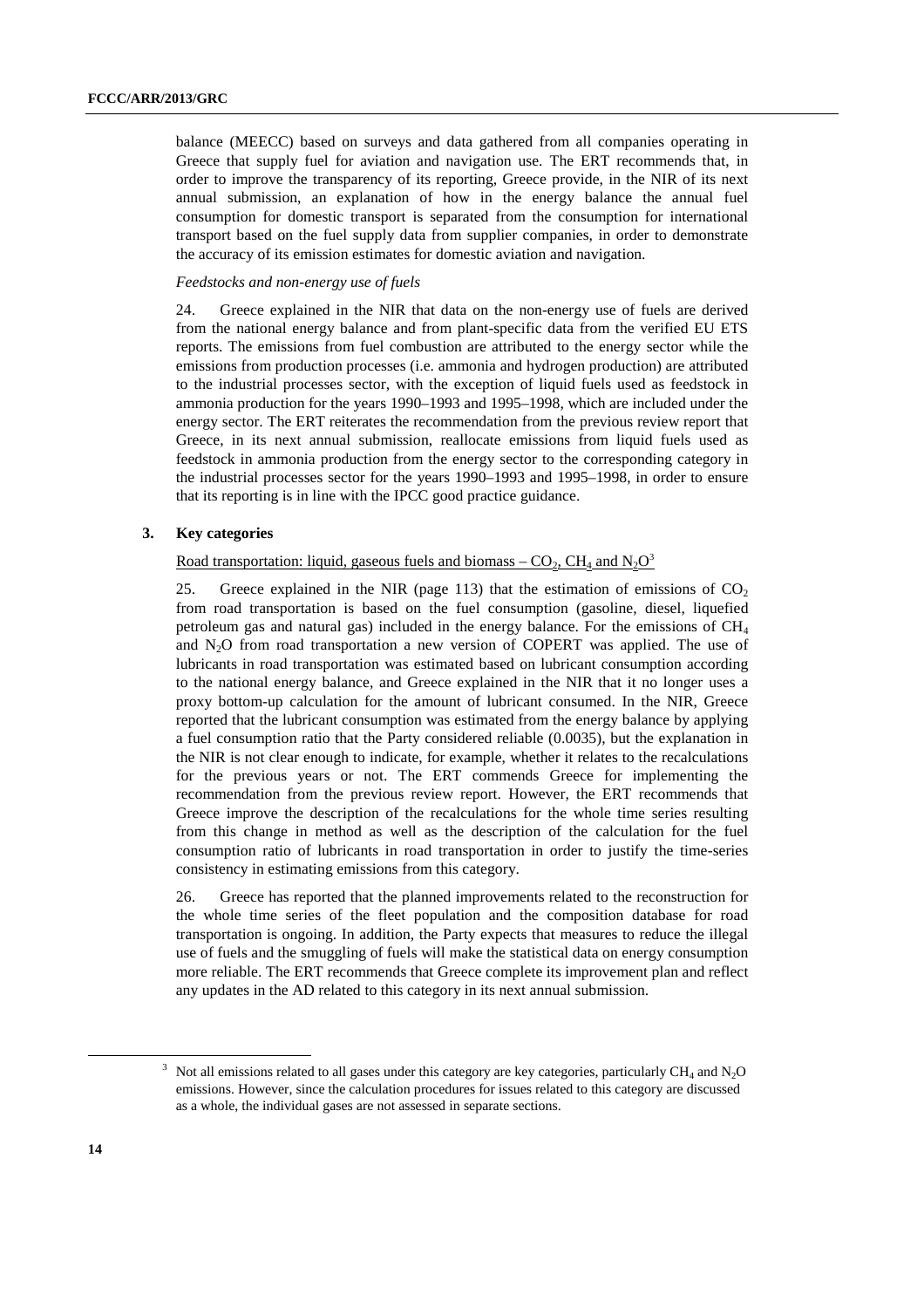#### Navigation: liquid fuels –  $CO_2$ , CH<sub>4</sub> and N<sub>2</sub>O<sup>4</sup>

27. The ERT noted inter-annual fluctuations in the consumption of fuel (in TJ) in domestic navigation throughout the time series. For example, the inter-annual changes in fuel consumption in the following years are relatively high: 1994/1995 (-14.4 per cent), 1996/1997 (+21.1 per cent), 1997/1998 (+53.7 per cent), 1999/2000 (–42.1 per cent), 2000/2001 (+35.3 per cent), 2008/2009 (+46.8 per cent) and 2009/2010 (–18.1 per cent). However, the values remained relatively stable for 2010/2011 (an increase since 2010 of 0.3 per cent). The share of GHG emissions from domestic navigation in the transport sector also fluctuated from 9 to 15 per cent throughout the time series, amounting to 11 per cent for 2011. The ERT recommends that Greece explain the cause of this fluctuation.

28. Greece reported in the NIR that a tier 1 method and default EF from the Revised 1996 IPCC Guidelines for National Greenhouse Gas Inventories (hereinafter referred to as the Revised 1996 IPCC Guidelines) were used to estimate the  $CO<sub>2</sub>$  emissions. The default method from CORINAIR was used for the  $CH_4$  and  $N_2O$  emission estimates. In the NIR, Greece explained that the application of a higher tier method was not possible due to the absence of detailed data on the composition of the fleet and the routes performed. Further, Greece stated in the NIR that the possibility of obtaining detailed fleet data for use in the emission estimates is limited. In response to a question raised by the ERT during the review, Greece confirmed that the only variable taken into account in the emission estimates is fuel consumption. The IPCC good practice guidance (page 2.54) indicates a list of several likely sources for the AD and the use of their combination to obtain "a full coverage of shipping activities". The ERT reiterates the recommendation made in the previous review report that Greece start a process aimed at providing, in future annual submissions, a more accurate estimate of  $CO<sub>2</sub>$  emissions associated with this category by gathering information on the number of arrivals and departures, destination and fleet composition and, if necessary, take into consideration the experiences of other Parties in gathering these data.

### Coal mining and handling  $-CH<sub>4</sub>$

29. In Greece, all coal mines are surface mines. In 2011, fugitive  $CH_4$  emissions from lignite amounted to 1.3 per cent of total GHG emissions from the energy sector, and were considered to be a key category. The emission estimates were calculated using a tier 1 method and a default EF of 1.01 kg  $CH<sub>4</sub>/t$  lignite produced, as recommended by the IPCC good practice guidance (= 1.5 m<sup>3</sup> CH<sub>4</sub>/t lignite  $\times$  0.67 kg CH<sub>4</sub>/m<sup>3</sup> CH<sub>4</sub>), since a countryspecific EF for use in a tier 2 method is not available. Greece is of the view that the use of a tier 1 method and default EF is a conservative approach, following its examination of the implied emission factors (IEFs) of Germany  $(0.011 \text{ kg } CH_4/t \text{ light produced})$ , Poland (0.01 kg CH<sub>4</sub>/t lignite produced) and Spain (0.31 kg CH<sub>4</sub>/t lignite produced) (including mining and post-mining activities), all of which use a tier 2 method. However, the ERT notes that it is good practice to avoid under- and overestimates as far as practicable, and not only to be conservative. In response to a question raised by the ERT during the review, Greece informed the ERT that a bilateral QA exercise was planned in October 2013 with the inventory team of Spain that applied a tier 2 method for coal surface mining. The ERT welcomes this bilateral QA exercise and recommends that Greece report any progress for the estimates of  $CH<sub>4</sub>$  emissions from this category resulted from this bilateral OA exercise in its next annual submission.

 <sup>4</sup>  $<sup>4</sup>$  Not all emissions related to all gases under this category are key categories, particularly CH<sub>4</sub> and N<sub>2</sub>O</sup> emissions. However, since the calculation procedures for issues related to this category are discussed as a whole, the individual gases are not assessed in separate sections.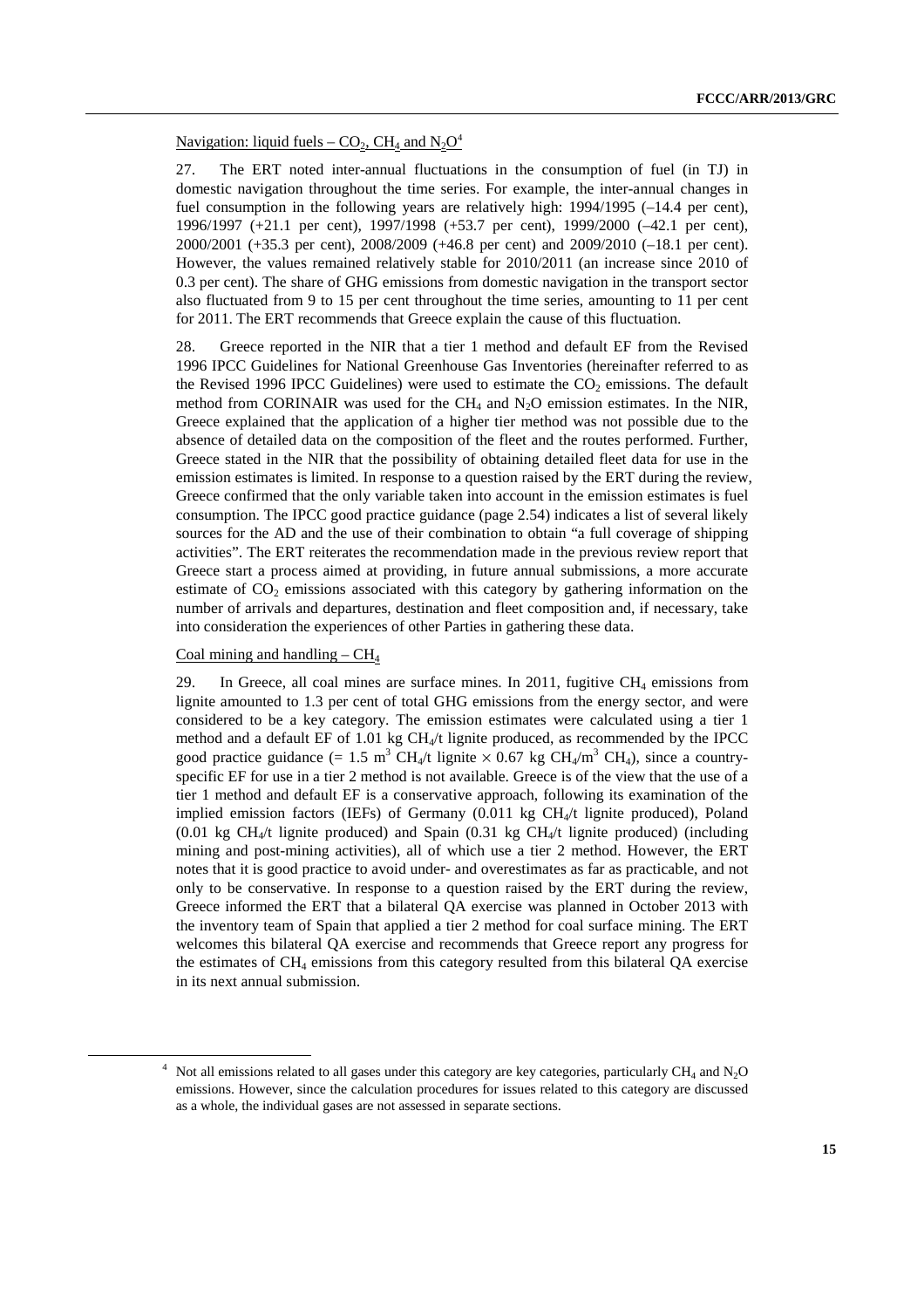#### **4.** Non-key categories

Fugitive emissions: oil and natural gas –  $CO<sub>2</sub>$ , CH<sub>4</sub> and N<sub>2</sub>O

30. GHG emissions from this category accounted for 0.2 per cent (198.52 Gg CO<sub>2</sub> eq) of the emissions from the energy sector, and had increased by 22.5 per cent compared with 1990. Greece states in the NIR that the natural gas system is in progress and the emissions are expected to increase in the future. The ERT encourages Greece to consider the qualitative criteria for this category in determining key categories, as described in the IPCC good practice guidance (page 7.13) for applying in the future a methodology related to a key category.

# **C. Industrial processes and solvent and other product use**

#### **1. Sector overview**

31. In 2011, emissions from the industrial processes sector amounted to 8,893.78 Gg  $CO<sub>2</sub>$  eq, or 7.7 per cent of total GHG emissions, and emissions from the solvent and other product use sector amounted to  $316.41 \text{ Gg CO}_2$  eq, or 0.3 per cent of total GHG emissions. Since 1990, emissions have decreased by 11.7 per cent in the industrial processes sector, and increased by 2.6 per cent in the solvent and other product use sector. The key drivers for the fall in emissions in the industrial processes sector are the decrease in mineral production, mainly due to a 57.6 per cent decrease in clinker production and a decrease in lime production of 89.4 per cent, and the decrease in  $CO<sub>2</sub>$  emissions from hydrogen production for the years since 1997. In 2011, within the industrial processes sector, 39.9 per cent of the emissions were from consumption of halocarbons and  $SF<sub>6</sub>$ , followed by 35.0 per cent from mineral products, 13.1 per cent from metal production and 11.9 per cent from chemical industry.

32. Greece has not reported information on existing and/or planned abatement technologies for aluminium production and nitric acid production to reduce emissions from these two categories. which is not in line with the Revised 1996 IPCC Guidelines and the IPCC good practice guidance. In the NIR, Greece explained that for nitric acid production, the abatement system used by the Greek installations to reduce nitrogen oxides  $(NO<sub>X</sub>)$ emissions is an absorption tower, which does not affect the  $N_2O$  emissions. However, the Party recognizes that the plants intend to implement some form of abatement technique in the future. For aluminium production, Greece reported in the NIR that the relevant data are obtained directly from the plants and are considered to be confidential. The ERT recommends that Greece obtain information on the abatement technologies used in those industries and incorporate that information in its reporting of emissions from those categories in its next annual submission.

33. Potential emissions of fluorinated gas (F-gases) have not been estimated per gas type and per subcategory (see CRF table 2(I)), or as aggregated emissions due to a lack of data as indicated in the CRF, and have therefore been reported as "NE" (not estimated). In response to a question raised by the ERT during the review, Greece informed the ERT that the actual emissions of F-gases are estimated based on data on imports and exports of Fgases (in bulk) collected by EL.STAT. A tier 2a method provided in the IPCC good practice guidance, a bottom-up approach based on detailed equipment data and EFs representing various types of leakage per equipment category were used to estimate the emissions from this category. In addition, in response to a question raised by the ERT during the review, Greece explained that a questionnaire on the quantities of F-gases imported, exported and sold per blend was sent to the members of the National Association of Refrigeration Importing & Trading Companies in 2012, in accordance with the inventory improvement plan. However, the Party also explained that since only 50 per cent of those companies have responded to the questionnaire, the data collected thus far have not been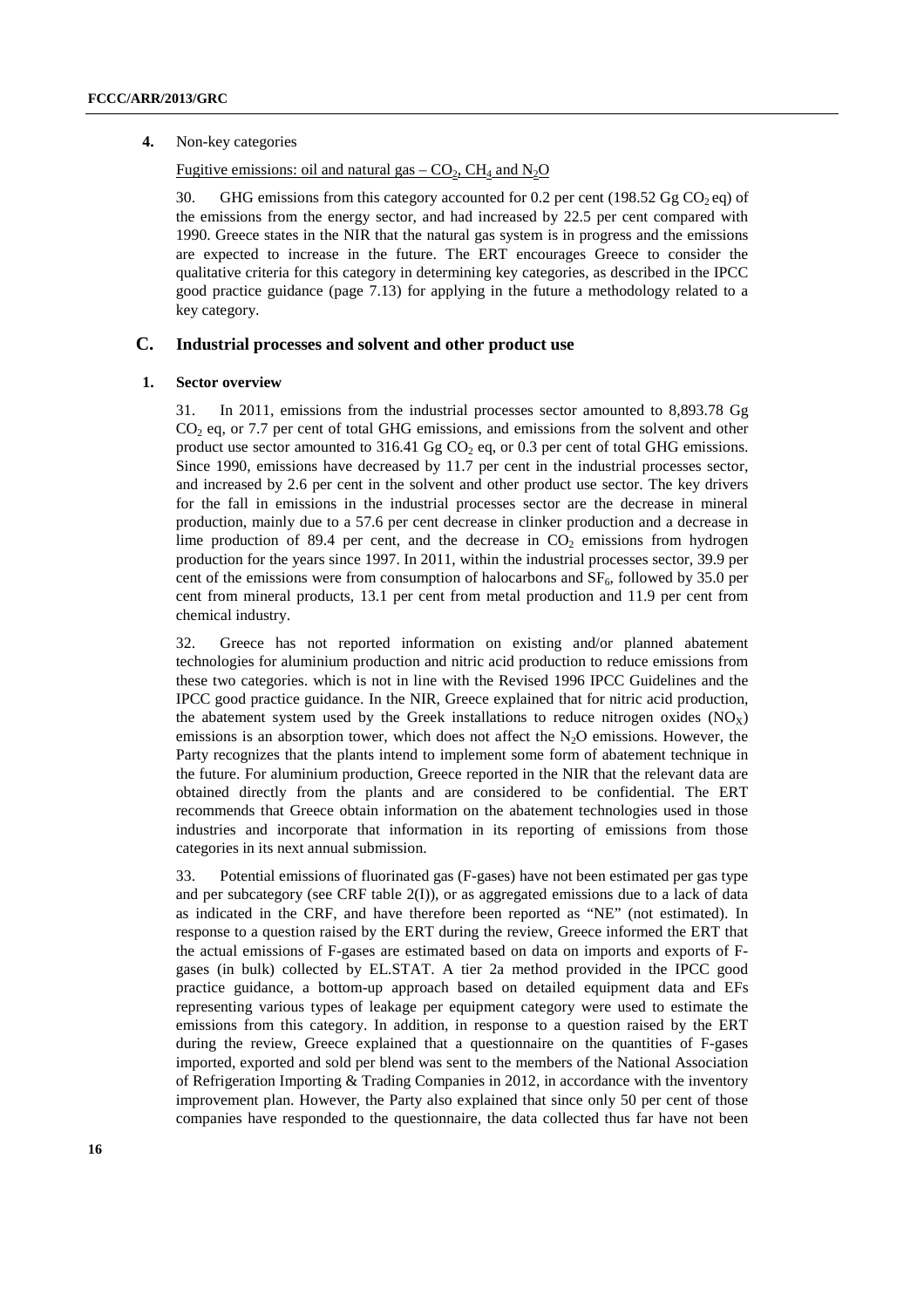used in the 2013 annual inventory submission to avoid an underestimation of emissions. Greece also explained that following the entry into force of EC Regulation No. 842/2006, Common Ministerial Decision No. 18694 was published in Greece on 11 April 2012, which defines data collection procedures regarding the enterprises that produce, import, export, recover, recycle and trade F-gases on an annual basis until the end of March every year. As a result of this new development, reporting of potential emissions of F-gases is planned for the 2014 annual submission. The ERT recommends that Greece continue to collect the data necessary to estimate potential emissions of F-gases per gas type as an integral part of its inventory improvements plan.

34. The ERT noted some discrepancies and errors in the use of the notation keys in the CRF tables for several categories and subcategories for some years of the time series, including asphalt roofing and road paving with asphalt (mineral products), aluminium production (metal production), ethylene, dichloroethane (chemical industry) and consumption of halocarbons and  $SF<sub>6</sub>$ . For example, some of the F-gas emissions (octafluoropropane  $(C_3F_8)$ , perfluorobutane  $(C_4F_{10})$ , octafluorocyclobutane (c-C<sub>4</sub>F<sub>8</sub>), nonafluoro-2-(trifluoromethyl)butane  $(C_5F_{12})$  and perfluorohexane  $(C_6F_{14})$ ) from aluminium production for the period 1990–2003 have been reported as "NE", while the notation key "NA" (not applicable) has been reported for the other years of the time series. In response to a question raised by the ERT during the previous review, the Party explained that the notation key "NA" should be reported for all years of the time series. However, this has not been corrected in the 2013 submission. The ERT recommends that Greece improve its QA/QC procedures to ensure accuracy and consistency in the use of the notation keys in its next annual submission.

#### **2. Key categories**

#### Cement production –  $CO<sub>2</sub>$

35. Greece explained in the NIR that emissions from non-carbonate carbon have been taken into account only for the recent years of the time series (2008 onwards). The Party further explained that the examination of whether or not emissions from non-carbonate carbon have been omitted from the emission estimates for the years prior to 2008 is ongoing. Greece also has explained that all seven plants reporting the use of total organic carbon (TOC) since 2008 were contacted in order to clarify whether TOC was also used prior to 2008, or whether it has been introduced into the process since 2008. However, the data collection has not yet been completed. The ERT recommends that Greece complete its data collection for the whole time series and reflect the results in the inventory reporting in its next annual submission.

#### Consumption of halocarbons and  $SF_6 - HFCs$

36. In response to a recommendation from the previous review report that the Party include estimates of HFC emissions from imported foam (foam blowing), Greece conducted a survey to collect data from the industry association PanHellenic Association of Insulating Companies. The results of the survey indicate that the members of the PanHellenic Association of Insulating Companies either do not import foam products (because they fulfil their needs from the Greek market) or they import foam products that are free of HFCs and instead contain other environmentally friendly gases, such as air, as cell gas. The ERT commends the efforts made by Greece to improve the completeness of its reporting. However, noting that Greece explained that only 20 per cent of the association members responded to the survey, the ERT strongly recommends that the Party continue its efforts to collect data on HFC emissions from imported foam, and provide information on the progress made and results obtained in the next annual submission.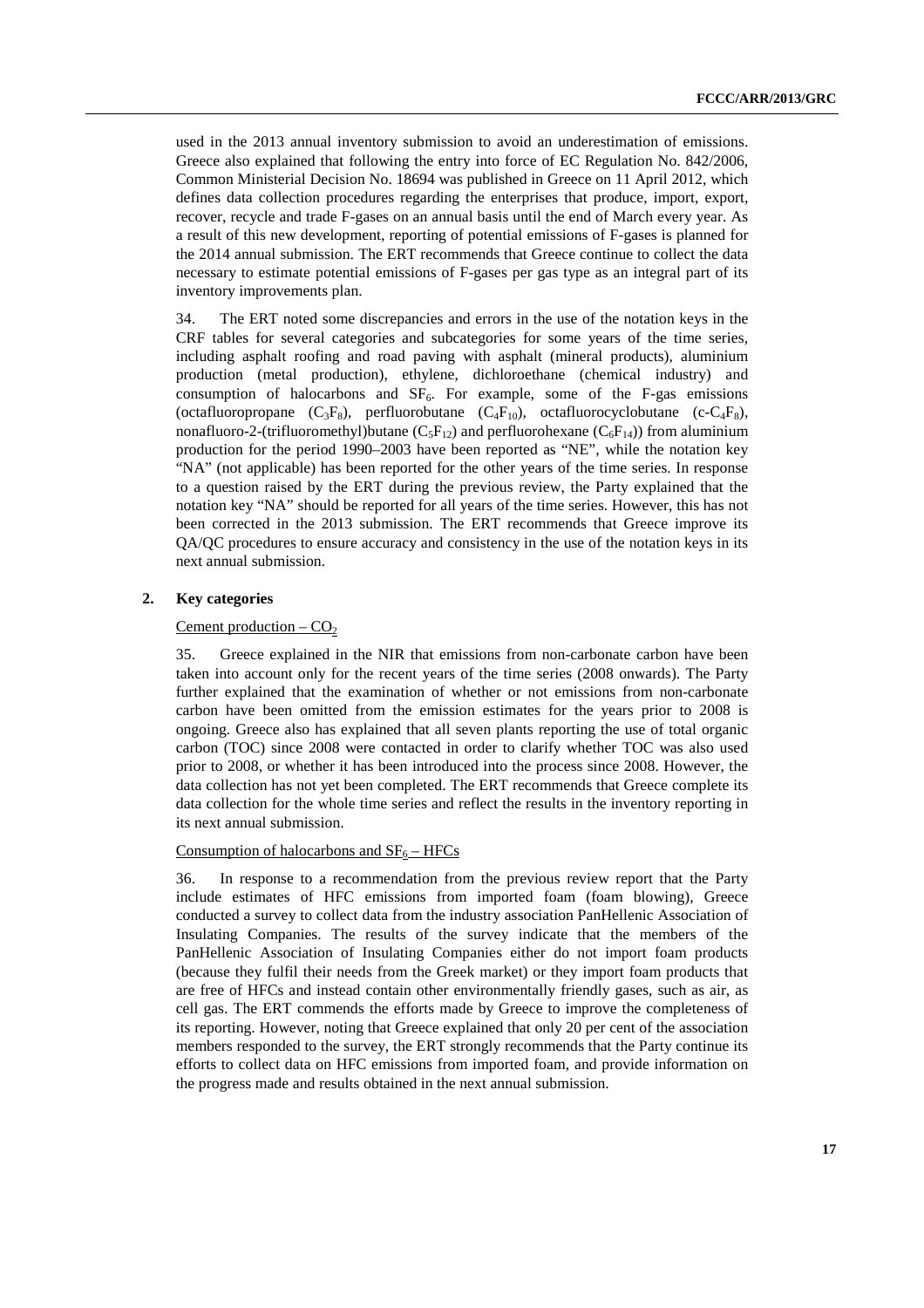#### **3. Non-key categories**

#### Ammonia production –  $CO<sub>2</sub>$

37. In its NIR, Greece has reported on its efforts to estimate the liquid fuel used as feedstock for ammonia production in the early years of the time series. In response to a question raised by the ERT during the review, the Party explained that the one plant using liquid fuels in Greece has now ceased operation and no information is yet available about the type of fuel that was used from 1995 to 1999. Greece also informed the ERT about its ongoing research on the quantification of liquid fuel consumed using the available data for those years, which is based on the amount of ammonia produced (in kt) to obtain the total fuel requirements, carbon content factors and associated information, in order to achieve accurate emission estimates. The ERT commends Greece for its efforts to improve the accuracy of the emission estimates for this category and recommends that the Party complete the ongoing work to obtain more accurate data on the amount of liquid fuel used as feedstock and use the updated AD in the emission estimates in its next annual submission.

38. The ERT noted that emissions from this category were reported as "NO" (not occurring) in 1994 and as "IE" (included elsewhere) in 1995–1997 with no explanation in CRF table 9(a). In response to a question raised by the ERT during the review week, Greece informed the ERT that the emissions estimation for the years 1995–1999 were included in the emissions from chemicals (manufacturing industries and constructions) under the energy sector – liquid fuels. The ERT recommends that Greece update its CRF tables in its next submission.

#### Consumption of halocarbons and  $SF_6 - SF_6$

39. In CRF table 2(II). F Greece has reported  $SF_6$  emissions from installation losses for high-voltage switchgear used in the country under the subcategory electrical equipment. These emissions should be reported as emissions "from manufacturing", in accordance with the IPCC good practice guidance. However, Greece has used the notation key "IE" to report emissions "from manufacturing", and has reported the total emissions as the emissions "from stocks". In response to a question raised by the ERT during the review, Greece informed the ERT that the emissions were estimated on the basis of the quantity of  $SF<sub>6</sub>$ consumed during the year according to the information provided by the Public Power Corporation. The method uses the weighting of the compressed  $SF<sub>6</sub>$  cylinder before and after the filling of the equipment, but the amount reported by the Public Power Corporation each year refers only to the gas escaped, and emissions from the filling of new equipment are not included. The ERT strongly recommends that Greece provide additional information on the method used to estimate  $SF<sub>6</sub>$  emissions in its next annual submission, in order to improve the transparency of its reporting.

# **D. Agriculture**

#### **1. Sector overview**

40. In 2011, emissions from the agriculture sector amounted to 8,965.84 Gg  $CO<sub>2</sub>$  eq, or 7.8 per cent of total GHG emissions. Since 1990, emissions have decreased by 21.8 per cent. The key driver for the fall in emissions is the decrease in the consumption of nitrogen (N) in mineral fertilizer. Within the sector, 55.5 per cent of the emissions were from agricultural soils, followed by 36.0 per cent from enteric fermentation and 6.7 per cent from manure management. Rice cultivation accounted for 1.3 per cent and field burning of agricultural residues accounted for 0.5 per cent.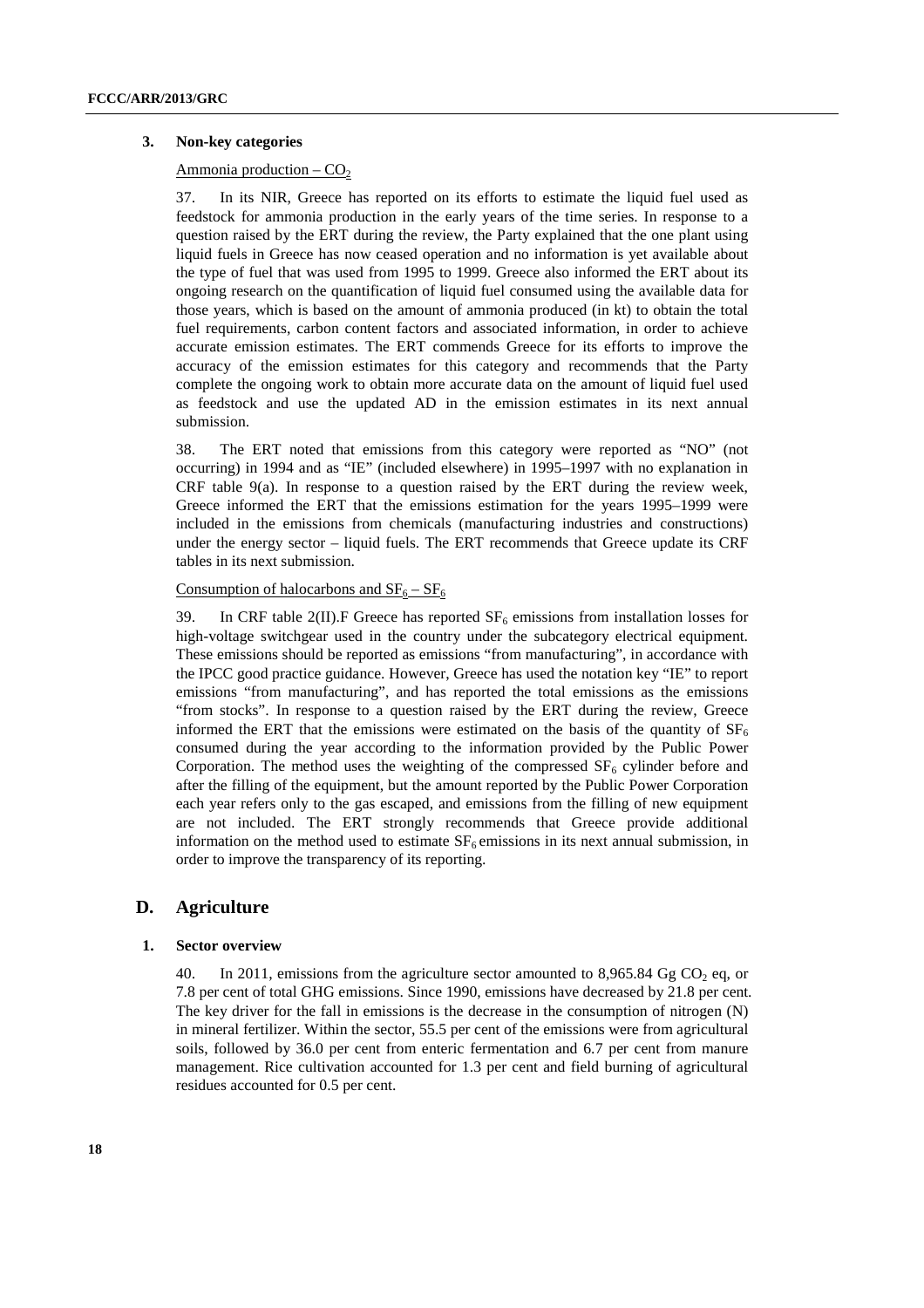41. Greece has not made recalculations for the agriculture sector between the 2012 and 2013 annual submissions. In response to a recommendation in the previous review report, Greece avoided recalculation due to the use of three-year averages of AD. Recalculations will be only done in the case of changes of AD. The ERT commends Greece for this improvement.

42. The inventory for the agriculture sector is complete and includes estimates for all gases and for all categories for the whole time series. The ERT considers that the transparency of the NIR requires further improvement (see paras. 47 and 51 below).

43. The ERT notes that, in the NIR, uncertainty estimates have been provided for all categories of the sector. The ERT commends Greece for its efforts to improve the quality of its GHG inventory and appreciates the arrangement of a bilateral QA exercise (independent review of sector agriculture) with the Spanish inventory team planned for October 2013.

44. Greece has used provisional data for some AD, including the dairy cattle population and milk yield data. In response to a question raised by the ERT during the review, the Party explained that provisional data have been developed by the agriculture expert of the inventory team in collaboration with the EL.STAT experts following a regression analysis. This approach had to be adopted due to a delay in data delivery by EL.STAT, which was mainly attributed to administrative structural changes carried out by EL.STAT over the last three years. Greece explained that AD for at least two additional years of the time series will be available for use in its next annual submission, provided that the technical difficulties involved in the operation of EL.STAT are resolved. The ERT recommends that Greece obtain actual statistical data, especially for the key categories, for all years of the time series for use in the calculation of the emission estimates in its next annual submission. If this is not feasible, the ERT recommends that Greece provide, in its next annual submission, a more detailed explanation of the provisional data used for the emission estimates, including the methods used to develop those data, in order to improve the transparency of its reporting.

45. For 2011, some animal population data used in the inventory deviate significantly from the data provided by the Food and Agriculture Organization of the United Nations (FAO). In particular, the livestock population for swine used for the inventory (869,000) is much lower (–27.6 per cent) than the number provided by FAO (1,109,000). The cattle population used for the inventory was 4.4 per cent higher than the figure provided by FAO, while the sheep population was 1.5 per cent lower than the figure provided by FAO. In response to a question raised by the ERT during the review, Greece explained that there are no official data for recent years; as explained in paragraph 44 above, provisional data are presented from both the Greek inventory team and FAO. However, Greece considers that the provisional FAO data are implausible and deviate significantly from the historical trend, whereas the data presented in the NIR are relatively consistent. The ERT accepted the explanation of Greece but reiterates the recommendation made in paragraph 44 above in order to improve the transparency and accuracy of the Party's inventory.

#### **2. Key categories**

#### Enteric fermentation –  $CH<sub>4</sub>$

46. For the estimation of CH4 emissions from dairy cattle, Greece used the IPCC tier 2 method. For the methane conversion rate  $(Y_m)$  the IPCC default value of 0.06 was used and for digestibility of feed the IPCC default value of 60 per cent for Mediterranean conditions was used. However, as already pointed out in the previous review report, the ERT is of the view that this value is too low when compared with the level of Greek milk production. In response to a question raised by the ERT during the review, the Party informed the ERT that Greece is currently investigating information on national feeding conditions which is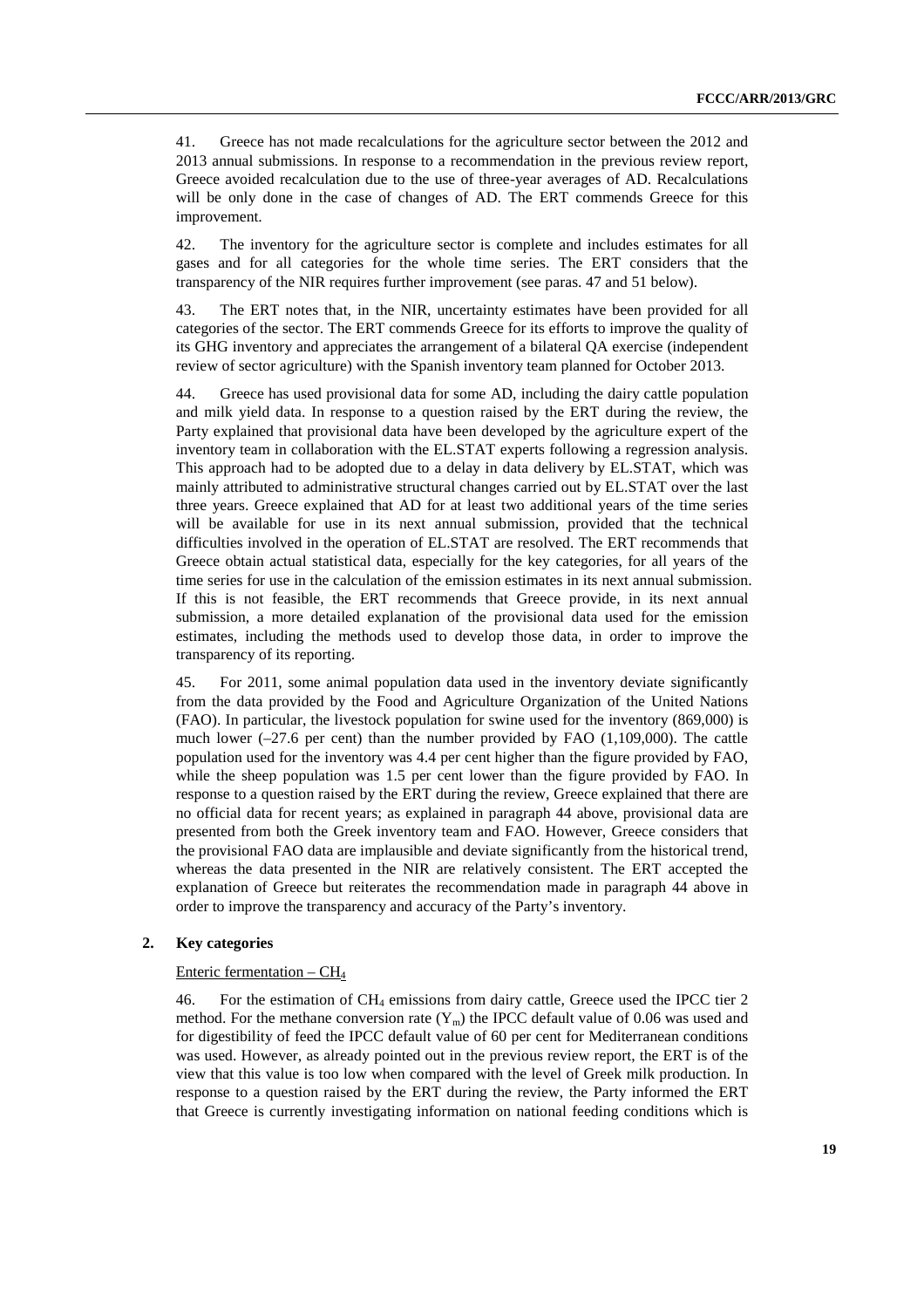available in Greek institutes holding specific expertise in these issues (e.g. the Agricultural University of Athens, the Ministry of Rural Development and Food, the Department of Animal Production at the School of Agricultural Technology (Technological Educational Institute of Epirus) and the Office of Rural Development of the Prefecture of Thessaloniki). Greece plans to present the results in the NIR of its next annual submission. The ERT commends Greece for starting the above-mentioned work and recommends that the Party conclude its investigations and develop representative country-specific values for the next annual submission.

47. CH<sub>4</sub> emissions from sheep were calculated using the IPCC tier 2 method. In response to a question raised by the ERT during the review regarding milk production data of sheep, Greece explained that annual official statistics on the total milk production of sheep were used as the basis for the emission estimates and that there are no official data available concerning milk production per ewe for different types of sheep. Average milk production data for domestic sheep  $(0.22 \text{ kg/day})$  and nomadic sheep  $(0.20 \text{ kg/day})$ , which are based on expert judgement, are used to derive the fractions of the domestic and nomadic sheep populations only. The ERT strongly recommends that Greece provide, in the NIR, a better explanation of the AD used for the inventory in order to improve the transparency of its reporting in the next annual submission. In particular, the ERT recommends that the Party provide a more appropriate explanation for the use of different milk production data, the generation of AD for the nomadic and domestic sheep populations and the input data used for the emission calculations. The ERT also recommends that Greece provide clear references for the data sources for all parameters, presented in formulae and tables of the NIR in its next annual submission.

#### Agricultural soils  $- N_2O$

48. Greece has estimated  $N_2O$  emissions from agricultural soils using the tier 1a and 1b methods from the IPCC good practice guidance in combination with country-specific and IPCC default data.

49. Greece has reported in the NIR that the AD for mineral fertilizer consumption are derived from the Pan-Hellenic Association of Professional Fertilizer Producers & Dealers (PHAPFDP). However, no further information is provided in the NIR on, for example, how the data have been collected, how sales and purchases from non-members of PHAPFDP have been estimated, and how local unregistered imports are treated. The ERT strongly recommends that Greece document in the NIR the completeness of the AD and reiterates the recommendation made in the previous review report that Greece strengthen its arrangements with data providers, primarily with EL.STAT and secondarily with PHAPFDP, with regard to data delivery, including documentation on how the data set has been elaborated.

#### **3. Non-key categories**

#### Manure management –  $CH_4$  and  $N_2O$

50. Greece used a IPCC tier 2 method to calculate CH4 emissions from dairy cattle, other cattle and sheep. For all other animal categories, a tier 1 method was used.

51. Greece has applied a country-specific AWMS distribution for cattle and swine for the first time in its 2013 annual submission. In developing the AWMS distribution, assumptions were made based on discussions with experts from the Ministry of Rural Development and Food, the Greek regions with a high population of dairy cattle farms, the Agricultural University of Athens, EL.STAT and the Technological Educational Institute of Thessaloniki. However, the background information used in the expert judgement is not clearly explained in the NIR. In response to a question raised by the ERT during the review,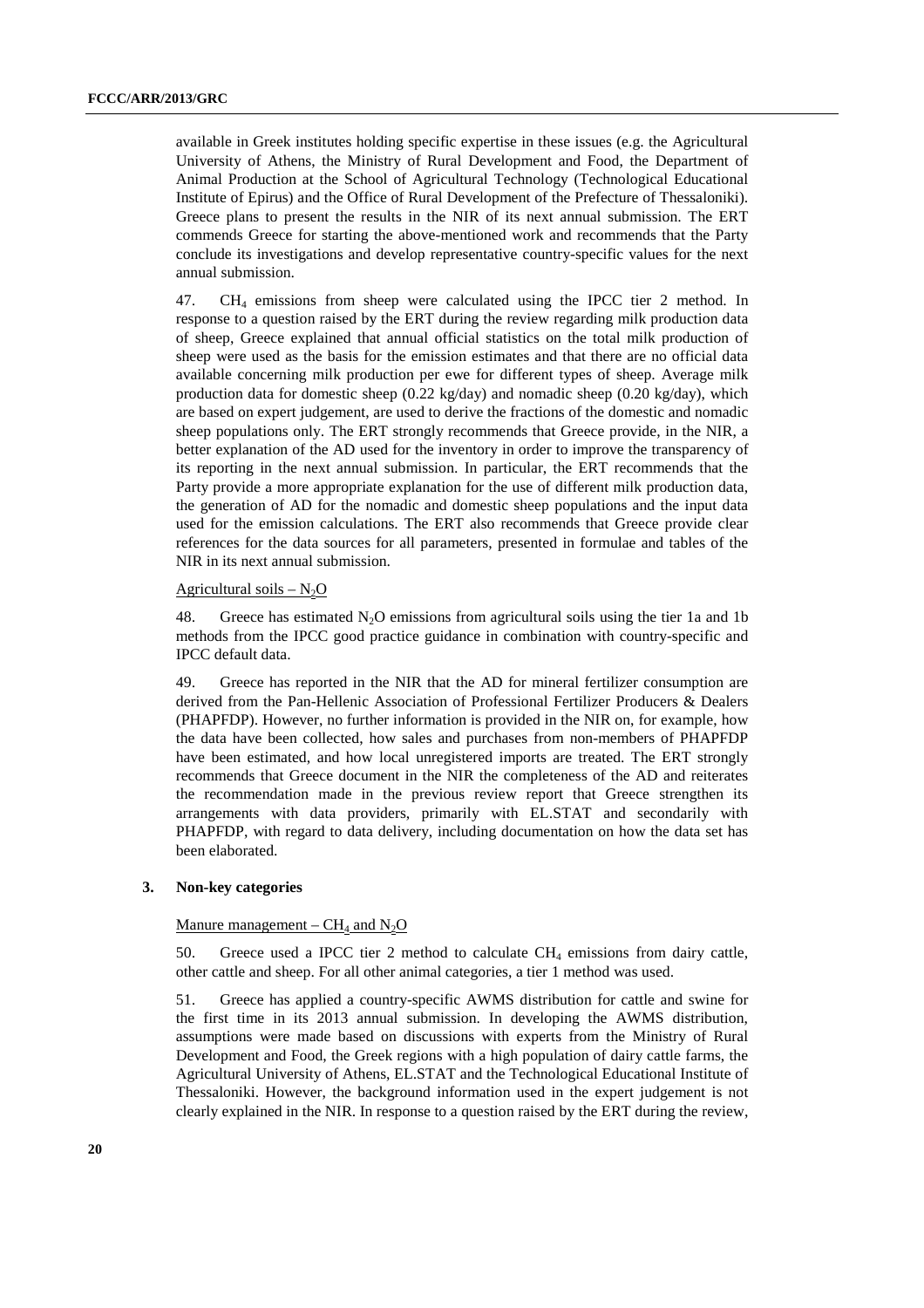Greece explained that the AWMS distribution based on the data collected since 2000 was applied for the entire time series using the assumption that the same situation occurred for the whole times series (1990–2011). Greece also explained that it is difficult to obtain data for the period 1990–2000 because the information has mostly been collected during the years since 2000. The ERT commends the Party for its efforts to develop a country-specific AWMS distribution and recommends that Greece continue its efforts to further refine the appropriate parameters for the entire time series. The ERT also reiterates the recommendation made in the previous review report that Greece investigate the distribution of AWMS for all animal types in detail and update the information in its next annual submission.

52. Within the liquid management system for dairy cattle the separation of solids is common practice in Greece. In response to a question raised by the ERT during the review, Greece explained that, according to the expert judgement of the Ministry of Rural Development and Food, about 15 per cent of the amount of volatile solids (VS) excreted by dairy cattle in liquid-solid separation systems is treated by applying liquid practices, which means that it is drifted by the liquid and stored in tanks. The rest is separated and treated according to solid practices. Given that 8 per cent of the total VS excretion of dairy cattle is excreted outside the housings (on pasture/range/paddock) and 40 per cent of the excretion in dairy housings is treated by manure separation, the fraction of VS managed according to liquid practices has been calculated as follows: 92 per cent  $\times$  40 per cent  $\times$  15 per cent = 5.52 per cent, which corresponds to the value provided in CRF table 4.B(a) for liquid systems for dairy cattle. The ERT recommends that Greece include the shares of VS excretion per AWMS, as provided in CRF table 4.B(a), in the NIR of its next annual submission to improve the description of the method used, in particular for the expert judgement, in order to justify the expert judgement used.

53. The ERT noted that Greece has reported in CRF table 4.B(a) the AWMS distribution data for 2011 only. The MCF for cattle, swine and sheep has been reported as "NA", "NE" or 0.0 for 2011. For the other years of the time series, 0.0 has been reported for all relevant cells. In response to a question raised by the ERT during the review, Greece explained that a software problem might have occurred and that the data might therefore have been incorrectly inputted. The ERT recommends that Greece identify the cause of this error, correct the software problem, if appropriate, and report the correct data for the entire time series in its next annual submission.

54. In Greece's inventory, manure separation in dairy cattle husbandry results in different allocations to liquid and solid systems and is therefore reported in CRF table 4.B(a) under  $CH_4$  emissions and in CRF table 4.B(b) under  $N_2O$  emissions from manure management. According to the IPCC good practice guidance (page 4.44), as a rule of thumb, 50 per cent of the N excreted is in the dung and 50 per cent of the N excreted is in the urine. Following the assumption that in liquid-solid separation only 15 per cent of the solids are drifted by the liquid, the resulting share of N treated according to liquid practices has been calculated as follows: 92 per cent  $\times$  40 per cent  $\times$  (50 per cent  $\times$  15 per cent) = 21.2 per cent, which corresponds to the N fraction provided in CRF table 4.B(b) for liquid systems for dairy cattle. To improve transparency of the inventory, the ERT strongly recommends that Greece improve the description of the method used to derive the AWMS fractions (liquid and solid systems) from manure separation for the estimation of both CH4 and  $N<sub>2</sub>O$  emissions in the relevant subcategories under manure management in the NIR of its next annual submission.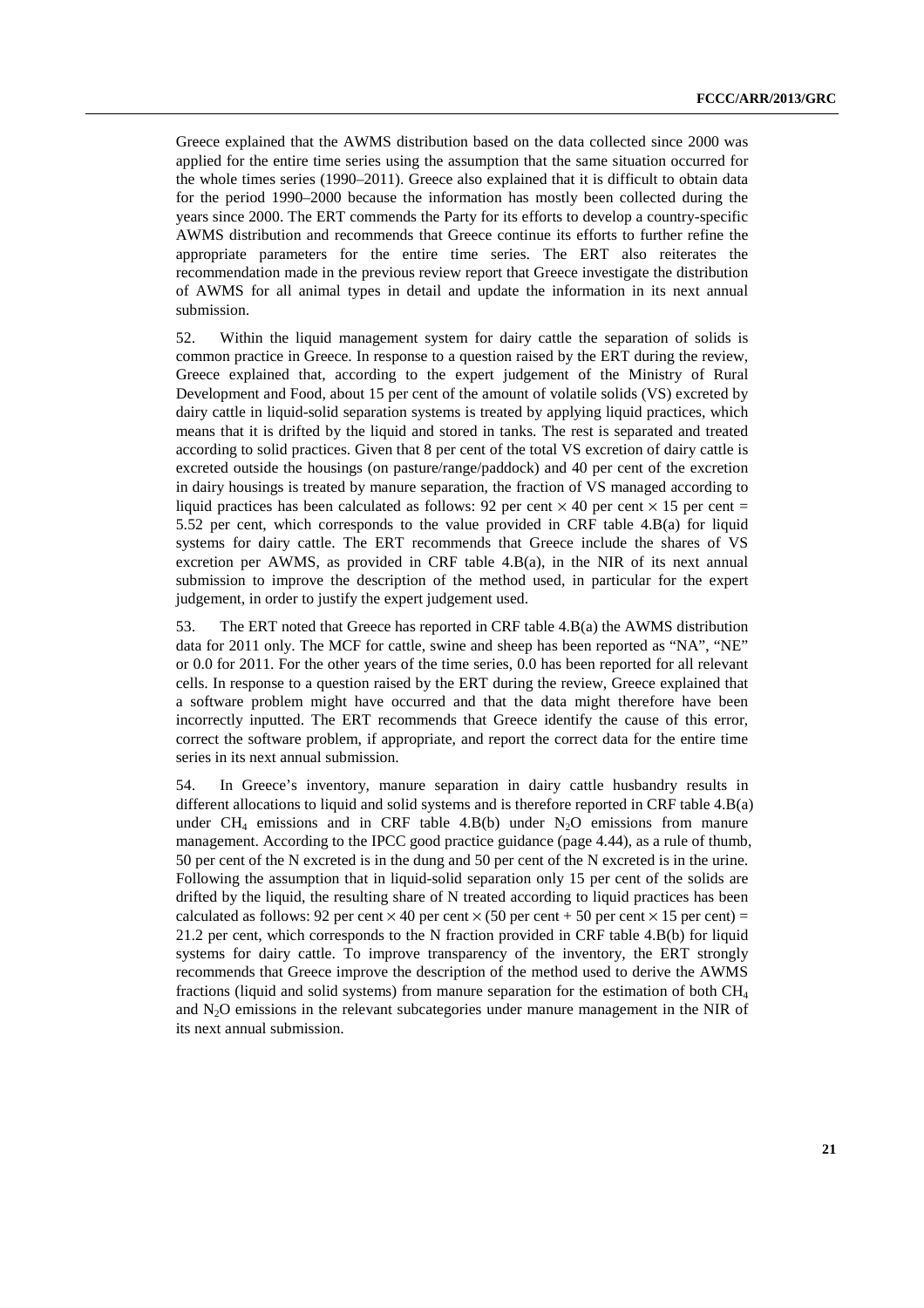### **E. Land use, land-use change and forestry**

#### **1. Sector overview**

55. In 2011, net removals from the LULUCF sector amounted to 2.539.59 Gg CO<sub>2</sub> eq. Since 1990, net removals have shown a relative increase of 1.7 per cent. The key driver for the rise in removals is the increase in carbon stocks in the living biomass pool in forest land. Within the sector, forest land accounted for net removals of  $2.127.49 \text{ CO}$  eq. followed by cropland accounting for net removals of  $470.92$  Gg CO<sub>2</sub> eq. Net emissions from other land accounted for 35.45 Gg  $CO<sub>2</sub>$  eq, followed by grassland accounting for net emissions of 17.65 Gg CO<sub>2</sub> eq. Net emissions from settlements and wetlands accounted for 5.57 Gg  $CO<sub>2</sub>$  eq and 0.15 Gg  $CO<sub>2</sub>$  eq, respectively.

56. Greece provided a land-use change matrix showing only the land-use changes for the period 1990–2011. However, annual land-use change matrices showing the annual landuse changes have not been provided in the NIR. It is therefore not transparent how Greece has developed the annual land-use change matrices, or indeed whether or not the Party has actually developed the annual land-use change matrices. The ERT recommends that Greece provide transparent information on how the annual land-use change matrices have been developed and report a complete set of annual land-use change matrices for the period 1990–2012 in its next annual submission.

57. Greece's inventory for the LULUCF sector is generally transparent and the NIR provides detailed information on the methods, assumptions, AD and their sources, EFs and other parameters used in most cases. In response to a recommendation in the previous review report, Greece has reported detailed information on the different data sources used for the classification of land use and land-use changes in the NIR in a table, including details of the data sources used, their content and the land-use category for which they have been used. The ERT commends Greece for the implementation of this recommendation. In the previous review report it was also recommended that the Party increase the transparency of its reporting by including, in a tabular format, the status of surveys and/or monitoring projects on forest activities carried out in the country, detailing how the outcomes have been used for reporting purposes. However, Greece has not provided this information in the 2013 annual submission. The ERT reiterates the recommendation made in the previous review report that Greece improve the transparency of its reporting by providing the abovementioned information in its next annual submission.

58. Greece has reported in the NIR an equation for estimating the annual increase in carbon stocks due to biomass growth in new plantations, in which the division by  $(\lambda i/2)$ (where λi is the average replacement cycle of plantation by crop type in years) was performed twice: once to estimate the annual biomass increment per unit area and again to estimate the biomass carbon stock changes, whereas it should only be performed once. In response to a question raised by the ERT during the review, Greece clarified that it was just a typographical error and that the actual calculation was done correctly. The ERT recommends that the Party correct this typographical error in its next annual submission.

59. The LULUCF sector of Greece's inventory is generally complete with only a few pools in the mandatory categories reported as "NE": the carbon stock changes in the living biomass and dead organic matter pools in grassland converted to forest land (see also para. 67 below); the carbon stock changes in living biomass in cropland converted to settlements; the carbon stock changes in soils in grassland converted to settlements; and the carbon stock changes in soils in grassland converted to other land. In response to a question raised by the ERT during the review, Greece clarified that this was due to a lack of sufficient information, including AD, but that it is planning to provide at least some of the missing estimates in its next annual submission. The ERT recommends that Greece make efforts to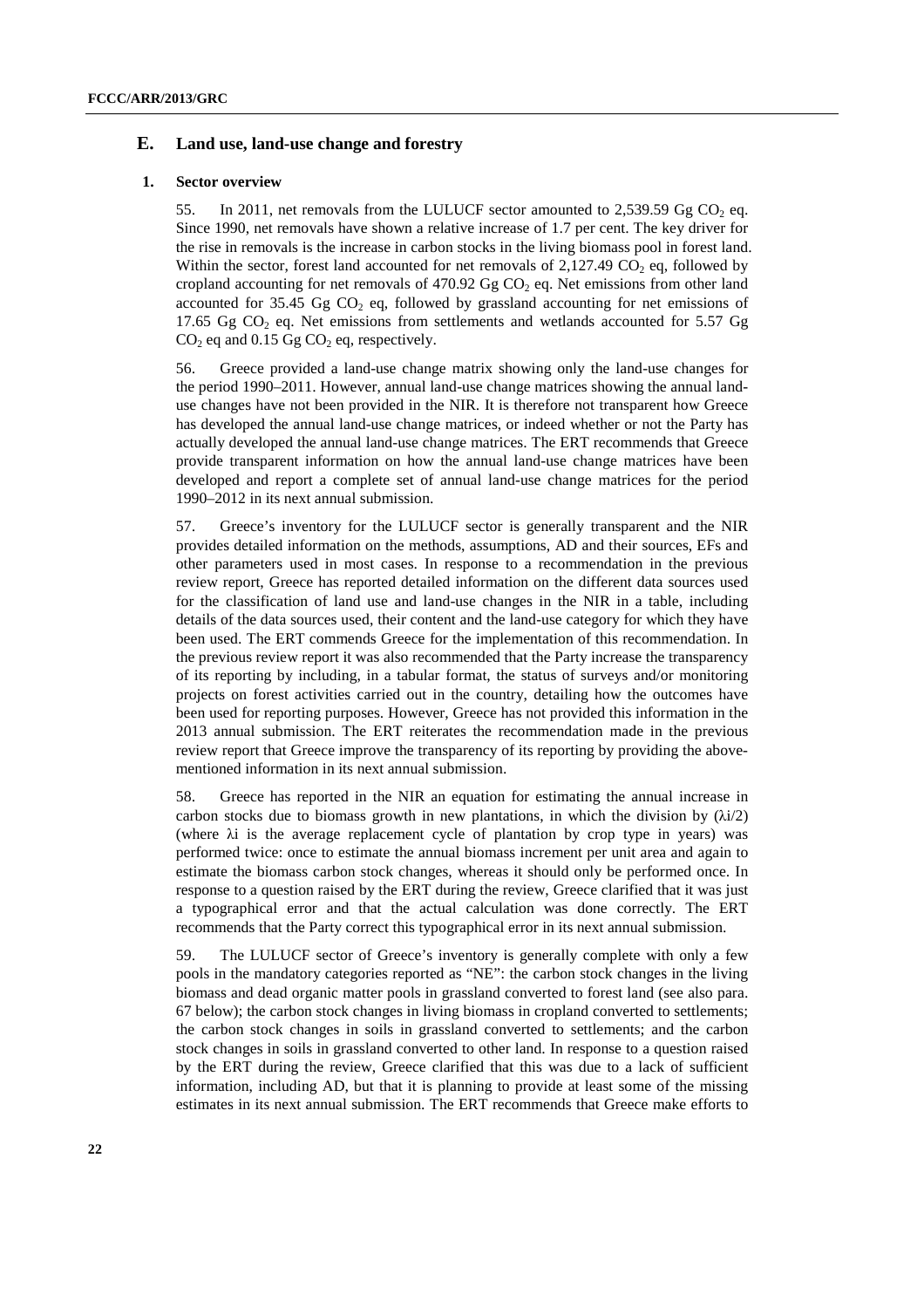collect the necessary information and report the AD and emission/removal estimates for the above-mentioned pools in its next annual submission, or, where applicable, report on the progress made.

60. Greece has performed a tier 1 uncertainty analysis for the LULUCF sector and the results have been presented in the NIR. However, the NIR does not provide detailed information on the uncertainty analysis including the uncertainty values used for AD and EFs and whether those are country-specific or default values. The ERT recommends that Greece provide detailed and transparent information on the uncertainty assessment for the LULUCF sector including the above-mentioned elements in the next annual submission.

61. The Party has provided information on the category-specific QA/QC procedures for the LULUCF sector in the NIR. All the procedures related to QC have been provided, but no details on QA have been provided.The ERT recommends that Greece provide more information on the QA procedures employed for the LULUCF sector.

62. Greece has reported the carbon stock changes in mineral soils in the categories cropland converted to forest land and cropland converted to grassland under the category cropland remaining cropland, and has used the notation key "IE" to report the respective categories in the CRF tables. In the NIR, Greece has reported that the methodology used to represent land areas follows approach 1 from the IPCC *Good Practice Guidance for Land Use, Land-Use Change and Forestry* (hereinafter referred to as the IPCC good practice guidance for LULUCF), which does not allow the initial crop type of areas abandoned or aforested to be determined and, therefore, does not allow the carbon stock changes in cropland remaining cropland and cropland converted to grassland or cropland converted to forest land to be reported separately. The ERT reiterates the recommendation made in the previous review report that Greece collect additional information to determine the areas of conversion of cropland to forest land and cropland to grassland by initial crop type, and report the carbon stock changes in mineral soils in the appropriate categories in its next annual submission.

63. Greece reported in the NIR in the 2013 annual submission that, in order to estimate the carbon stock changes in mineral soils for the land-use conversion categories (cropland converted to forest land and cropland converted to grassland), it has used a default transition period of 20 years, including these categories in the estimation methodology for the cropland remaining cropland category. In response to a question raised by the ERT, the Party clarified that it had also used a 20-year transition period for the estimation methodology for these categories in the previous submissions. However, the ERT notes that in the previous review report, while noting that Greece assumes that the carbon stock changes in mineral soils for the land-use conversion categories occur fully in the year after the conversion takes place, a recommendation was made that Greece, in its next annual submission, use a default transition period of 20 years in the estimation process for carbon stock changes in mineral soils for the land-use conversion categories, or demonstrate that the current approach is not overestimating removals or underestimating emissions. The explanation made by the Party in response to the question from the 2013 ERT therefore seems inconsistent with the recommendation made by the previous ERT. The Party has not provided any clarification on this issue in the NIR. The ERT recommends that Greece provide any clarification on its reporting of the carbon stock changes in mineral soils in cropland converted to forest land and cropland converted to grassland and the use of a default transition period of 20 years in the estimation process for carbon stock changes in mineral soils for the land-use conversion categories in its next annual submission.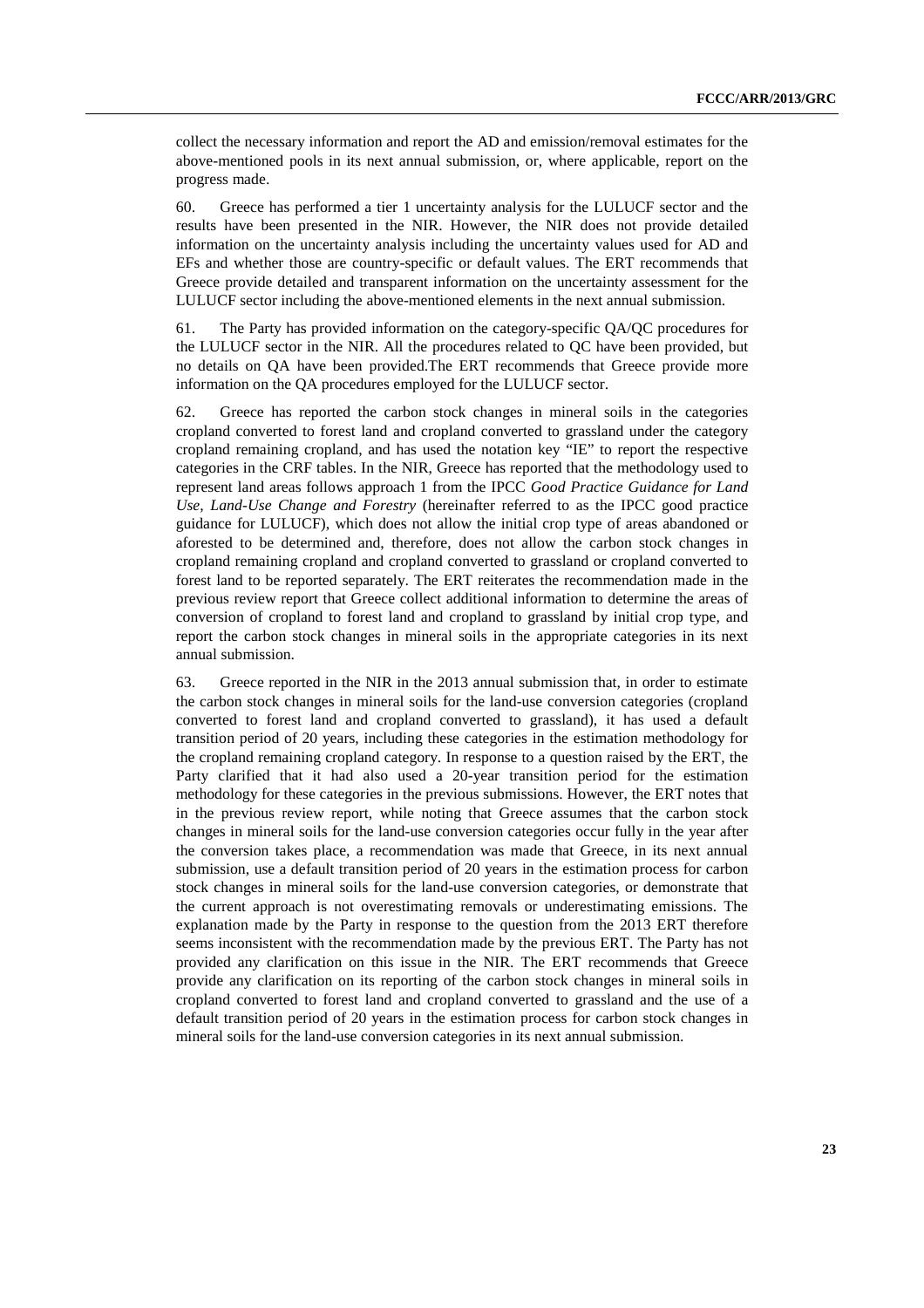#### **2. Key categories**

#### Forest land remaining forest land  $-$  CO<sub>2</sub>

64. Greece has used the results from the Forest Management Plans Database developed by the Ministry of Environment as the primary data source together with the first National Forest Inventory prepared by the General Secretariat of Forests and Natural Environment for the assessment of the forest area. The total area reported under the forest land remaining forest land category in the 2013 annual submission is equal to 3,354.64 kha. Greece has reported for the first time the total area under forest land remaining forest land disaggregated into managed and unmanaged forest areas in the CRF tables: 1,219.15 kha of managed forest areas and 2,135.50 kha of unmanaged forest areas. The ERT commends Greece for implementing the recommendation made in the previous review report to disaggregate the area of forest land remaining forest land.

65. Greece has reported the carbon stock changes in the above- and below-ground biomass pools only, and has reported the carbon stock changes in the dead organic matter and soil carbon pools as "NA", assuming them to be constant according to the tier 1 assumption from the IPCC good practice guidance for LULUCF. In the NIR, and also in response to a request made by the ERT during the review regarding the provision of additional information, the Party reiterated that this assumption is in line with the situation in Greece: forest management activities, such as the silvicultural system, rotation length, harvest practices and site preparation activities do not change significantly over time, and post-logging burning of harvest residues, soil scarification or fertilization are not practised in the country. However, as forest land remaining forest land is a key category, the ERT considers that the use of the tier 1 assumption is not in line with the IPCC good practice for LULUCF. Therefore, the ERT reiterates the recommendation made in the previous review report that Greece either estimate and report the carbon stock changes in the abovementioned pools or provide evidence transparently substantiating the assertion that the above-mentioned carbon stock changes are zero.

66. Greece has used the carbon stock change method from the IPCC good practice guidance for LULUCF to estimate the carbon stock changes in the above- and belowground biomass pools in forest land remaining forest land. The ERT notes that the previous review report indicated that a comparison of the reported data with the results from the gain–loss method using the data provided by Greece revealed some unusual values, resulting in a possible overestimation of removals, and strongly recommended that the Party perform a verification of the results using the IPCC gain–loss method. However, no such verification has been reported in the NIR of the 2013 submission and, therefore, the ERT strongly reiterates the recommendation in the previous review report that Greece perform a verification of the results of the carbon stock change method using the IPCC gain–loss method, include the results of this verification in its next annual submission, and revise its estimations, if necessary.

#### Land converted to forest land  $-$  CO<sub>2</sub>

67. Greece used a tier 1 method together with default parameters from the IPCC good practice guidance for LULUCF to estimate the carbon stock changes in the above- and below-ground biomass pools for cropland converted to forest land. However, considering that land converted to forest land is a key category, it is good practice to use higher tier methods for the significant pools (e.g. above- and below-ground biomass). In response to a question raised by the ERT during the review, Greece explained that country-specific data are not available, but it acknowledged that moving to a tier 2 methodology will significantly improve the quality of the inventory and stated that efforts will be made to improve data collection. The ERT recommends that Greece collect country-specific data on relevant parameters in order to apply higher tier methods to the estimation of the carbon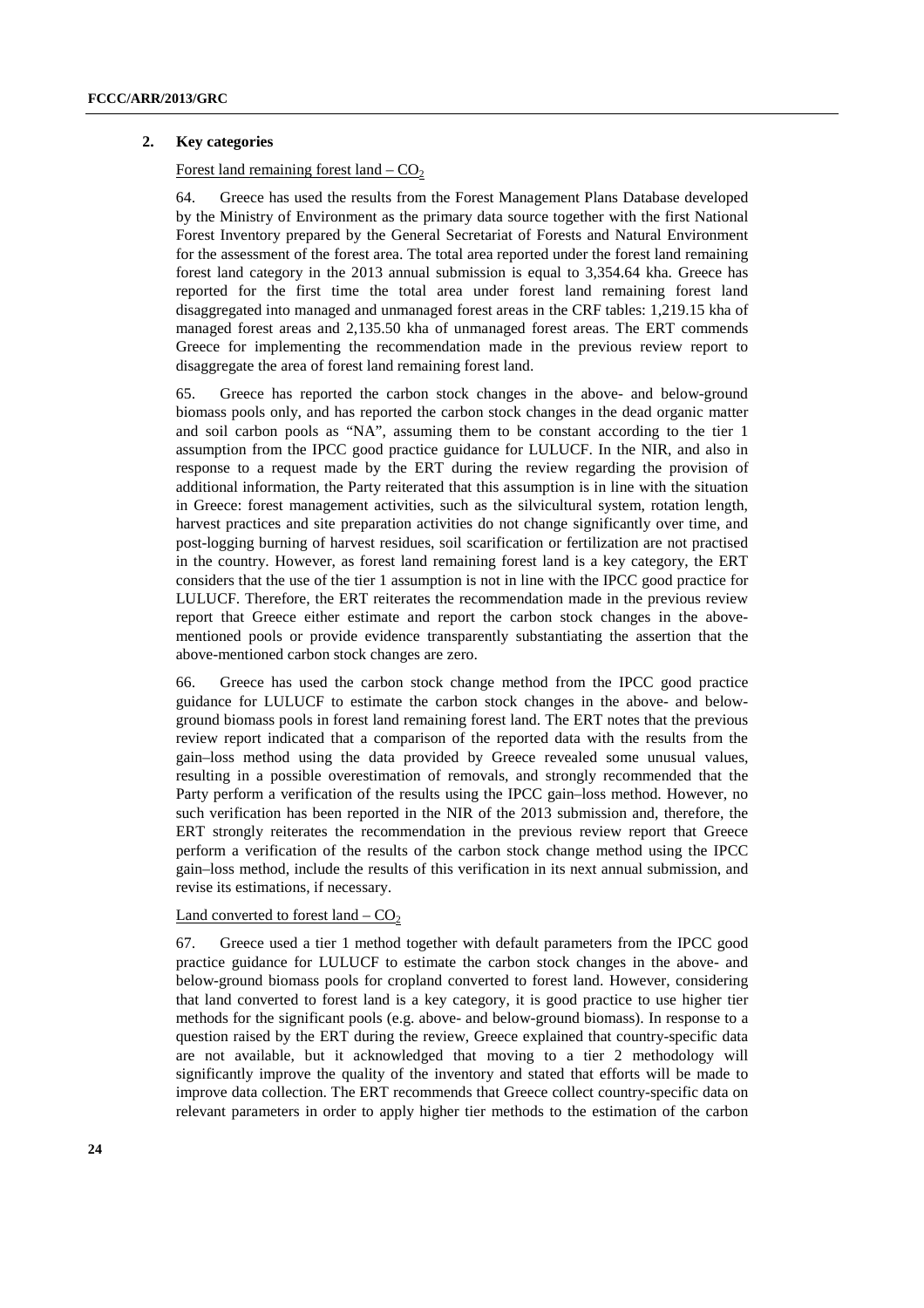stock changes in all significant pools in cropland converted to forest land and report on the progress made in its next annual submission.

68. Greece has reported the carbon stock changes in the dead organic matter as "NO" and "NE", assuming them to be constant according to the tier 1 assumption in the IPCC good practice guidance for LULUCF. In response to a question raised by the ERT during the review, Greece explained that land converted to forest land consists only of cropland converted to forest land. Further, Greece explained that, since cropland holds no dead organic matter, afforestation typically results in small increases in carbon stock in the dead organic matter pools that are difficult to accurately measure. The Party has therefore used the conservative assumption that there is no accumulation of dead wood on land following conversion to forest land and no change in the carbon stock changes in the dead organic matter in cropland converted to forest land. However, the ERT notes that, according to the IPCC good practice guidance for LULUCF, the inventory should be neither underestimated nor overestimated. In addition, since land converted to forest land is a key category, it is good practice to use higher tier methods to estimate the resulting emissions and removals. Therefore, the ERT recommends that Greece collect the necessary information to estimate and report the carbon stock changes in dead organic matter in land converted to forest land using higher tier methods.

69. In estimating the carbon stock changes in the living biomass pool in land converted to forest land, Greece has not taken into account the decrease in carbon stocks due to biomass losses as a result of harvesting, fuel wood gathering and natural disturbance. The NIR states that there has been no harvesting on lands afforested since 1994. However, no explanation or supporting evidence was provided for not taking into account the losses due to natural disturbance. The ERT considers that it is highly unlikely that in almost two decades since afforestation no areas under afforestation have been affected by any sort of natural disturbance (e.g. pest attacks, wind throws, storms) or subject to other biomass losses such as those due to fuel wood gathering. The ERT recommends that Greece either provide revised estimates taking into account the carbon stock losses in the living biomass pool due to natural disturbance and other biomass losses such as those due to fuel wood gathering or provide transparent information substantiating that there have been no losses due to natural disturbance or fuel wood gathering in land converted to forest land in its next annual submission.

#### **3. Non-key categories**

#### Land converted to cropland  $-CO<sub>2</sub>$

70. Greece has included in the cropland remaining cropland category the growth in carbon stocks in the above- and below-ground biomass pools in perennial tree crops in land converted to cropland . The ERT noted that this is not in line with the IPCC good practice guidance for LULUCF as it is not transparent. The ERT recommends that Greece report the growth in carbon stocks in the above- and below-ground biomass pools in perennial crops in land converted to cropland in the appropriate category in its next annual submission.

#### Land converted to cropland  $-N_2O$

71. Greece has reported the areas of forest land converted to cropland and grassland converted to cropland as 0.01 and 0.10 kha, respectively, in CRF table 5.B for 2011. However, in CRF table 5(III), these areas, and consequently the  $N_2O$  emissions, have been reported as "NO". In response to a question raised by the ERT during the review, Greece explained that the total areas of forest land converted to cropland and grassland converted to cropland since 1990 are negligible and, consequently, the  $N_2O$  emissions from disturbance associated with land-use conversion to cropland are expected to be small. The Party further informed the ERT about its plan to estimate and report the  $N_2O$  emissions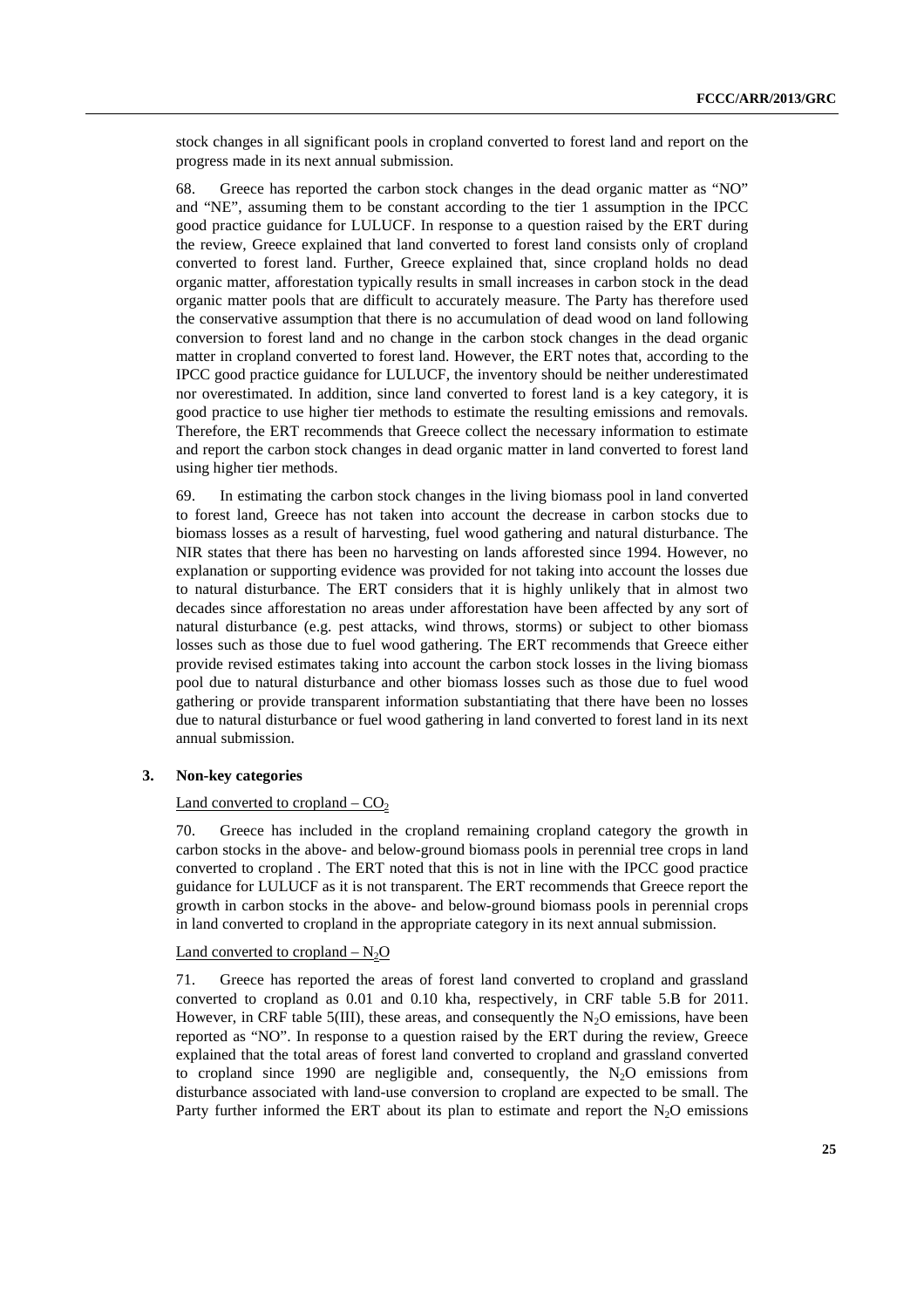from disturbance associated with land-use conversion to cropland in its next annual submission. The ERT recommends that Greece estimate and report the  $N_2O$  emissions from disturbance associated with the conversion of forest land and grassland to cropland, and also report the correct numbers for the areas in the CRF tables in its next annual submission.

#### Land converted to grassland  $-$  CO<sub>2</sub>

72. Greece has reported 315.21 kha as the area of cropland converted to grassland in 2011 in the CRF tables, of which 30.3 kha was converted in the last year. However, the changes in the living biomass pool for cropland converted to grassland have been reported as "NO". No reason for this has been provided in the NIR. In response to a question raised by the ERT during the review, Greece explained its assumption that the carbon stocks do not change after the conversion of cropland that has been abandoned and taken over by grassland and, hence, the carbon stock changes in the living biomass pool amounted to zero. However, the Party did not provide any evidence to substantiate this assumption. The ERT notes that, according to the IPCC good practice guidance for LULUCF, there will be changes in the carbon stocks in the living biomass pool following the conversion of cropland to grassland. The ERT recommends that Greece estimate and report the abovementioned carbon stock changes in its next annual submission or otherwise provide evidence to substantiate the assertion that carbon stock changes in the living biomass pool amount to zero for cropland converted to grassland.

#### **F. Waste**

#### **1. Sector overview**

73. In 2011, emissions from the waste sector amounted to 4,703.81 Gg  $CO<sub>2</sub>$  eq, or 4.1 per cent of total GHG emissions. Since 1990, emissions have decreased by 15.6 per cent. The key driver for the decrease in emissions is an increase in the use of aerobic wastewater treatment facilities. In addition, improvements in living standards resulted in an increase of the generated waste and thus of emissions. However, the increase of recycling along with the exploitation of the biogas produced limits the increase of  $CH<sub>4</sub>$  emissions. Within the sector, 69.4 per cent of the emissions were from solid waste disposal on land, followed by 30.4 per cent from wastewater handling, 0.1 per cent from waste incineration and 0.1 per cent from waste composting.

74. Greece has estimated and reported the CH<sub>4</sub> and N<sub>2</sub>O emissions from waste composting for the first time in the 2013 annual submission. A tier 1 method and default EFs from the *2006 IPCC Guidelines for National Greenhouse Gas Inventories* (hereinafter referred to as the 2006 IPCC Guidelines) were used in the estimation. The ERT welcomes the efforts made by Greece to improve the completeness of the inventory.

75. Greece carried out category-specific QC procedures for the waste sector, which include the cross-checking of data, a comparison of data with those of other countries and checking the estimates using different calculation tools. During the review, the ERT noted several inconsistencies in the information in the NIR compared with that provided in the CRF tables (see paras. 79 and 81 below) and errors in the NIR (e.g. table 8.2 shows that country-specific EFs are used for the estimation of  $CH_4$  and  $N_2O$  emissions from composting, however the NIR states that IPCC default values are used). The ERT recommends that Greece strengthen its QA/QC procedures to ensure the accuracy and consistency of the information provided in the NIR with that provided in the CRF tables in its future annual submissions.

76. Greece performed a tier 1 uncertainty analysis. Within the waste sector, wastewater handling makes the largest contribution to the uncertainties, both in terms of total national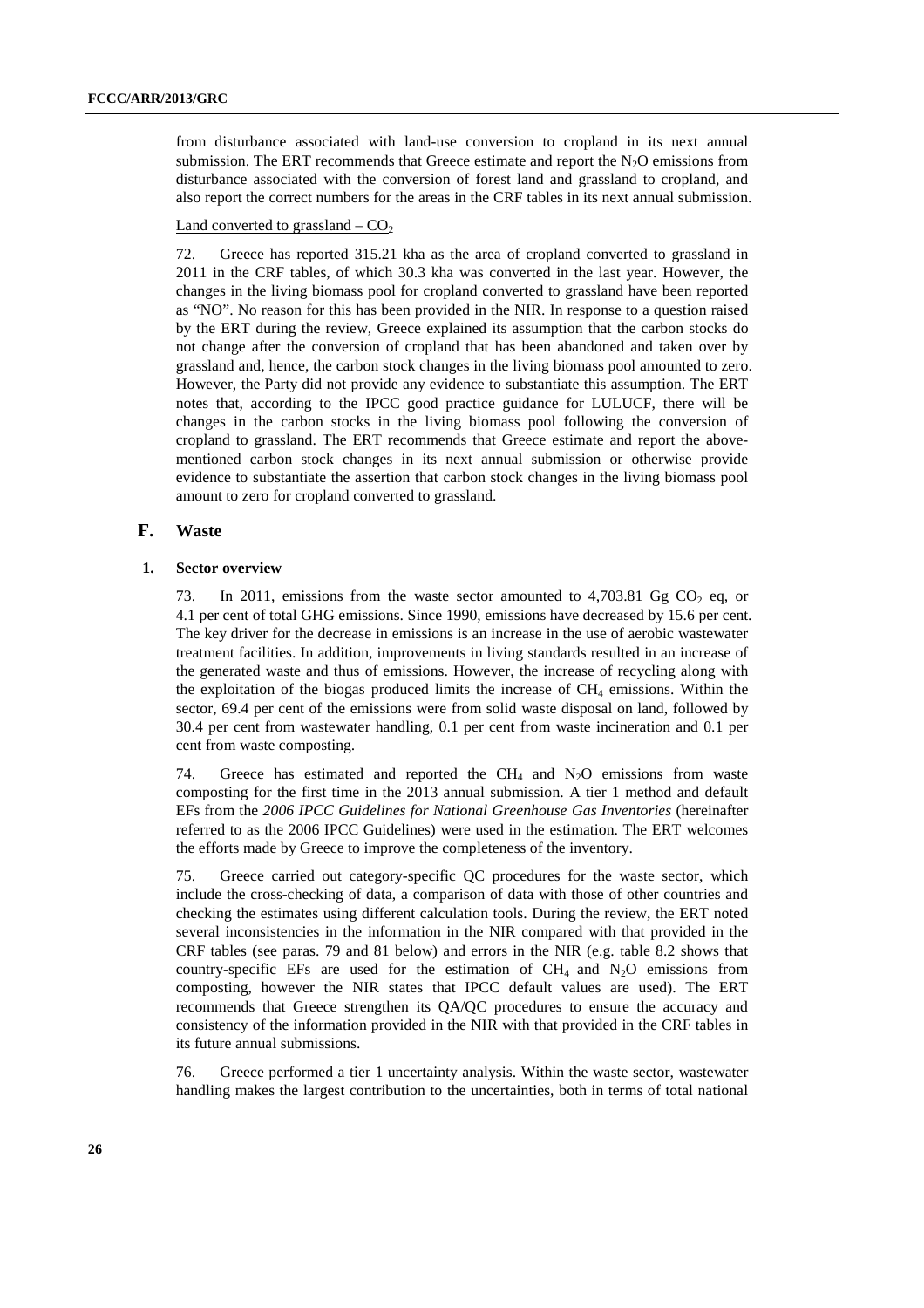emissions and the emissions trend. The detailed calculations of uncertainties are provided in Annex IV to the NIR.

#### **2. Key categories**

### Solid waste disposal on land –  $CH<sub>4</sub>$

77. Greece has used a tier 2 first order decay method from the IPCC good practice guidance in its estimation of  $CH_4$  emissions from municipal solid waste, industrial waste, construction and demolition waste and sludge disposed in solid waste disposal sites. Country-specific EFs and parameters as well as IPCC default values were used in the estimation of emissions. In the NIR, Greece explained that historical data on construction and demolition waste were estimated using drivers. However, information on these drivers was not provided in the NIR. In response to a question raised by the ERT during the review, Greece explained that the gross domestic product (GDP) was used as a key driver up to 1995, and for the remaining years of the time series the gross value added (GVA) was used because GVA data are not available for the years prior to 1995. The ERT recommends that Greece provide an explanation of how historical data on the amount of construction and demolition waste are estimated in its next annual submission.

78. Greece reported in the NIR that the fraction of degradable organic carbon dissimilated (DOC $_f$ ) for sludge disposed at solid waste disposal sites is 40 per cent and that the sewage sludge remains at wastewater treatment facilities under aerobic conditions with negligible CH4 production; therefore, a value lower than the default was applied. In response to a question raised by the ERT during the review, Greece explained that there was an error in the NIR and that the default value of 0.6 from the IPCC good practice guidance was used instead of the value 0.4 which was used in the previous annual submissions. The ERT recommends that Greece ensure the accuracy of the information provided in the NIR in its future annual submissions.

79. Greece reported in the NIR that emissions from industrial solid waste and from construction and demolition waste disposed in solid waste disposal sites have been reported for the first time in the 2013 annual submission. However, the ERT noted that  $CH<sub>4</sub>$ emissions from construction and demolition waste have been estimated and reported since the 2012 annual submission. In response to a question raised by the ERT during the review, Greece clarified that the emissions from industrial solid waste and from construction and demolition waste disposed in solid waste disposal sites have been reported since the 2012 submission. The ERT recommends that Greece ensure the accuracy of the information provided in the NIR and the consistency with the information provided in the CRF tables in its future annual submissions.

Wastewater handling – CH<sub>4</sub> and  $N_2O^5$ 

80. Greece estimated and reported  $CH_4$  and  $N_2O$  emissions from domestic and industrial wastewater handling. CH<sub>4</sub> emissions from wastewater handling is a key category by both level and trend assessments. The descriptions of the methods and data used are generally transparent. However, the ERT considers that wastewater treatment and discharge pathways, including treatment of the sludge produced from domestic and industrial wastewater handling, are not described in a transparent manner. Therefore, the ERT recommends that Greece provide detailed information on wastewater flows and treatment systems,

 $\frac{1}{5}$  $5$  Not all emissions related to all gases under this category are key categories, particularly N<sub>2</sub>O emissions. However, since the calculation procedures for issues related to this category are discussed as a whole, the individual gases are not assessed in separate sections.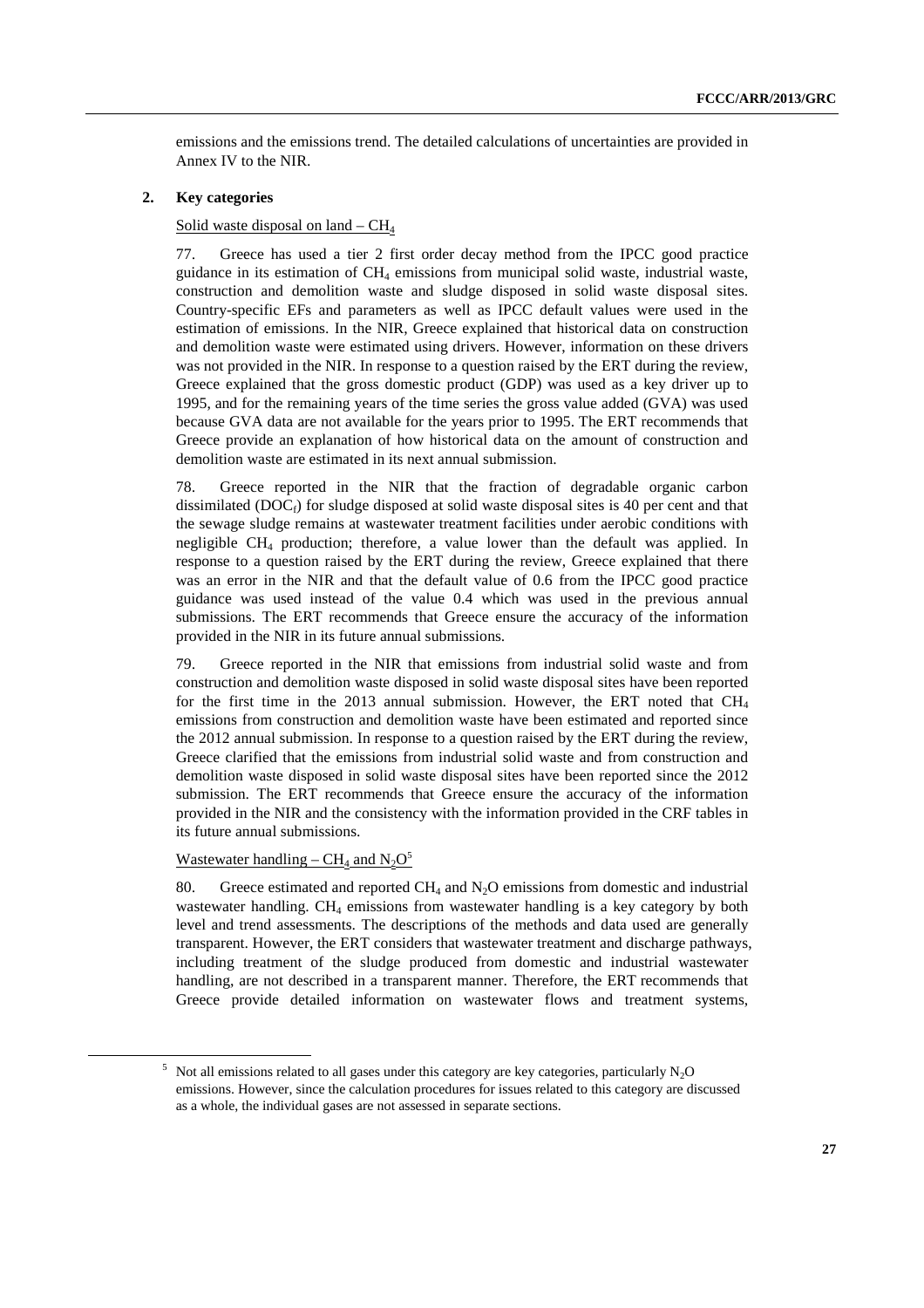using figure 5.3 from the IPCC good practice guidance as a guide, in the next annual submission, in order to improve transparency.

81. Greece reported in the NIR that recalculations were performed for  $CH_4$  and  $N_2O$ emissions from commercial wastewater handling and CH4 emissions from sludge generated in industrial wastewater handling due to the use of country-specific factors. However, no explanation has been provided in the CRF tables on the recalculations for sludge generated in industrial wastewater handling and commercial wastewater. In response to a question raised by the ERT during the review, Greece explained that the recalculations were performed for  $CH_4$  emissions from domestic wastewater due to the use of updated data on the population for  $2010$  and for N<sub>2</sub>O emissions from domestic wastewater handling due to the use of updated data on annual protein consumption for the period 2008–2010 from EL.STAT. The ERT recommends that Greece ensure the accuracy of the information provided in the NIR and the consistency with the information provided in the CRF tables in its future annual submissions.

#### **3. Non-key categories**

#### Waste incineration –  $CO<sub>2</sub>$ , CH<sub>4</sub> and N<sub>2</sub>O

82. Greece recalculated CO<sub>2</sub>, CH<sub>4</sub> and N<sub>2</sub>O emissions from waste incineration due to the use of updated AD for 2010. Data on clinical waste incinerated were provided by the Association of Communities and Municipalities of the Attica Region and data on biogenic agricultural residues and industrial chemical waste were provided by EL.STAT.  $CO<sub>2</sub>$ emissions from clinical waste and industrial chemical waste were estimated using the default method from the IPCC good practice guidance together with default and countryspecific parameters. The Party did not provide documentation in the NIR on the countryspecific EFs used for the  $CH_4$  and  $N_2O$  emission estimates. The ERT recommends that Greece provide more information in its next annual submission to improve the transparency of its reporting.

# **G. Supplementary information required under Article 7, paragraph 1, of the Kyoto Protocol**

# **1. Information on activities under Article 3, paragraphs 3 and 4, of the Kyoto Protocol**

#### **Overview**

83. Table 6 provides an overview of the information reported and parameters selected by Greece under Article 3, paragraphs 3 and 4, of the Kyoto Protocol.

## Table 6 **Supplementary information reported under Article 3, paragraphs 3 and 4, of the Kyoto Protocol**

|                                                                                                                                         |                | Findings and recommendations                                                                                                                                                                                                                                                                                                                                                                                                                                                                                                                                                         |
|-----------------------------------------------------------------------------------------------------------------------------------------|----------------|--------------------------------------------------------------------------------------------------------------------------------------------------------------------------------------------------------------------------------------------------------------------------------------------------------------------------------------------------------------------------------------------------------------------------------------------------------------------------------------------------------------------------------------------------------------------------------------|
| Has the Party reported<br>information in accordance with<br>the requirements in paragraphs<br>5–9 of the annex to decision<br>15/CMP.1? | Not sufficient | The information provided by the Party is generally in line<br>with the requirements in paragraphs 5–9 of the annex to<br>decision 15/CMP.1. However, the information provided by<br>the Party in accordance with paragraph 8(b) of the annex to<br>decision 15/CMP.1 is insufficient. Greece does not have a<br>fully developed system of tracking lands that have<br>temporarily lost forest cover but are not classified as<br>deforested. The ERT recommends that Greece collect the<br>required information and provide it in its next annual<br>submission (see para. 86 below) |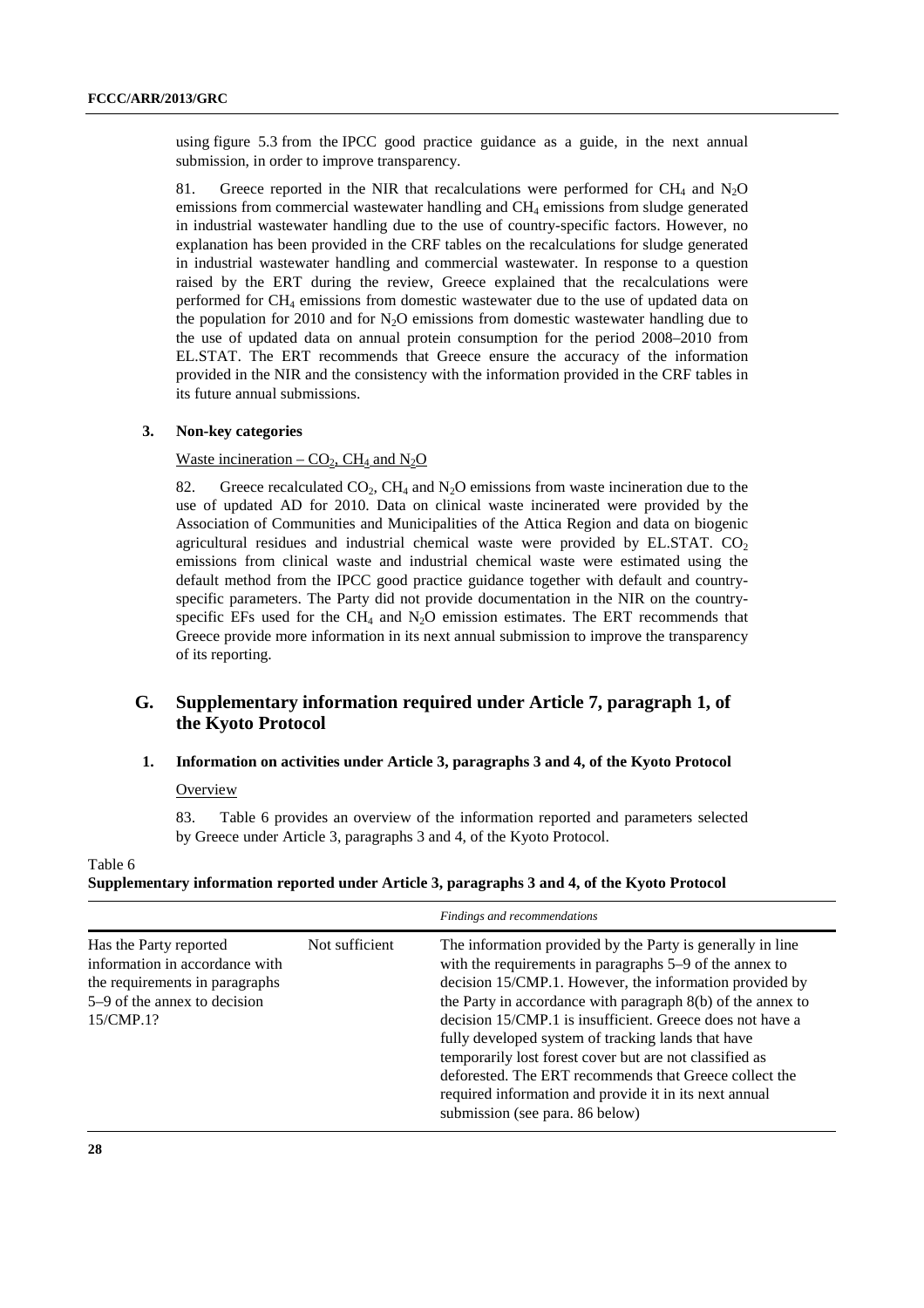|                                                                                                |                                          | Findings and recommendations                                                                                                                                                                                                                                                                                                                                                                                                                                                                                               |
|------------------------------------------------------------------------------------------------|------------------------------------------|----------------------------------------------------------------------------------------------------------------------------------------------------------------------------------------------------------------------------------------------------------------------------------------------------------------------------------------------------------------------------------------------------------------------------------------------------------------------------------------------------------------------------|
| Identify any elected activities<br>under Article 3, paragraph 4, of<br>the Kyoto Protocol      | Activities elected:<br>forest management | The recommendation from the previous review report that<br>Greece verify the results of its carbon stock change method<br>that could result in a potential overestimation of removals,<br>through the application of the IPCC gain-loss method has not<br>been implemented by the Party in its 2013 annual submission.<br>The ERT reiterates the recommendation that Greece conduct<br>the above-mentioned verification and include the results of<br>this activity in its next annual submission (see para. 89)<br>below) |
|                                                                                                | Years reported:<br>2008-2011             |                                                                                                                                                                                                                                                                                                                                                                                                                                                                                                                            |
| Identify the period of accounting                                                              | Commitment period accounting             |                                                                                                                                                                                                                                                                                                                                                                                                                                                                                                                            |
| Assessment of the Party's ability<br>to identify areas of land and areas<br>of land-use change | Sufficient                               | Greece is able to identify areas of land and land-use change in<br>line with the requirements of decision 15/CMP.1                                                                                                                                                                                                                                                                                                                                                                                                         |

*Abbreviations*: ERT = expert review team, IPCC *=* Intergovernmental Panel on Climate Change.

#### Activities under Article 3, paragraph 3, of the Kyoto Protocol

*Afforestation and reforestation – CO2*

84. Greece has reported the carbon stock changes in the above- and below-ground biomass pools, while the carbon stock changes in the dead wood and litter pools have been reported as "0.00" or "NA", and the carbon stock changes in soils have been reported as "NA", "NO" or "IE". In the previous review report, the ERT recommended that Greece report, in its next annual submission, the carbon stock changes in the litter, dead wood and soil pools, or provide transparent and verifiable information that those pools are not net sources, in accordance with decision 15/CMP.1, annex, paragraph 6(c). In response to this recommendation, Greece has provided transparent and verifiable information in its 2013 annual submission demonstrating that the dead wood, litter and soil pools are not net sources. The ERT welcomes this improvement made by Greece.

85. Greece explained in the NIR that the emissions and removals from afforestation and reforestation activities are identical to the emissions and removals from land converted to forest land. However, the Party has reported the emissions and removals from grassland converted to forest land as "NE" and "NO" since, as explained in the NIR, the areas of grassland converted to forest land have not yet been mapped. In response to a question raised by the ERT during the review, Greece cited the text from the 2006 IPCC Guidelines (volume 4 (agriculture, forestry and other land use (AFOLU)), section 4.3), namely: while land conversion may result in an initial loss of carbon due to changes in biomass, dead organic matter and soil carbon pools, natural regeneration or plantation practices lead to carbon accumulation. However, the ERT considers that there is an upfront loss of carbon stocks following land-use conversion due to the loss of living biomass followed by a slow accumulation of carbon stocks in dead organic matter and soils. This could result in emissions or removals depending upon when the land-use conversion to forest land occurred among other factors. The ERT strongly recommends that Greece map the areas of grassland converted to forest land and include the emissions and removals from them under afforestation and reforestation activity in its next annual submission.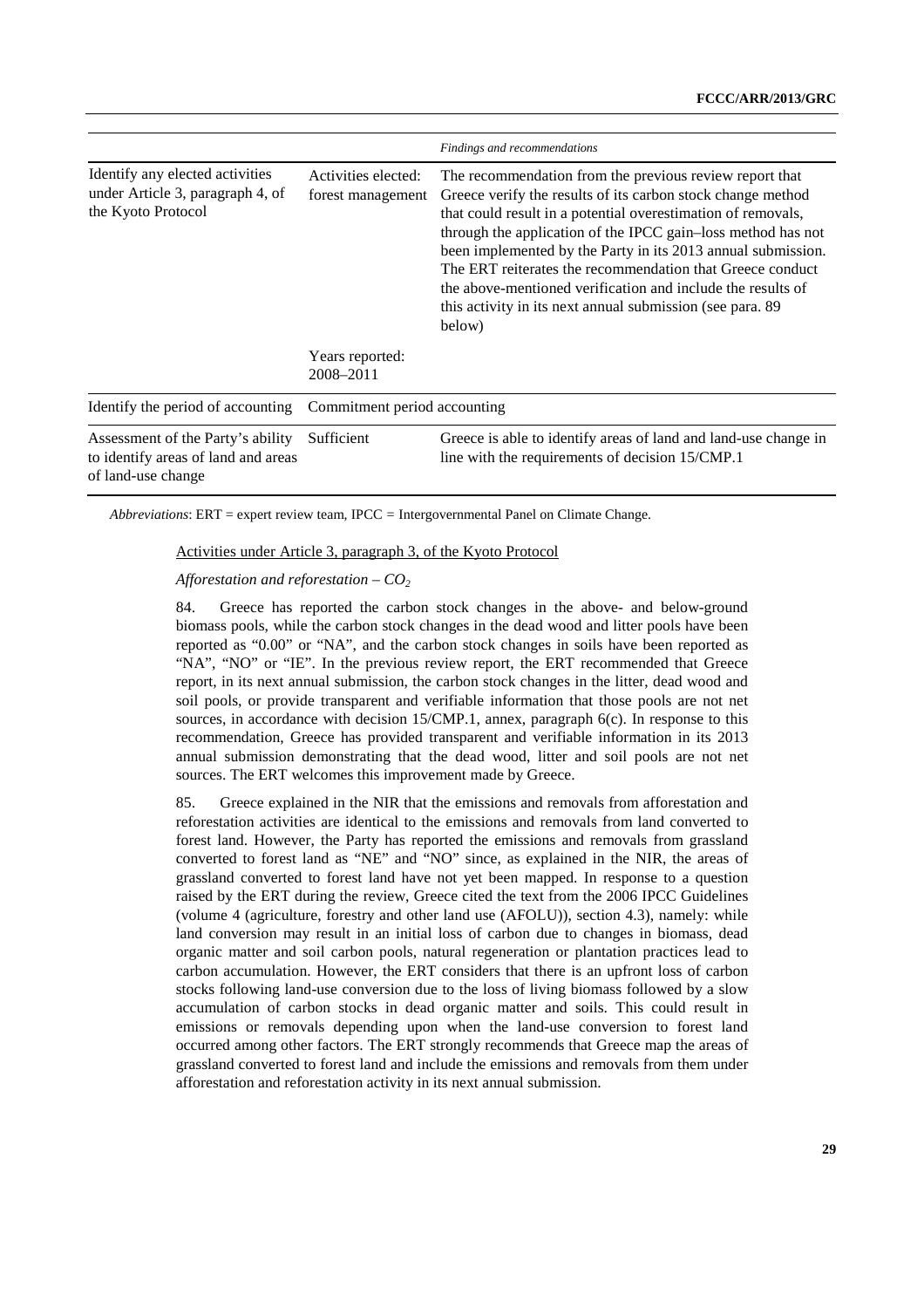#### *Deforestation –*  $CO_2$  *and*  $N_2O^6$

86. Greece does not provide sufficient information in the NIR on how deforestation is distinguished from harvesting and forest disturbance according to paragraph 8(b) of the annex to decision 15/CMP.1. Greece explained in the NIR that only those areas that are "legally deforested" are reported as deforested and other areas that have undergone forest cover loss are considered to be "reforested naturally or after human intervention". However, there is no mention in the NIR of whether this is so defined under any legal framework or whether it is simply an assumption. Moreover, there is no description of how these lands are tracked into the future to ensure that those areas that do not regrow within a specified time frame could be reclassified under deforestation. In response to a question raised by the ERT during the review, Greece explained that areas that temporarily lost their tree cover are not classified as deforested under the legislative framework of Greece. Although the information to enable the tracking of such lands is collected by the local Forest Services, it is not readily publicly available. The ERT recommends that Greece provide transparent information on how deforestation is distinguished from harvesting and forest disturbance and, in particular, how local Forest Services track lands that have temporarily lost forest cover but are not classified as deforested, and include this information in its next annual submission.

87. Greece has reported the carbon stock changes for the above- and below-ground biomass, litter, dead wood and soil carbon pools for the years 2008–2011 in the 2013 annual submission. Among those pools, the carbon stock changes in the litter, dead wood and soil carbon pools were reported for the first time, following a recommendation made in the previous review report. Those pools were reported as "NE" in the 2012 submission. The ERT commends Greece for its efforts to improve the completeness of its reporting.

88. Greece has reported the  $N<sub>2</sub>O$  emissions from disturbance associated with land-use conversion to cropland under deforestation activity as "NA". However, the ERT notes that areas of forest land converted to cropland have been reported as 0.10 ha in CRF table 5.B for cropland. Consequently, it is reasonable to expect that there will be associated  $N_2O$ emissions from this conversion, which should be included under deforestation activity. In response to a question raised by the ERT during the review, Greece explained that the total area of forest land converted to cropland since 1990 is negligible (0.01 kha), occurring only in one year (from 2009 to 2010) of the commitment period and, consequently, the  $N_2O$ emissions from disturbance associated with land-use conversion to cropland are expected to be small. Further, Greece confirmed that the above-mentioned emissions will be estimated and reported in its next annual submission. Considering the fact that this is a missing estimate of emissions from a Kyoto Protocol activity, the ERT strongly recommends that Greece estimate and report the  $N_2O$  emissions from disturbance associated with land-use conversion to cropland under deforestation activity in its next annual submission.

#### Activities under Article 3, paragraph 4, of the Kyoto Protocol

*Forest management – CO2*

89. Consistent with the estimates reported under forest land remaining forest land as explained in paragraph 66 above, Greece has reported the carbon stock changes under forest management activity using the stock change method from the IPCC good practice guidance for LULUCF. However, the previous review report pointed out that the comparison of data reported by Greece against the outcomes of the IPCC gain–loss method

 $\overline{\phantom{a}}$  $6$  Not all emissions related to all gases under this category are key categories, particularly N<sub>2</sub>O emissions. However, since the calculation procedures for issues related to this category are discussed as a whole, the individual gases are not assessed in separate sections.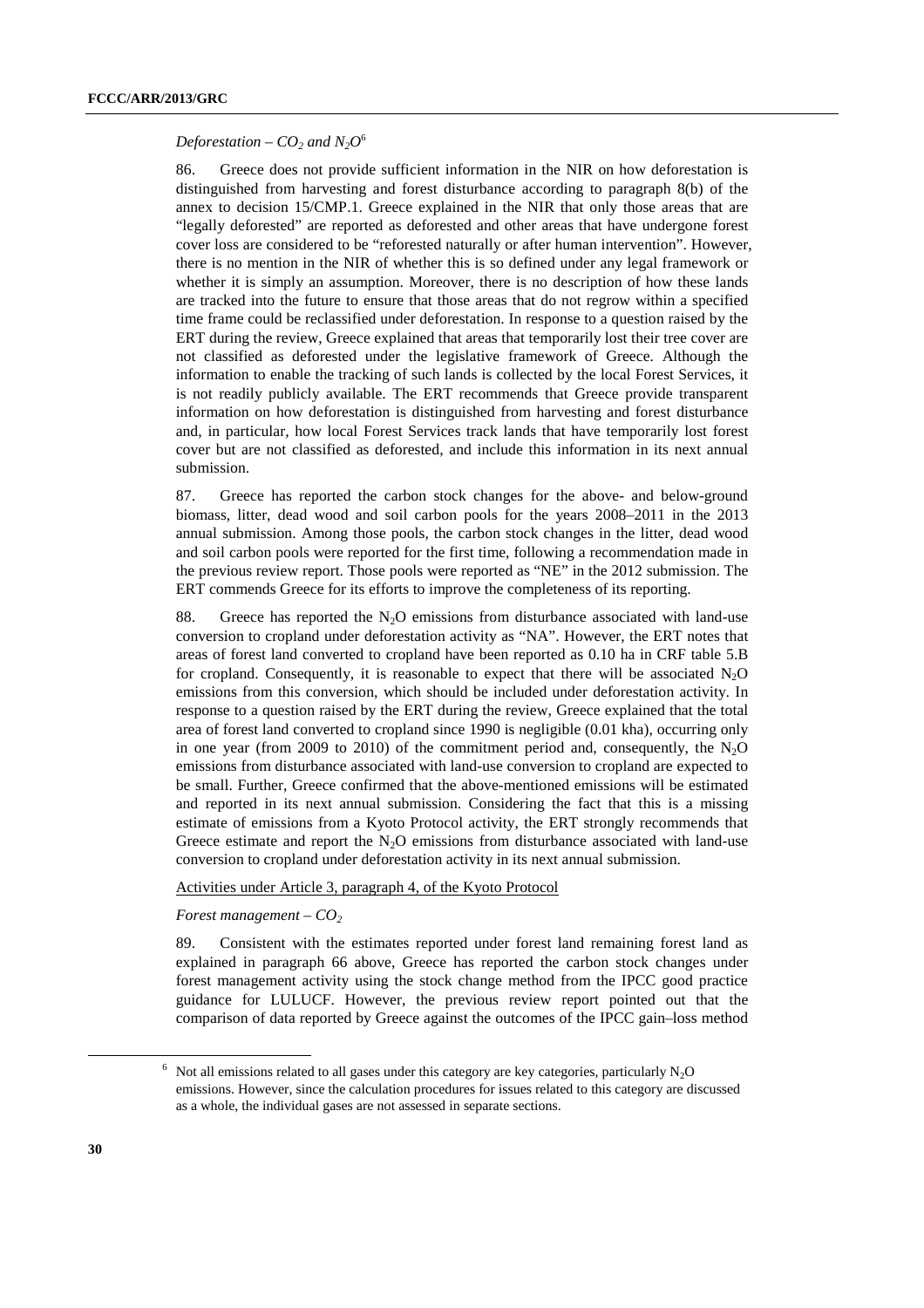using data and parameters provided by the Party showed some unusual values, resulting in a potential overestimation of removals. Therefore, the previous review report recommended that Greece verify the results of its carbon stock change method, through the application of the IPCC gain–loss method, and include the outcomes of this verification activity in its next annual submission. However, the ERT notes that Greece has not included the results of the above-mentioned verification activity in the NIR. The ERT strongly reiterates the recommendation made in the previous review report that Greece include the results of the above-mentioned verification activity in its next annual submission, and revise its estimations, if necessary.

#### **2. Information on Kyoto Protocol units**

#### Standard electronic format and reports from the national registry

90. Greece has reported information on its accounting of Kyoto Protocol units in the required SEF tables, as required by decisions 15/CMP.1 and 14/CMP.1. The ERT took note of the findings and recommendations included in the standard independent assessment report (SIAR) on the SEF tables and the SEF comparison report.<sup>7</sup> The SIAR was forwarded to the ERT prior to the review, pursuant to decision 16/CP.10. The ERT reiterated the main findings and recommendations contained in the SIAR relating to the inconsistencies of the information reported by Greece on records of any discrepancies and on any records of nonreplacement with the information provided by the international transaction log (ITL).

91. Information on the accounting of Kyoto Protocol units has been prepared and reported in accordance with decision 15/CMP.1, annex, chapter I.E, and reported in accordance with decision 14/CMP.1 using the SEF tables. This information is consistent with that contained in the national registry and with the records of the ITL and the clean development mechanism registry, and meets the requirements referred to in decision  $22/CMP.1$ , annex, paragraph  $88(a-j)$ . The transactions of Kyoto Protocol units initiated by the national registry are in accordance with the requirements of the annex to decision 5/CMP.1 and the annex to decision 13/CMP.1. No non-replacement has occurred, however three discrepancies have been identified by the ITL during the reporting period.

92. The ERT noted that the information indicating that no discrepancies occurred during the reporting period, reported by Greece in the NIR (section 11.2) concerning records of discrepancies and records of non-replacement, was not consistent with the information provided to the secretariat by the ITL. In the SIAR, it is indicated that Greece stated that no corrective actions were necessary, because the problem causing the discrepancies originated outside the Party's national registry and related to the transition from the former system to the European Union (EU) registry. The ERT concluded that Greece's records on its accounting of Kyoto Protocol units contained in its national registry are consistent with the corresponding records of the ITL, and that the national registry has adequate procedures in place to minimize discrepancies. The ERT recommends that Greece report more accurate information on discrepancies and provide additional information in its next annual submission on any corrective actions undertaken to correct any problem that caused a discrepancy to occur. The ERT also reiterates the recommendation contained in the SIAR that Greece fully report all discrepancies in the official R2 report.

 <sup>7</sup>  $7$  The SEF comparison report is prepared by the international transaction log (ITL) administrator and provides information on the outcome of the comparison of data contained in the Party's SEF tables with corresponding records contained in the ITL.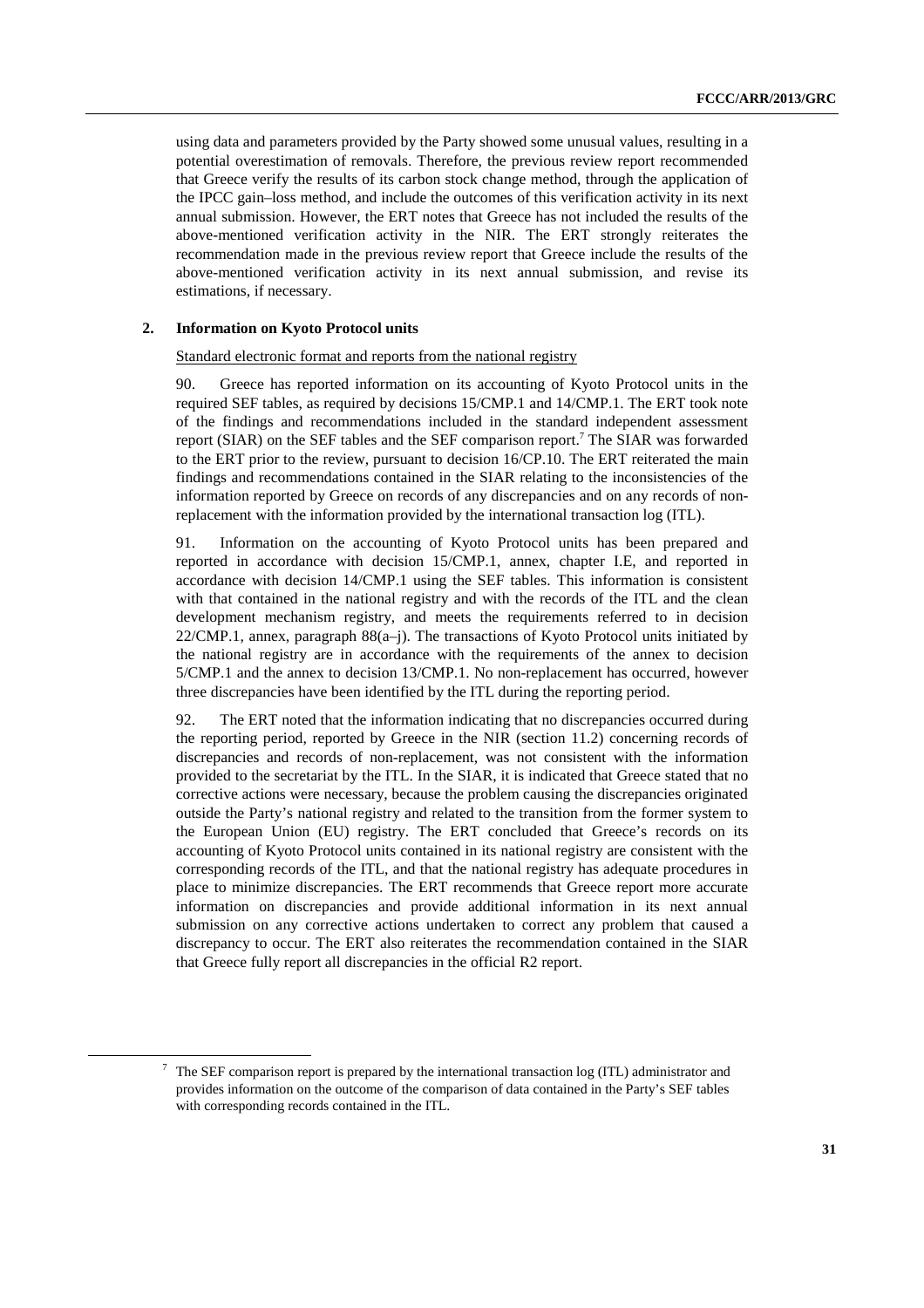#### Calculation of the commitment period reserve

93. Greece has reported its commitment period reserve in its 2013 annual submission. The Party reported its commitment period reserve to be  $591,375,861$  t CO<sub>2</sub> eq based on the national emissions in its reviewed inventory of the 2012 annual submission (118,275.172 Gg  $CO<sub>2</sub>$  eq). However, the ERT noted that the most recently reviewed inventory is that for  $2011$  (115,045.02 Gg CO<sub>2</sub> eq). Therefore, the ERT disagrees with the commitment period reserve reported by the Party in its 2013 annual submission. The commitment period reserve calculated by the ERT based on the estimated GHG emissions for 2011 is, therefore,  $575,225,094$  t CO<sub>2</sub> eq. The ERT recommends that Greece report accurate information on its commitment period reserve in its next annual submission.

#### **3. Changes to the national system**

94. Greece reported that there is a change in its national system since the previous annual submission. The Party described in the NIR this change, which is that the entity responsible for compiling the LULUCF section of the inventory under the Convention and under the Kyoto Protocol has been changed to NTUA from the General Directorate for the Development and Protection of Forests and Natural Environment of MEECC. The ERT concluded that the national system of Greece continues to be in accordance with the requirements of national systems outlined in decision 19/CMP.1.

#### **4. Changes to the national registry**

95. Greece reported that there are changes in its national registry since the previous annual submission. The Party described in the NIR (page 355) the changes, specifically due to the centralization of the EU ETS operations into a single EU registry operated by the European Commission called the Consolidated System of EU registries (CSEUR). The CSEUR is a consolidated platform which implements the national registries in a consolidated manner and was developed together with the new EU registry. Although Greece reported in the NIR that complete description and documentation on the CSEUR is provided in an appendix to the NIR, that documentation was missing.

96. The ERT noted the main findings contained in the SIAR relating to the implementation of the CSEUR, in particular those related to the fulfilment of the requirements regarding the public availability of information in accordance with section II.E of the annex to decisions 13/CMP.1, the description of the changes in database structure and the reporting of test results. In response to questions raised by the ERT during the review, Greece provided further confidential information on the changes to the national registry, specifically due to the transition to the CSEUR. The ERT reiterates the issues and their related recommendations regarding the national registry of Greece noted in the SIAR, as follows:

(a) Greece does not provide public information on its website related to the Article 6 project information. Therefore, the ERT reiterates the recommendation in the SIAR that Greece includes Article 6 project information and holding and transaction information on its website;

(b) Greece does not fully report changes in the national registry related to the description of the database structure during the registry review. While Greece has resubmitted a simplified data model during the assessment cycle, the information contained within the model is not sufficient. This is evidenced by the lack of descriptions of each entity in the diagram and the omission of some diagram entities required in the data exchange standards (DES). Therefore, the ERT reiterates the recommendation in the SIAR that, following major changes, Greece provide a complete data model which contains all required entities in the DES with descriptions in the NIR of its annual submissions;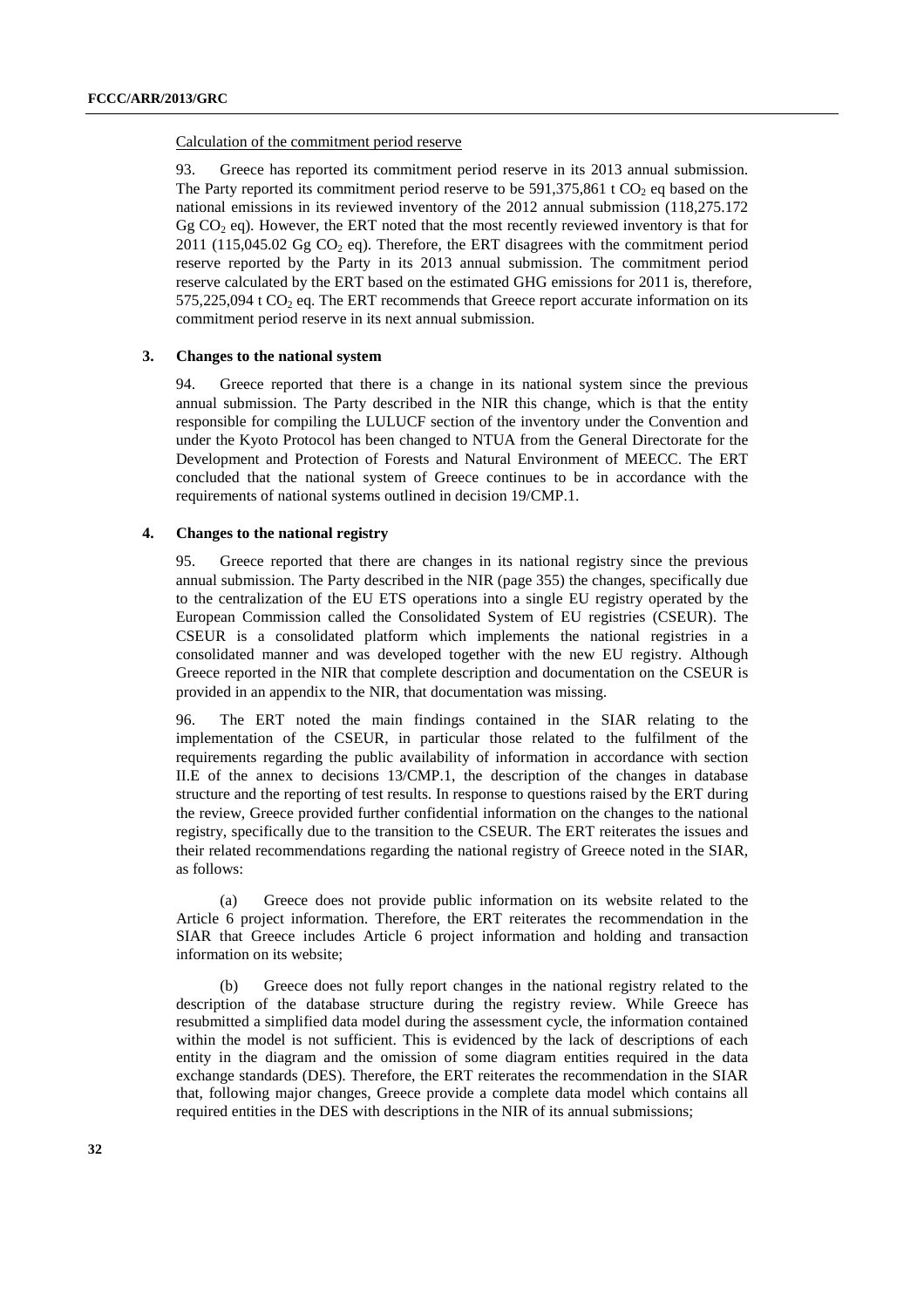(c) Greece does not fully report changes in the national registry related to a change of test results during the registry review. While Greece has resubmitted the required information during the assessment cycle, the provided test report reveals a test plan which was of insufficient scope. This is evidenced by the limited number of Kyoto Protocol processes covered and the absence of DES compliance demonstration through Annex H testing. Compliance with the DES requirements is essential to maintain confidence that the national registry continues to perform the functions set out in the annex to decision 13/CMP.1 and the annex to decision 5/CMP.1. Therefore, the ERT reiterates the strong recommendation in the SIAR that Greece test each release thoroughly against the DES as part of each major release cycle and provide the complete results in the NIR of its annual submissions.

97. The ERT concluded that, taking into account the confirmed changes in the national registry, including the additional information provided to the ERT during the review, Greece's national registry continues to perform the functions set out in the annex to decision 13/CMP.1 and the annex to decision 5/CMP.1 and continues to adhere to the technical standards for data exchange between registry systems in accordance with relevant decisions of the Conference of the Parties serving as the meeting of the Parties to the Kyoto Protocol (CMP). With respect to the provision of information related to database structure specifically, the ERT encourages the Party to provide additional information in the NIR. The ERT recommends that Greece include all other additional information in response to the SIAR findings in its NIR in accordance with decision 15/CMP.1, annex, chapter I.G.

#### **5. Minimization of adverse impacts in accordance with Article 3, paragraph 14, of the Kyoto Protocol**

98. Greece did not provide information on changes in its reporting of the minimization of adverse impacts in accordance with Article 3, paragraph 14, of the Kyoto Protocol in its 2013 annual submission. However, as in the previous annual submission, Greece reported detailed information on the minimization of adverse impacts in accordance with the requirements outlined in decision 15/CMP.1, annex, paragraphs 23 and 24. The ERT concluded that the reported information continues to be complete and transparent. The ERT recommends that the Party, in its next annual submission, report any change in its information provided under Article 3, paragraph 14, in accordance with decision 15/CMP.1, annex, chapter I.H.

99. In its NIR, Greece described two major EU policies: directive 2009/28/EC on the promotion of the use of energy from renewable sources and directive 2008/101/EC amending directive 2003/87/EC so as to include aviation activities in the scheme for greenhouse gas emission allowance trading within the Community, both of which have been identified as having a potential impact on developing countries. The impact assessments related to enhanced biofuel and biomass use at an EU level showed that the cultivation of energy crops could have both positive and negative impacts. Greece is in the process of transposing the directive into national law. As the issue of the sustainability criteria is of high importance to Greece, Greece will adopt national measures in order to respect the sustainability criteria and assess the impact of the production of biofuels on soil, water and biodiversity in developing countries. Another action is the execution of research on second-generation biomass technologies by its research centres and Greece universities. The goal of second-generation biofuel processes is to extend the amount of biofuel that can be produced sustainably by using biomass consisting of the residual non-food parts of current crops. Directive 2008/101/EC has impacts on the aircraft operators from developing countries that operate on routes covered by the scheme. In order to reduce the aggregated costs for third country airlines, especially from regions that include developing countries, airlines operating limited services are exempt from the Community scheme.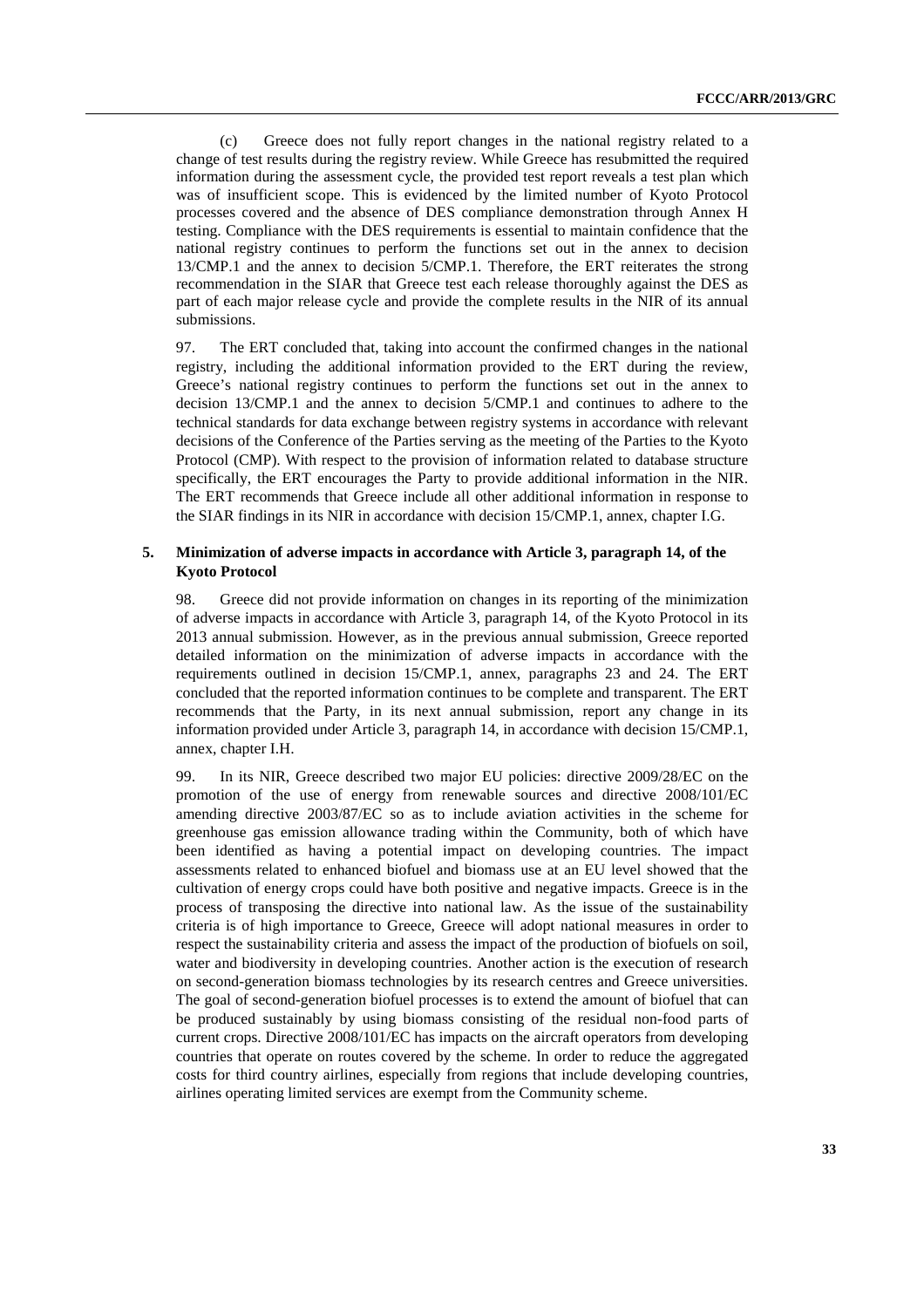100. Greece also reports on its cooperation on advanced fossil-fuel technologies with developing countries: an ongoing project on strengthening the capacity of fossil-fuel exporting countries in the area of energy efficiency via the work of the Energy Expert Group of the Gulf Cooperation Council (GCC), in particular the working subgroup on energy efficiency. Within this, NTUA is currently participating in various projects, including a recently launched project called "EUROGULF" with the objective of analysing EU–GCC relations with respect to oil and gas issues and proposing new policy initiatives and approaches to enhance cooperation between the two regional groups.

# **III. Conclusions and recommendations**

# **A. Conclusions**

101. Table 7 summarizes the ERT's conclusions on the 2013 annual submission of Greece, in accordance with the Article 8 review guidelines.

#### Table 7

### **Expert review team's conclusions on the 2013 annual submission of Greece**

|                                                                                                                                                                                                                                                                                                                    |              | Paragraph cross-references |
|--------------------------------------------------------------------------------------------------------------------------------------------------------------------------------------------------------------------------------------------------------------------------------------------------------------------|--------------|----------------------------|
| The ERT concludes that the inventory submission of Greece is<br>complete (categories, gases, years and geographical boundaries<br>and contains both an NIR and CRF tables for 1990-2011)                                                                                                                           |              |                            |
| Annex A sources <sup><math>a</math></sup>                                                                                                                                                                                                                                                                          | Complete     |                            |
| LULUCF <sup>a</sup>                                                                                                                                                                                                                                                                                                | Not complete | 59, 62 and 67–72           |
| <b>KP-LULUCF</b>                                                                                                                                                                                                                                                                                                   | Not complete | 85 and 88                  |
| The ERT concludes that the inventory submission of Greece<br>has been prepared and reported in accordance with the<br><b>UNFCCC</b> reporting guidelines                                                                                                                                                           | Yes          |                            |
| The submission of information required under Article 7,<br>paragraph 1, of the Kyoto Protocol has been prepared and<br>reported in accordance with decision 15/CMP.1                                                                                                                                               | Yes          |                            |
| Greece's inventory is in accordance with the Revised 1996 IPCC<br>Guidelines for National Greenhouse Gas Inventories, the IPCC<br>Good Practice Guidance and Uncertainty Management in<br>National Greenhouse Gas Inventories and the IPCC Good<br>Practice Guidance for Land Use, Land-Use Change and<br>Forestry | Yes          |                            |
| Greece has reported information on activities under Article 3,<br>paragraphs 3 and 4, of the Kyoto Protocol                                                                                                                                                                                                        | Yes          | $84 - 89$                  |
| Greece has reported information on its accounting of Kyoto<br>Protocol units in accordance with decision 15/CMP.1, annex,<br>chapter I.E, and used the required reporting format tables as<br>specified by decision 14/CMP.1                                                                                       | Yes          | 90                         |
| The national system continues to perform its required functions<br>as set out in the annex to decision 19/CMP.1                                                                                                                                                                                                    | Yes          | 94                         |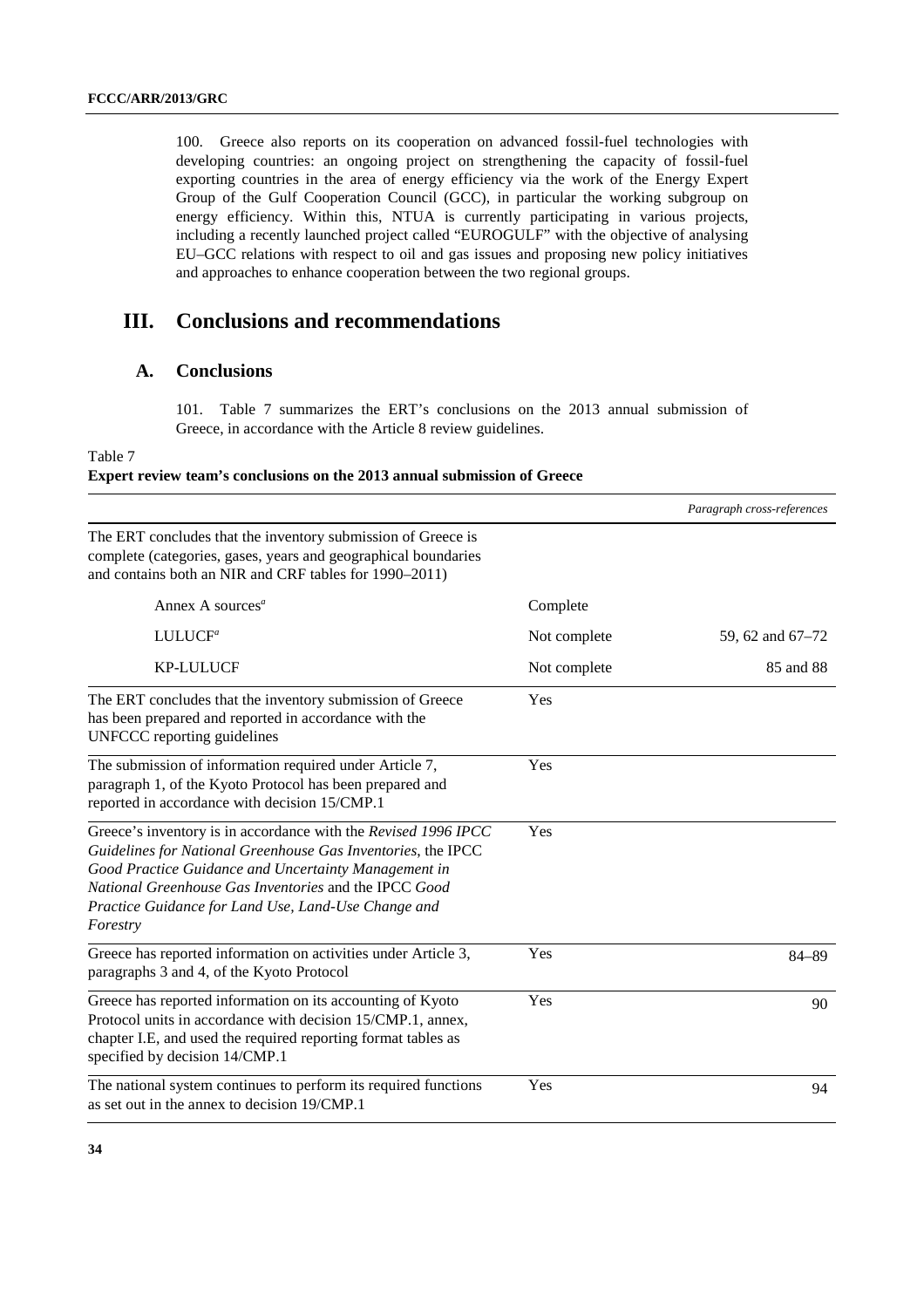|                                                                                                                                                                                                                                                                                          |            | Paragraph cross-references |
|------------------------------------------------------------------------------------------------------------------------------------------------------------------------------------------------------------------------------------------------------------------------------------------|------------|----------------------------|
| The national registry continues to perform the functions set out<br>in the annex to decision 13/CMP.1 and the annex to decision<br>5/CMP.1 and continues to adhere to the technical standards for<br>data exchange between registry systems in accordance with<br>relevant CMP decisions | <b>Yes</b> | 97                         |
| Did Greece provide information in the NIR on changes in its<br>reporting of the minimization of adverse impacts in accordance<br>with Article 3, paragraph 14, of the Kyoto Protocol?                                                                                                    | No.        | 98                         |

*Abbreviations*: Annex A sources = sources included in Annex A to the Kyoto Protocol, CMP = Conference of the Parties serving as the meeting of the Parties to the Kyoto Protocol, CRF = common reporting format, ERT = expert review team, IPCC = Intergovernmental Panel on Climate Change, KP-LULUCF = LULUCF emissions and removals from activities under Article 3, paragraphs 3 and 4, of the Kyoto Protocol, LULUCF = land use, land-use change and forestry, NIR = national inventory report, UNFCCC reporting guidelines = "Guidelines for the preparation of national communications by Parties included in Annex I to the Convention, Part I: UNFCCC reporting guidelines on annual inventories".

<sup>a</sup> The assessment of completeness by the ERT considers only the completeness of reporting of mandatory categories (i.e. categories for which methods and default emission factors are provided in the Intergovernmental Panel on Climate Change (IPCC) *Revised 1996 IPCC Guidelines for National Greenhouse Gas Inventories*, the IPCC *Good Practice Guidance and Uncertainty Management in National Greenhouse Gas Inventories*, or the IPCC *Good Practice Guidance for Land Use, Land-Use Change and Forestry*).

# **B. Recommendations**

Table 8

102. The ERT identified the issues for improvement listed in table 8. All recommendations are for the next annual submission, unless otherwise specified.

| <b>Sector</b> | Category                                                     | Recommendation                                                                                                                                                                                                                                                  | Paragraph cross-<br>reference |
|---------------|--------------------------------------------------------------|-----------------------------------------------------------------------------------------------------------------------------------------------------------------------------------------------------------------------------------------------------------------|-------------------------------|
| Cross-cutting | General                                                      | Strengthen the QC procedures to ensure the<br>consistency of the data in the NIR and the CRF<br>tables and to improve the explanations<br>provided in the documentation boxes                                                                                   | Table 3                       |
|               |                                                              | Provide background information on the AD<br>actually used for the estimates                                                                                                                                                                                     | Table 3                       |
|               |                                                              | Fully implement the recommendations made in<br>the previous review reports                                                                                                                                                                                      | 15                            |
| Energy        | Comparison of<br>the reference<br>and sectoral<br>approaches | Provide a detailed comparison between the<br>NCVs used by the IEA and by the inventory<br>team in the reference approach of the annual<br>inventory submission, as well as the specific<br>AD obtained from the verified EU ETS reports,<br>in a tabular format | 22                            |

### **Recommendations identified by the expert review team**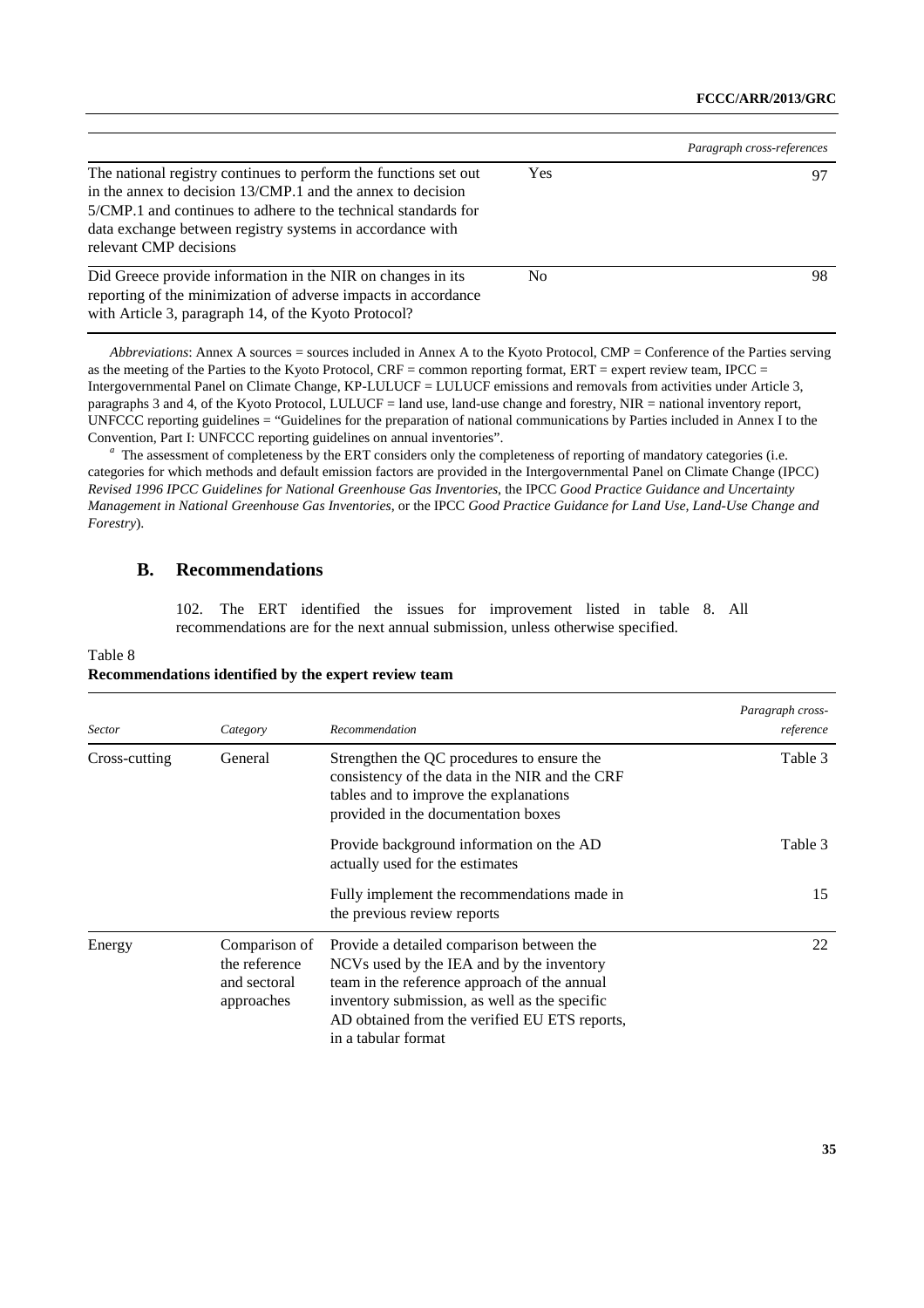| <b>Sector</b>                                                        | Category                                                                 | Recommendation                                                                                                                                                                                                                                                                                                                             | Paragraph cross-<br>reference |
|----------------------------------------------------------------------|--------------------------------------------------------------------------|--------------------------------------------------------------------------------------------------------------------------------------------------------------------------------------------------------------------------------------------------------------------------------------------------------------------------------------------|-------------------------------|
|                                                                      | International<br>bunker fuels                                            | Provide information on how, in the energy<br>balance, the annual fuel consumption for<br>domestic transport is separated from the<br>consumption for international transport based<br>on the fuel supply data from supplier<br>companies                                                                                                   | 23                            |
|                                                                      | Feedstocks and<br>non-energy use<br>of fuels                             | Reallocate emissions from liquid fuels used as<br>feedstock in ammonia production from the<br>energy sector to the corresponding category in<br>the industrial processes sector for the years<br>1990–1993 and 1995–1998                                                                                                                   | 24                            |
|                                                                      | Road<br>transportation<br>$-CO2$ , CH <sub>4</sub> and<br>$N_2O$         | Improve the description of the recalculations<br>for the whole time series, as well as the<br>description of the calculation for the fuel<br>consumption ratio of lubricants in road<br>transportation to justify the time-series<br>consistency                                                                                           | 25                            |
|                                                                      |                                                                          | Complete its improvement plan and reflect any<br>updates in the AD                                                                                                                                                                                                                                                                         | 26                            |
|                                                                      | Navigation:<br>liquid fuels $-$<br>$CO2$ , CH <sub>4</sub> and<br>$N_2O$ | Explain the cause of the fluctuation in the<br>consumption of fuel in domestic navigation<br>throughout the time series                                                                                                                                                                                                                    | 27                            |
|                                                                      | Navigation:<br>liquid fuels $-$<br>$CO2, CH4$ and<br>$N_2O$              | Start a process aimed at providing a more<br>accurate estimate of $CO2$ emissions associated<br>with this category by gathering information on<br>the number of arrivals and departures,<br>destination and fleet composition and, if<br>necessary, take into consideration the<br>experiences of other Parties in gathering these<br>data | 28                            |
|                                                                      |                                                                          | Establish and present a plan to improve the<br>collection and the quality of data on fuel<br>consumption for vessel categories and ship<br>movement information                                                                                                                                                                            | 28                            |
|                                                                      | Coal mining<br>and handling<br>$- CH4$                                   | Report any progress for the estimates of CH <sub>4</sub><br>emissions from this category resulted from the<br>bilateral QA exercise in October 2013                                                                                                                                                                                        | 29                            |
| Industrial processes General<br>and solvent and<br>other product use |                                                                          | Obtain information on the abatement<br>technologies used in aluminium production and<br>nitric acid production and incorporate that<br>information in the reporting of emissions                                                                                                                                                           | 32                            |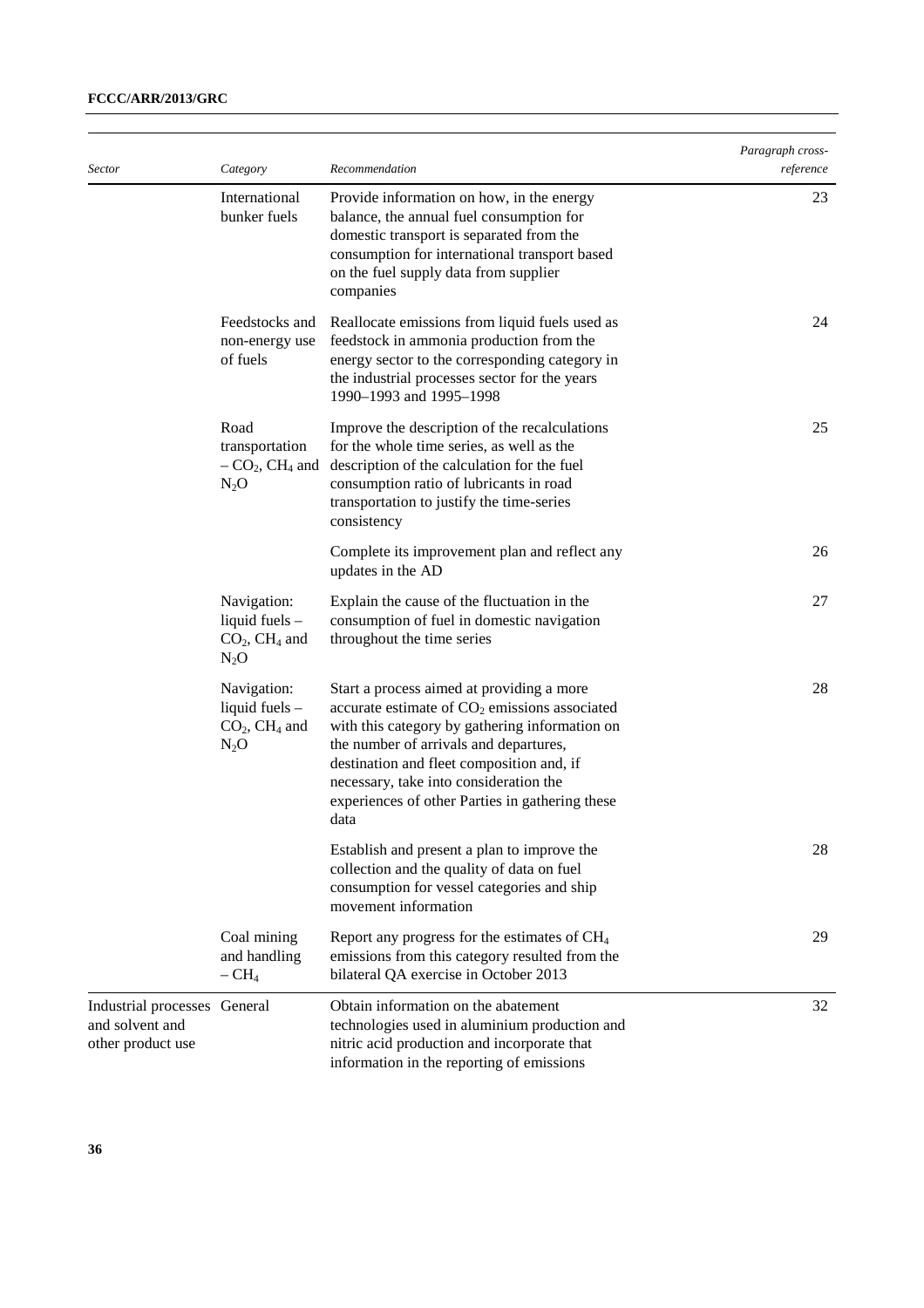| <b>Sector</b> | Category                                     | Recommendation                                                                                                                                                                                                             | Paragraph cross-<br>reference |
|---------------|----------------------------------------------|----------------------------------------------------------------------------------------------------------------------------------------------------------------------------------------------------------------------------|-------------------------------|
|               |                                              | Continue to collect the data necessary to<br>estimate potential emissions of F-gases per gas<br>type                                                                                                                       | 33                            |
|               |                                              | Improve the QA/QC procedures to ensure accuracy and<br>consistency in the use of the notation keys                                                                                                                         | 34                            |
|               | Cement<br>production<br>$-CO2$               | Complete the data collection to estimate emissions for the<br>whole time series and reflect the results in the inventory<br>reporting                                                                                      | 35                            |
|               | $SF_6 - HFCs$                                | Consumption of Collect data on HFC emissions from imported<br>halocarbons and foam and provide information on the progress<br>made and results obtained                                                                    | 36                            |
|               | Ammonia<br>$production -$<br>CO <sub>2</sub> | Complete the ongoing work to obtain more accurate data<br>on the amount of liquid fuel used as feedstock and reflect<br>the updated AD in the emission estimates                                                           | 37                            |
|               |                                              | Update the CRF tables to include an explanation for<br>reporting "IE"                                                                                                                                                      | 38                            |
|               | $SF_6 - SF_6$                                | Consumption of Provide additional information on the method used to<br>halocarbons and estimate $SF6$ emissions                                                                                                            | 39                            |
| Agriculture   | General                                      | Obtain actual statistical data, especially for the<br>key categories, for all years of the time series<br>for use in the emission estimates                                                                                | 44                            |
|               |                                              | Provide a more detailed explanation of the<br>provisional data used for the emission<br>estimates, including the methods used to<br>develop those data                                                                     | 44                            |
|               | Enteric<br>fermentation<br>$-CH4$            | For dairy cattle, continue the efforts to develop<br>country-specific values for the parameter<br>digestibility of feed based on national research<br>and recalculate the emission estimates for the<br>entire time series | 46                            |
|               |                                              | Provide an appropriate explanation for the use<br>of different milk production data, the<br>generation of AD on nomadic and domestic<br>sheep and the input data used for the<br>calculation of the emission estimates     | 47                            |
|               |                                              | Provide clear references for the data sources for<br>all parameters                                                                                                                                                        | 47                            |
|               | Agricultural<br>soils $-N_2O$                | Document in the NIR the completeness of the<br>AD                                                                                                                                                                          | 49                            |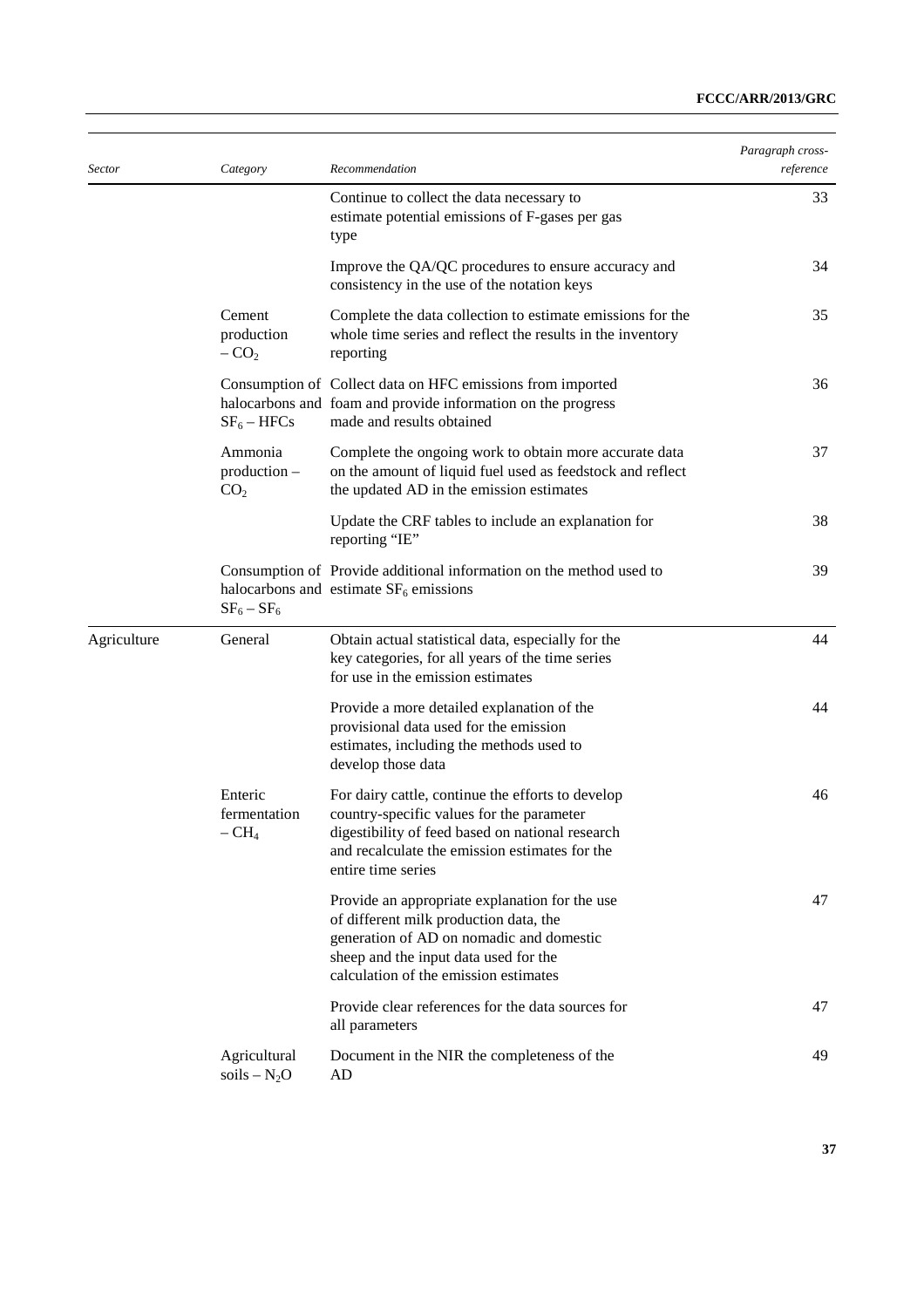| <i>Sector</i> | Category                                    | Recommendation                                                                                                                                                                                                                            | Paragraph cross-<br>reference |
|---------------|---------------------------------------------|-------------------------------------------------------------------------------------------------------------------------------------------------------------------------------------------------------------------------------------------|-------------------------------|
|               |                                             | Strengthen the arrangements with data<br>providers, primarily with official bodies such<br>as EL.STAT and secondarily with PHAPFDP,<br>on data delivery, including documentation on<br>how the data set has been elaborated               | 49                            |
|               | Manure<br>management<br>$- CH_4$ and $N_2O$ | Investigate the distribution of AWMS for all<br>animal types in detail and update the<br>information provided                                                                                                                             | 51                            |
|               |                                             | Include the shares of VS excretion per AWMS<br>in the NIR to improve the description of the<br>method used, in particular for the expert<br>judgement                                                                                     | 52                            |
|               |                                             | Identify the cause of the error while inputting<br>the data on the MCF in CRF table $4.B(a)$ , and<br>correct the software problem, if relevant                                                                                           | 53                            |
|               |                                             | Improve the description of the method used to<br>derive the AWMS fractions (liquid and solid<br>systems) from manure separation for the<br>estimation of both $CH_4$ and $N_2O$ emissions                                                 | 54                            |
| <b>LULUCF</b> | General                                     | Provide transparent information on how the annual land-<br>use change matrices have been developed                                                                                                                                        | 56                            |
|               |                                             | Provide a complete set of annual land-use change matrices<br>for the whole time series                                                                                                                                                    | 57                            |
|               |                                             | Correct the typographical error in the equation for<br>estimating the annual increase in carbon stocks due to<br>biomass growth in new plantations                                                                                        | 58                            |
|               |                                             | Collect the necessary information and report the AD and<br>emission/removal estimates for the mandatory categories<br>reported as "NE"                                                                                                    | 59                            |
|               |                                             | Provide detailed and transparent information on uncertainty<br>assessment for the LULUCF sector                                                                                                                                           | 60                            |
|               |                                             | Provide more information on the QA procedures employed<br>for the LULUCF sector                                                                                                                                                           | 61                            |
|               |                                             | Collect additional information to determine the areas of<br>conversion of cropland to forest land and cropland to<br>grassland by initial crop type and report the carbon stock<br>changes in mineral soils in the appropriate categories | 62                            |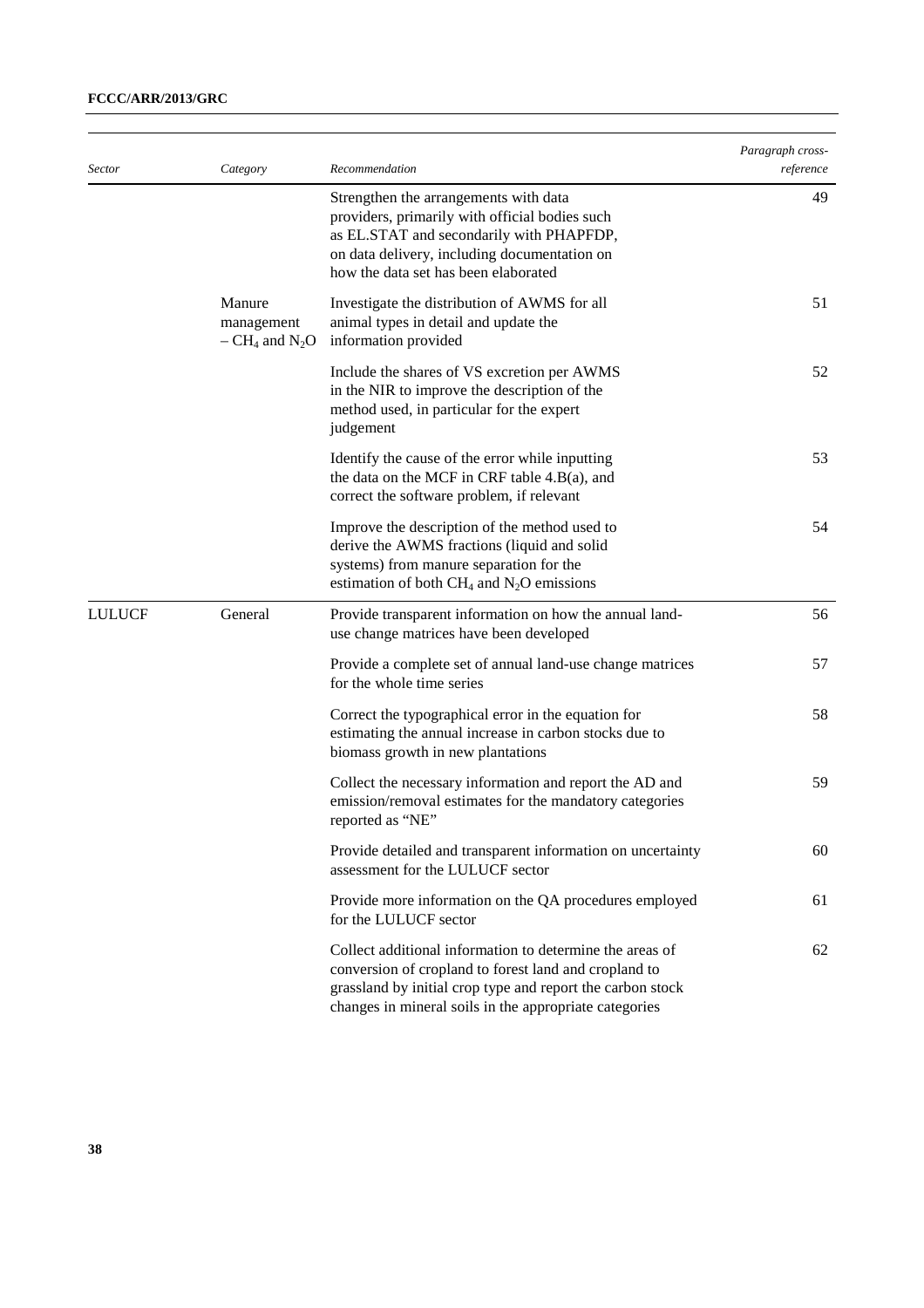| <i>Sector</i> | Category                                              | Recommendation                                                                                                                                                                                                                                                                                                                                | Paragraph cross-<br>reference |
|---------------|-------------------------------------------------------|-----------------------------------------------------------------------------------------------------------------------------------------------------------------------------------------------------------------------------------------------------------------------------------------------------------------------------------------------|-------------------------------|
|               |                                                       | Provide clarification on its reporting of the carbon stock<br>changes in mineral soils in cropland converted to forest<br>land and cropland converted to grassland and the use of a<br>default transition period of 20 years in the estimation<br>process for carbon stock changes in mineral soils for the<br>land-use conversion categories | 63                            |
|               | Forest land<br>land $-$ CO <sub>2</sub>               | Report the carbon stock changes in the dead organic matter<br>remaining forest and soil carbon pools, or provide evidence transparently<br>substantiating the assertion that the carbon stock changes in<br>the dead organic matter and soil carbon pools are zero                                                                            | 65                            |
|               |                                                       | Perform a verification of the results of the carbon stock<br>change method using the IPCC gain-loss method, include<br>the results of this verification, and revise the estimations, if<br>necessary                                                                                                                                          | 66                            |
|               | Land converted<br>to forest land -<br>CO <sub>2</sub> | Collect country-specific data on relevant parameters in<br>order to apply higher tier methods to the estimation of the<br>carbon stock changes in all significant pools in cropland<br>converted to forest land and report on the progress made                                                                                               | 67                            |
|               |                                                       | Collect the necessary information and estimate the carbon<br>stock changes in dead organic matter in land converted to<br>forest land using higher tier methods                                                                                                                                                                               | 68                            |
|               |                                                       | Provide information to substantiate the assumption that<br>there have been no losses due to natural disturbance in land<br>converted to forest land since 1994, or provide revised<br>estimates taking into account the carbon stock losses in the<br>living biomass pool due to natural disturbance                                          | 69                            |
|               | Land converted<br>to cropland<br>$-CO2$               | Report the growth in carbon stocks in the above- and<br>below-ground biomass pools in land converted to cropland<br>for perennial crops in the appropriate category                                                                                                                                                                           | 70                            |
|               | to cropland<br>$- N_2O$                               | Land converted Estimate and report the $N_2O$ emissions from disturbance<br>associated with the conversion of forest land and grassland<br>to cropland                                                                                                                                                                                        | 71                            |
|               |                                                       | Report the correct numbers for the areas in the CRF tables                                                                                                                                                                                                                                                                                    | 71                            |
|               | Land converted<br>to grassland<br>$-CO2$              | Estimate and report the carbon stock changes in the living<br>biomass for cropland converted to grassland or provide<br>evidence to substantiate the assertion that carbon stock<br>changes in the living biomass pool amount to zero                                                                                                         | 72                            |
| Waste         | General                                               | Improve the consistency of the information in the NIR with<br>that provided in the CRF tables and strengthen the QA/QC<br>procedures to ensure the accuracy and consistency of the<br>information provided in the NIR                                                                                                                         | 75, 78, 79 and 81             |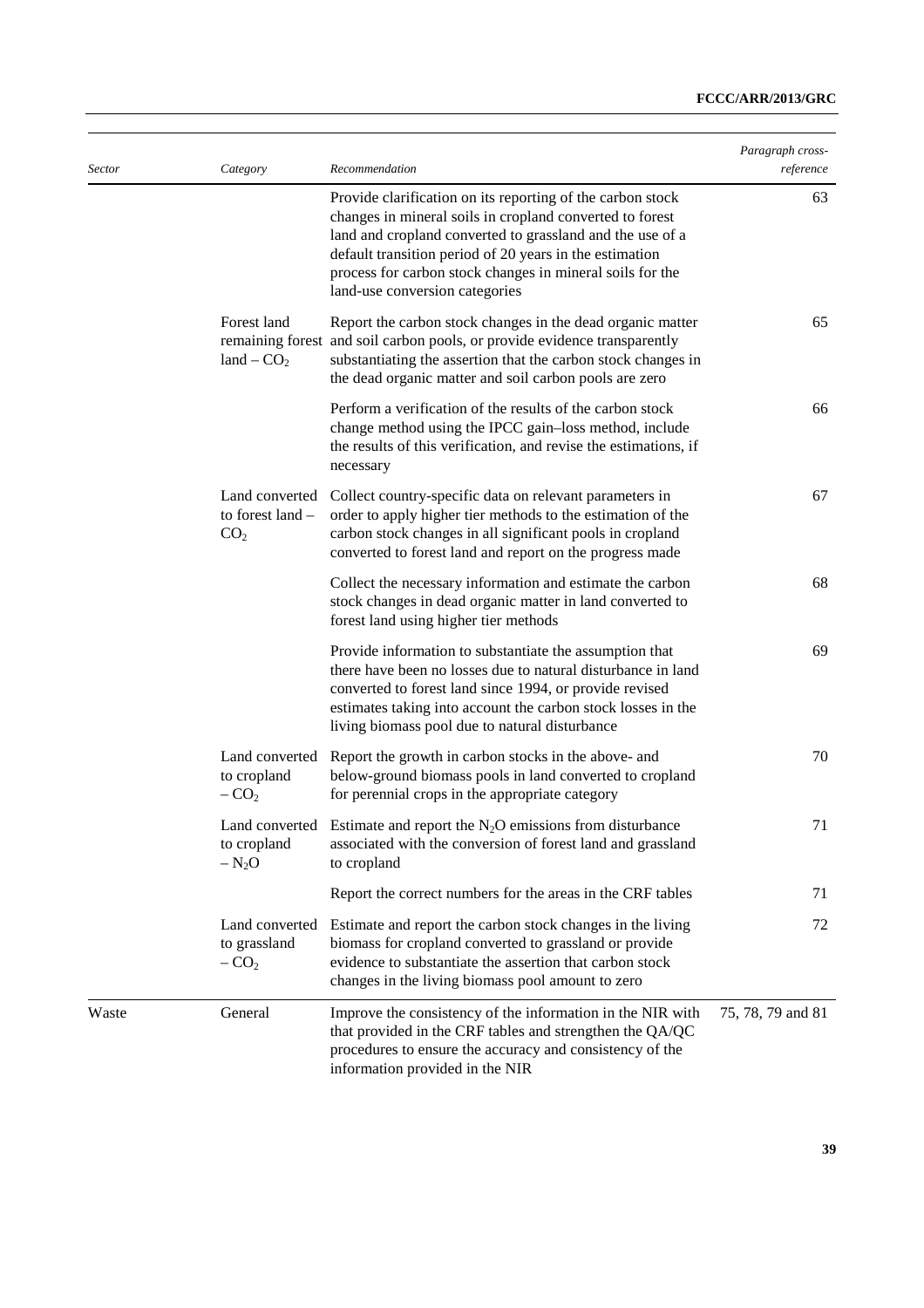| <b>Sector</b>           | Category                                                         | Recommendation                                                                                                                                                                                                                                                                 | Paragraph cross-<br>reference |
|-------------------------|------------------------------------------------------------------|--------------------------------------------------------------------------------------------------------------------------------------------------------------------------------------------------------------------------------------------------------------------------------|-------------------------------|
|                         | Solid waste<br>$- CH4$                                           | Provide an explanation of how the historical data on the<br>disposal on land amount of construction and demolition waste are estimated                                                                                                                                         | 77                            |
|                         | Wastewater<br>handling $-CH4$                                    | Provide detailed information on wastewater flows and<br>treatment systems, using figure 5.3 from the IPCC Good<br>Practice Guidance and Uncertainty Management in<br>National Greenhouse Gas Inventories as a guide, in order<br>to improve transparency                       | 80                            |
|                         | Waste<br>incineration -<br>$CO2$ , CH <sub>4</sub> and<br>$N_2O$ | Provide more information on EFs to improve transparency                                                                                                                                                                                                                        | 82                            |
| <b>KP-LULUCF</b>        | Afforestation<br>$-CO2$                                          | Estimate and report the emissions and removals from<br>and reforestation grassland converted to forest land by mapping the<br>grassland converted to forest land areas and include these<br>in the emissions and removals from the afforestation and<br>reforestation activity | 85                            |
|                         | Deforestation<br>$-$ CO <sub>2</sub> and N <sub>2</sub> O        | Provide transparent information on how deforestation is<br>distinguished from harvesting and forest disturbance.<br>Specify how local Forest Services track lands that have<br>temporarily lost forest cover but are not classified as<br>deforested                           | 86                            |
|                         |                                                                  | Report the $N_2O$ emissions from disturbance associated with<br>land-use conversion to cropland under deforestation                                                                                                                                                            | 88                            |
|                         | Forest<br>management<br>$-CO2$                                   | Apply the IPCC gain-loss method to verify the results of<br>the carbon stock change method and report the results                                                                                                                                                              | 89                            |
| Kyoto Protocol<br>units |                                                                  | Report more accurate information on<br>discrepancies and provide additional<br>information on any corrective actions<br>undertaken to correct any problem that caused<br>a discrepancy to occur                                                                                | 92                            |
|                         |                                                                  | Report more accurate information on discrepancies and<br>provide additional information in its next annual<br>submission on any corrective actions undertaken to correct<br>any problem that caused a discrepancy to occur                                                     | 92                            |
|                         |                                                                  | Report accurate information on the commitment period<br>reserve                                                                                                                                                                                                                | 93                            |
| National registry       |                                                                  | Include Article 6 project information and holding and<br>transaction information on the website                                                                                                                                                                                | 96                            |
|                         |                                                                  | Provide a complete data model which contains all required<br>entities in the DES with descriptions in the NIR                                                                                                                                                                  | 96                            |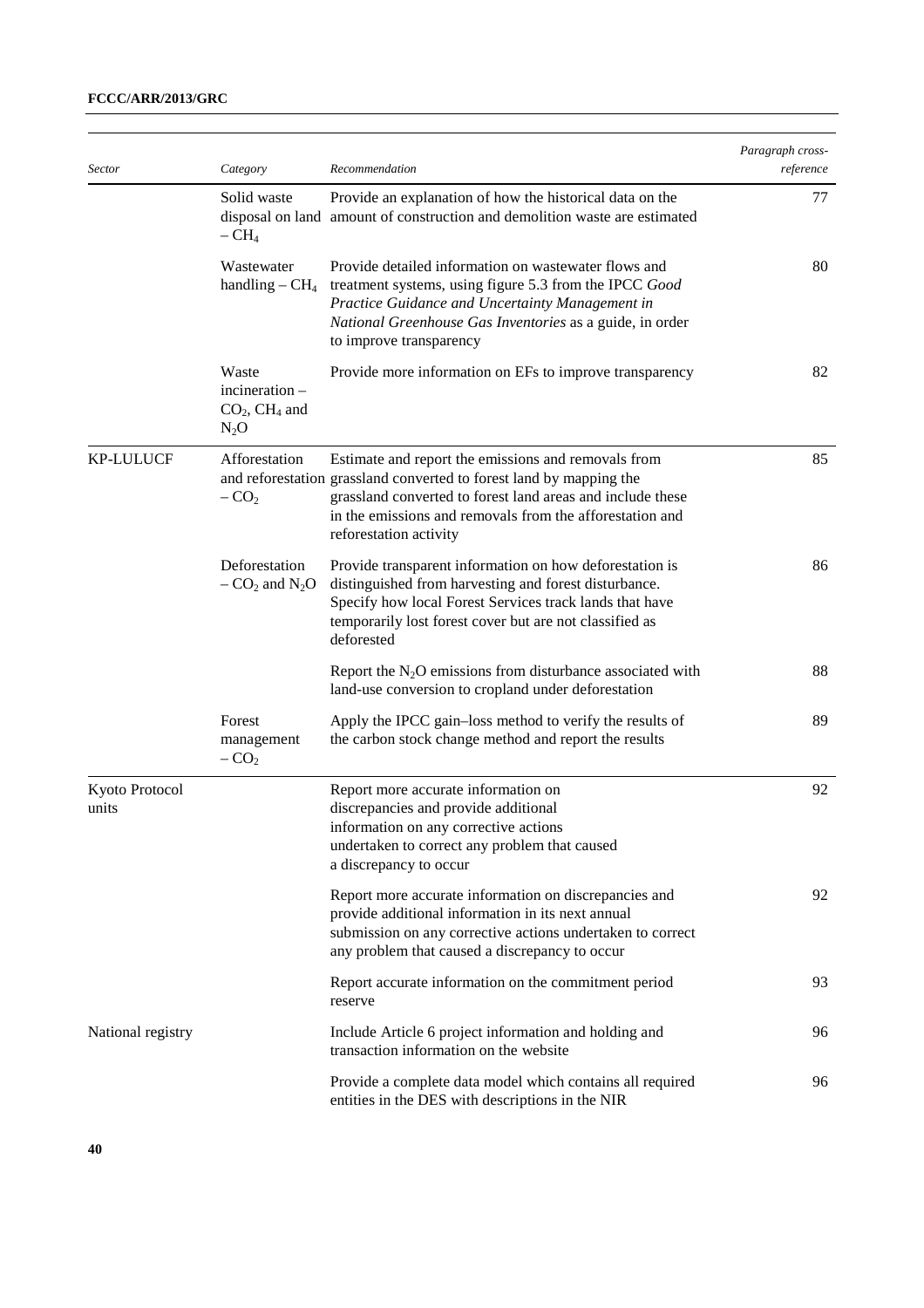| <i>Sector</i>                                        | Category | Recommendation                                                                                                                                                                     | Paragraph cross-<br>reference |
|------------------------------------------------------|----------|------------------------------------------------------------------------------------------------------------------------------------------------------------------------------------|-------------------------------|
|                                                      |          | Test each release thoroughly against the DES as part of<br>each major release cycle and provide the complete results<br>in the NIR                                                 | 96                            |
|                                                      |          | Include additional information related to the database<br>structure in its NIR                                                                                                     | 97                            |
| Article 3, paragraph<br>14, of the Kyoto<br>Protocol |          | Report any change in its information on changes in its<br>reporting of the minimization of adverse impacts in<br>accordance with Article 3, paragraph 14, of the Kyoto<br>Protocol | 98                            |

*Abbreviations*: AD = activity data, AWMS = animal waste management system, CRF = common reporting format, DES = data exchange standards, EU ETS = European Union emissions trading scheme, IEA = International Energy Agency, IPCC = Intergovernmental Panel on Climate Change, ITL = international transaction log, KP-LULUCF = LULUCF emissions and removals from activities under Article 3, paragraphs 3 and 4, of the Kyoto Protocol, LULUCF = land use, land-use change and forestry, MCF  $=$  methane conversion factor, NE = not estimated, NIR = national inventory report, NCV = net calorific value, QA = quality assurance,  $QC =$  quality control,  $VS =$  volatile solids.

# **IV. Questions of implementation**

103. No questions of implementation were identified by the ERT during the review.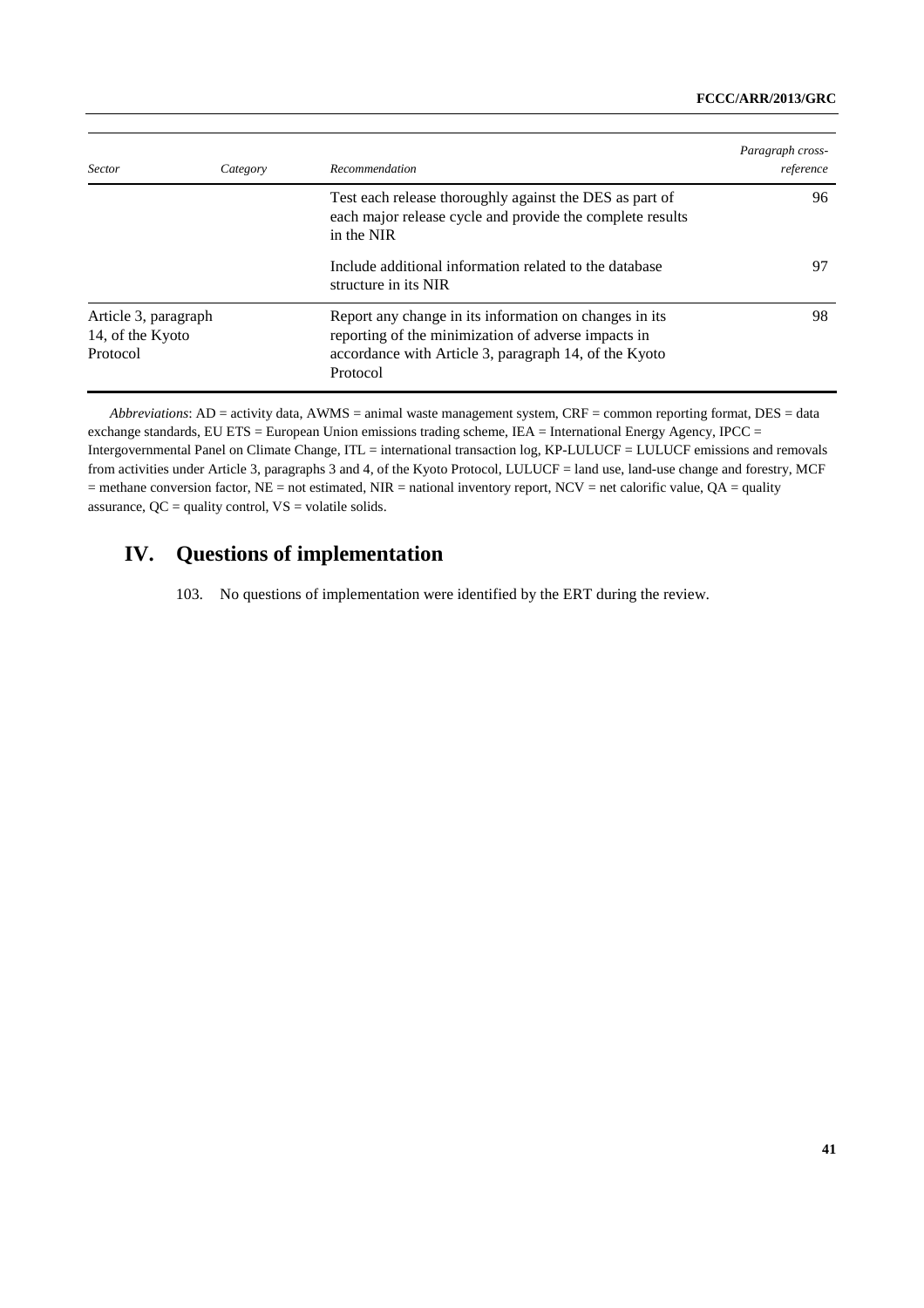# **Annex I**

# **Background data on recalculations and information to be included in the compilation and accounting database**

Table 9

**Recalculations in the 2013 annual submission for the base year and the most recent year**

|                                                 | 1990                                       | 2010      | 1990            | 2010     |                                 |
|-------------------------------------------------|--------------------------------------------|-----------|-----------------|----------|---------------------------------|
| Greenhouse gas source and sink categories       | Value of recalculation<br>$(Gg\ CO_2\ eq)$ |           | Per cent change |          | Reason for the<br>recalculation |
| 1. Energy                                       | $-367.74$                                  | $-919.62$ | $-0.5$          | $-1.0$   | AD                              |
| A. Fuel combustion (sectoral approach)          | $-367.74$                                  | $-919.62$ | $-0.5$          | $-1.0$   |                                 |
| 1. Energy industries                            |                                            |           |                 |          |                                 |
| 2. Manufacturing industries and<br>construction |                                            | 0.0002    |                 | 0.000002 |                                 |
| 3. Transport                                    | $-367.74$                                  | $-919.62$ | $-2.5$          | $-4.0$   |                                 |
| 4. Other sectors                                |                                            |           |                 |          |                                 |
| 5. Other                                        |                                            |           |                 |          |                                 |
| B. Fugitive emissions from fuels                |                                            |           |                 |          |                                 |
| 1. Solid fuels                                  |                                            |           |                 |          |                                 |
| 2. Oil and natural gas                          |                                            |           |                 |          |                                 |
| 2. Industrial processes                         | $-27.96$                                   | $-45.82$  | $-0.3$          | $-0.4$   | AD, EFs, new<br>method          |
| A. Mineral products                             | $-27.96$                                   |           | $-0.4$          |          |                                 |
| B. Chemical industry                            |                                            |           |                 |          |                                 |
| C. Metal production                             |                                            | $-0.03$   |                 | $-0.003$ |                                 |
| D. Other production                             |                                            |           |                 |          |                                 |
| E. Production of halocarbons and $SF6$          |                                            |           |                 |          |                                 |
| F. Consumption of halocarbons and $SF6$         | $-0.00001$                                 | $-45.79$  | $-0.0005$       | $-1.3$   |                                 |
| G. Other                                        |                                            |           |                 |          |                                 |
| 3. Solvent and other product use                |                                            |           |                 |          |                                 |
| 4. Agriculture                                  |                                            |           |                 |          |                                 |
| A. Enteric fermentation                         |                                            |           |                 |          |                                 |
| B. Manure management                            |                                            |           |                 |          |                                 |
| C. Rice cultivation                             |                                            |           |                 |          |                                 |
| D. Agricultural soils                           |                                            |           |                 |          |                                 |
| E. Prescribed burning of savannas               |                                            |           |                 |          |                                 |
| F. Field burning of agricultural residues       |                                            |           |                 |          |                                 |
| G. Other                                        |                                            |           |                 |          |                                 |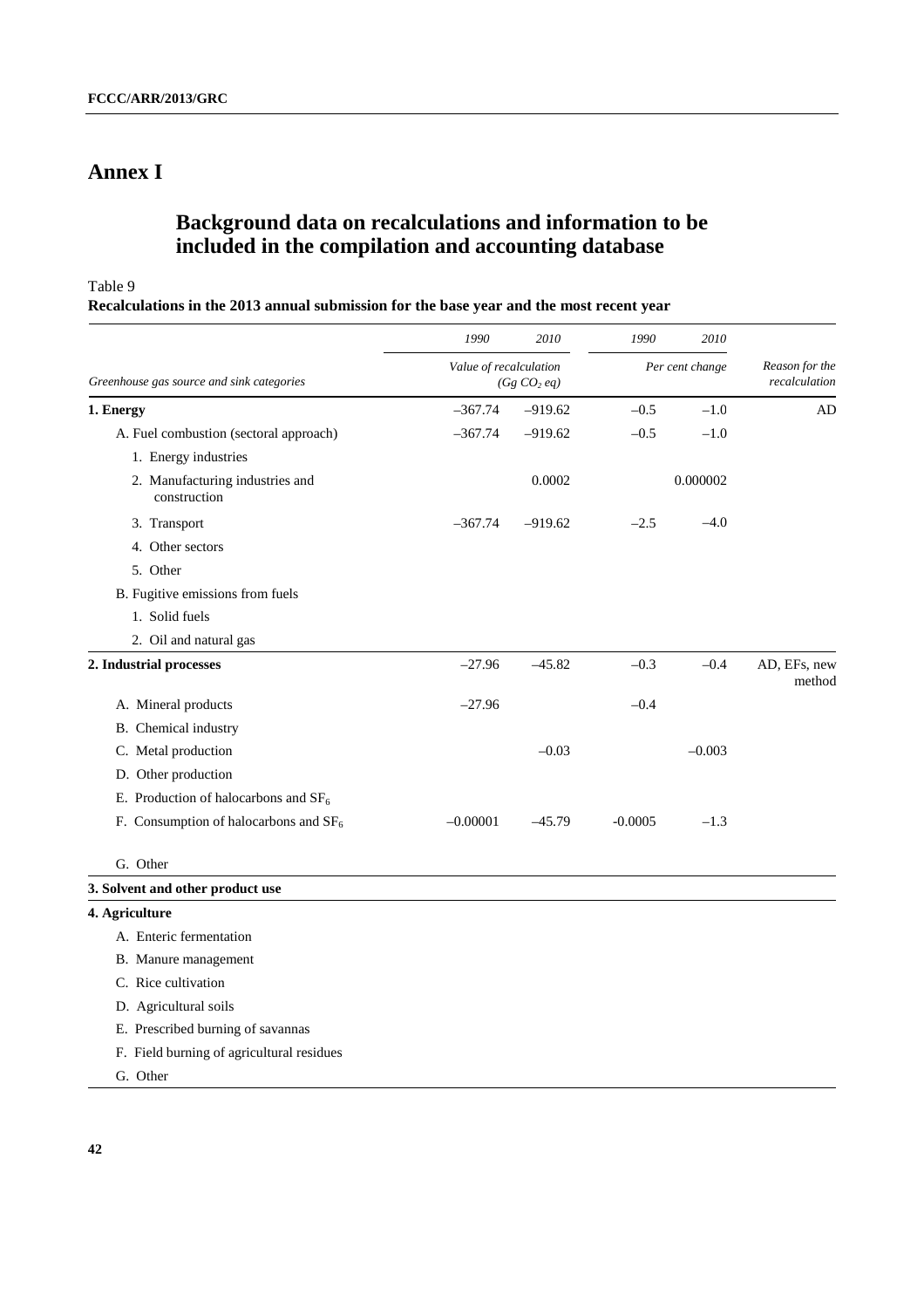|                                                 | 1990                                              | 2010      | 1990            | 2010   |                                  |
|-------------------------------------------------|---------------------------------------------------|-----------|-----------------|--------|----------------------------------|
| Greenhouse gas source and sink categories       | Value of recalculation<br>(Gg CO <sub>2</sub> eq) |           | Per cent change |        | Reason for the<br>recalculation  |
| 5. Land use, land-use change and forestry       | 44.64                                             | 41.62     | $-1.8$          | $-1.6$ | AD                               |
| A. Forest land                                  | 35.40                                             | 80.31     | $-2.6$          | $-3.6$ |                                  |
| B. Cropland                                     | 0.03                                              | $-74.95$  | $-0.002$        | 16.6   |                                  |
| Grassland<br>C.                                 | 0.19                                              | 1.37      | 1.2             | 18.3   |                                  |
| D. Wetlands                                     |                                                   | 0.15      |                 |        |                                  |
| Settlements<br>Е.                               | 2.27                                              | 2.29      | 77.3            | 49.7   |                                  |
| F. Other land                                   | 6.76                                              | 32.44     | 62.8            | 987.9  |                                  |
| G. Other                                        |                                                   |           |                 |        |                                  |
| 6. Waste                                        |                                                   | $-31.61$  |                 | $-0.6$ | AD, inclusion of<br>new category |
| A. Solid waste disposal on land                 |                                                   | $-25.40$  |                 | $-0.7$ |                                  |
| B. Wastewater handling                          |                                                   | $-10.72$  |                 | $-0.7$ |                                  |
| Waste incineration<br>C.                        |                                                   | $-0.28$   |                 | $-6.7$ |                                  |
| D. Other                                        |                                                   | 4.78      |                 |        |                                  |
| 7. Other                                        |                                                   |           |                 |        |                                  |
| Total CO <sub>2</sub> equivalent without LULUCF | $-395.70$                                         | $-997.05$ | $-0.4\%$        | $-0.8$ |                                  |
| Total CO <sub>2</sub> equivalent with LULUCF    | $-351.06$                                         | $-955.43$ | $-0.3%$         | $-0.8$ |                                  |

*Abbreviations*: AD = change in activity data, EF = change in emission factor, LULUCF = land use, land-use change and forestry.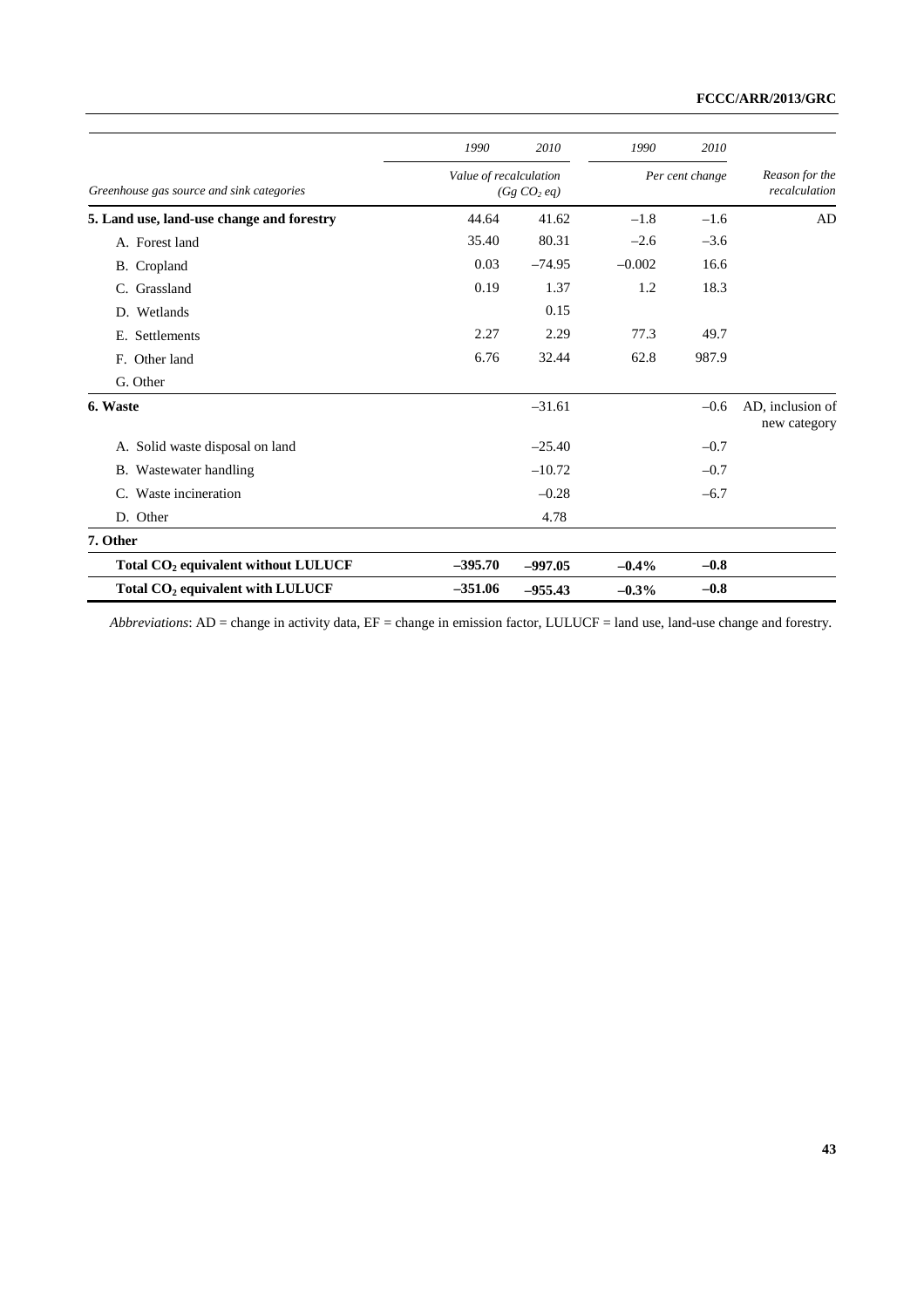#### Table 10

Information to be included in the compilation and accounting database in t CO<sub>2</sub> eq for 2011, including the **commitment period reserve** 

|                                                                       | As reported | Revised estimates | $\it{Adjustment}^a$ | Final <sup>b</sup> |
|-----------------------------------------------------------------------|-------------|-------------------|---------------------|--------------------|
| <b>Commitment period reserve</b>                                      | 591 375 861 | 575 225 094       |                     | 575 225 094        |
| <b>Annex A emissions for 2011</b>                                     |             |                   |                     |                    |
| CO <sub>2</sub>                                                       | 94 813 627  |                   |                     | 94 813 627         |
| CH <sub>4</sub>                                                       | 9 630 758   |                   |                     | 9 630 758          |
| $N_2O$                                                                | 7 010 342   |                   |                     | 7 010 342          |
| <b>HFCs</b>                                                           | 3 507 456   |                   |                     | 3 507 456          |
| <b>PFCs</b>                                                           | 77 686      |                   |                     | 77 686             |
| SF <sub>6</sub>                                                       | 5 1 5 0     |                   |                     | 5 1 5 0            |
| <b>Total Annex A sources</b>                                          | 115 045 019 |                   |                     | 115 045 019        |
| Activities under Article 3, paragraph 3, for 2011                     |             |                   |                     |                    |
| 3.3 Afforestation and reforestation on non-harvested<br>land for 2011 | $-350626$   |                   |                     | $-350626$          |
| 3.3 Afforestation and reforestation on harvested land<br>for 2011     | <b>NA</b>   |                   |                     | <b>NA</b>          |
| 3.3 Deforestation for 2011                                            | 45 651      |                   |                     | 45 651             |
| Activities under Article 3, paragraph 4, for 2011 <sup>c</sup>        |             |                   |                     |                    |
| 3.4 Forest management for 2011                                        | $-1776866$  |                   |                     | $-1776866$         |
| 3.4 Cropland management for 2011                                      |             |                   |                     |                    |
| 3.4 Cropland management for the base year                             |             |                   |                     |                    |
| 3.4 Grazing land management for 2011                                  |             |                   |                     |                    |
| 3.4 Grazing land management for the base year                         |             |                   |                     |                    |
| 3.4 Revegetation for 2011                                             |             |                   |                     |                    |
| 3.4 Revegetation in the base year                                     |             |                   |                     |                    |

*Abbreviation*: NA = not applicable.

<sup>a</sup> "Adjustment" is relevant only for Parties for which the expert review team has calculated one or more adjustment(s).

*<sup>b</sup>*"Final" includes revised estimates, if any, and/or adjustments, if any.

<sup>c</sup> Activities under Article 3, paragraph 4, are relevant only for Parties that elected one or more such activities.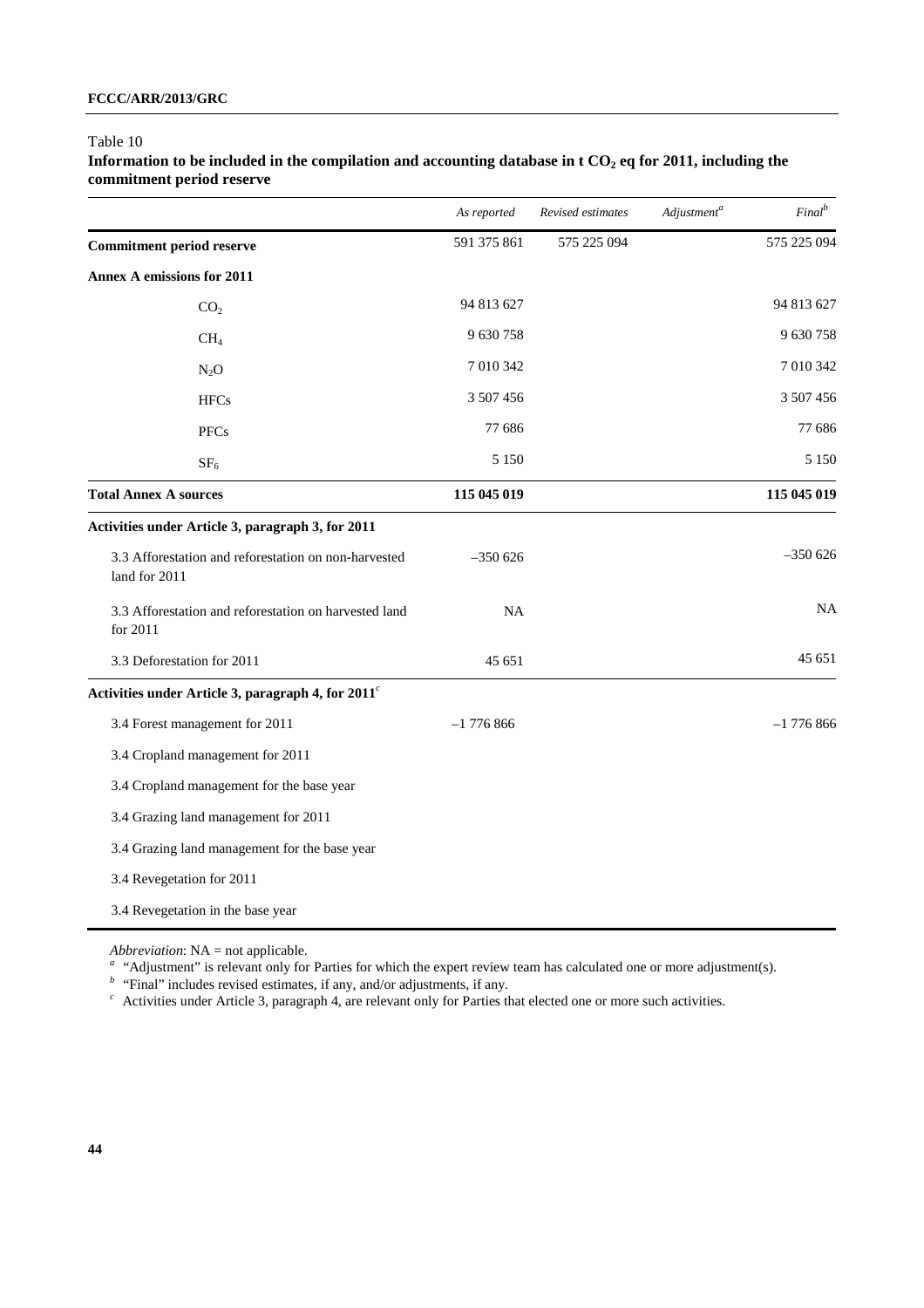|                                                                       | As reported   | Revised estimates | Adjustment <sup>a</sup> | Final <sup>b</sup> |
|-----------------------------------------------------------------------|---------------|-------------------|-------------------------|--------------------|
| <b>Annex A emissions for 2010</b>                                     |               |                   |                         |                    |
| CO <sub>2</sub>                                                       | 96 558 511    |                   |                         | 96 558 511         |
| CH <sub>4</sub>                                                       | 9784127       |                   |                         | 9784127            |
| $N_2O$                                                                | 7 315 605     |                   |                         | 7 315 605          |
| <b>HFCs</b>                                                           | 3 5 1 2 1 6 2 |                   |                         | 3 512 162          |
| <b>PFCs</b>                                                           | 101 573       |                   |                         | 101 573            |
| SF <sub>6</sub>                                                       | 6 1 4 2       |                   |                         | 6 1 4 2            |
| <b>Total Annex A sources</b>                                          | 117 278 121   |                   |                         | 117 278 121        |
| Activities under Article 3, paragraph 3, for 2010                     |               |                   |                         |                    |
| 3.3 Afforestation and reforestation on non-harvested<br>land for 2010 | $-350626$     |                   |                         | $-350626$          |
| 3.3 Afforestation and reforestation on harvested land<br>for 2010     | NA            |                   |                         | <b>NA</b>          |
| 3.3 Deforestation for 2010                                            | 43 866        |                   |                         | 43 866             |
| Activities under Article 3, paragraph 4, for 2010 <sup>c</sup>        |               |                   |                         |                    |
| 3.4 Forest management for 2010                                        | $-1774458$    |                   |                         | $-1$ 774 458       |
| 3.4 Cropland management for 2010                                      |               |                   |                         |                    |
| 3.4 Cropland management for the base year                             |               |                   |                         |                    |
| 3.4 Grazing land management for 2010                                  |               |                   |                         |                    |
| 3.4 Grazing land management for the base year                         |               |                   |                         |                    |
| 3.4 Revegetation for 2010                                             |               |                   |                         |                    |
| 3.4 Revegetation in the base year                                     |               |                   |                         |                    |

# Table 11 Information to be included in the compilation and accounting database in t CO<sub>2</sub> eq for 2010

*Abbreviation*: NA = not applicable.

<sup>a</sup> "Adjustment" is relevant only for Parties for which the expert review team has calculated one or more adjustment(s).

*<sup>b</sup>*"Final" includes revised estimates, if any, and/or adjustments, if any.

<sup>c</sup> Activities under Article 3, paragraph 4, are relevant only for Parties that elected one or more such activities.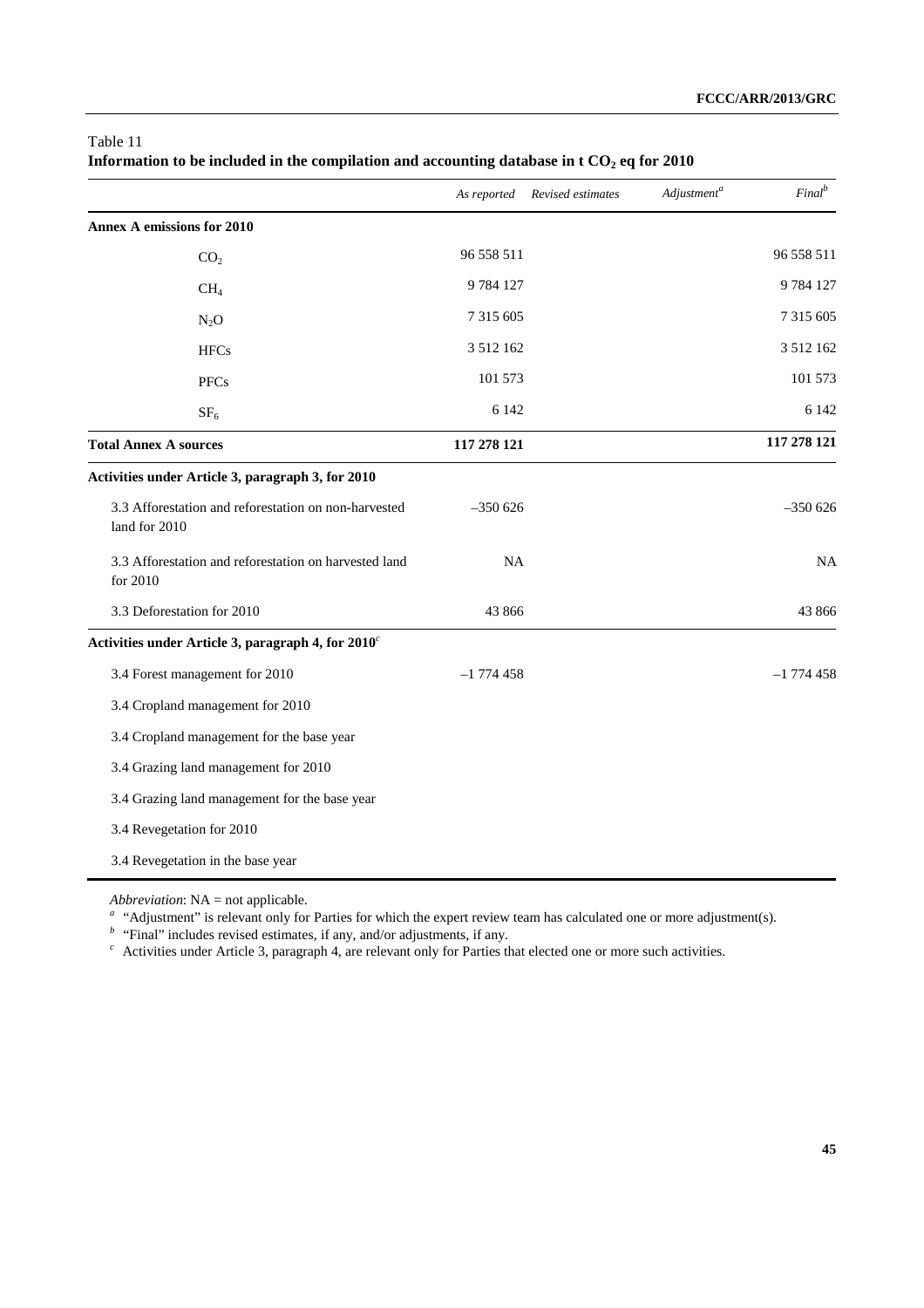#### Table 12

| Information to be included in the compilation and accounting database in t CO <sub>2</sub> eq for 2009 |  |  |  |
|--------------------------------------------------------------------------------------------------------|--|--|--|
|--------------------------------------------------------------------------------------------------------|--|--|--|

|                                                                       | As reported   | Revised estimates | Adjustment <sup>a</sup> | Final <sup>b</sup> |
|-----------------------------------------------------------------------|---------------|-------------------|-------------------------|--------------------|
| <b>Annex A emissions for 2009</b>                                     |               |                   |                         |                    |
| CO <sub>2</sub>                                                       | 103 577 266   |                   |                         | 103 577 266        |
| CH <sub>4</sub>                                                       | 9739239       |                   |                         | 9739239            |
| $N_2O$                                                                | 7 015 586     |                   |                         | 7 015 586          |
| <b>HFCs</b>                                                           | 3 2 2 6 6 5 4 |                   |                         | 3 226 654          |
| <b>PFCs</b>                                                           | 69 850        |                   |                         | 69 850             |
| SF <sub>6</sub>                                                       | 5 2 5 8       |                   |                         | 5 2 5 8            |
| <b>Total Annex A sources</b>                                          | 123 633 852   |                   |                         | 123 633 852        |
| Activities under Article 3, paragraph 3, for 2009                     |               |                   |                         |                    |
| 3.3 Afforestation and reforestation on non-harvested<br>land for 2009 | $-350626$     |                   |                         | $-350626$          |
| 3.3 Afforestation and reforestation on harvested land<br>for 2009     | $\rm NA$      |                   |                         | <b>NA</b>          |
| 3.3 Deforestation for 2009                                            | 47 949        |                   |                         | 47949              |
| Activities under Article 3, paragraph 4, for 2009 <sup>c</sup>        |               |                   |                         |                    |
| 3.4 Forest management for 2009                                        | $-1768746$    |                   |                         | $-1768746$         |
| 3.4 Cropland management for 2009                                      |               |                   |                         |                    |
| 3.4 Cropland management for the base year                             |               |                   |                         |                    |
| 3.4 Grazing land management for 2009                                  |               |                   |                         |                    |
| 3.4 Grazing land management for the base year                         |               |                   |                         |                    |
| 3.4 Revegetation for 2009                                             |               |                   |                         |                    |
| 3.4 Revegetation in the base year                                     |               |                   |                         |                    |

*Abbreviation:* NA = not applicable.

<sup>a</sup> "Adjustment" is relevant only for Parties for which the expert review team has calculated one or more adjustment(s).

*<sup>b</sup>*"Final" includes revised estimates, if any, and/or adjustments, if any.

 $c<sup>c</sup>$  Activities under Article 3, paragraph 4, are relevant only for Parties that elected one or more such activities.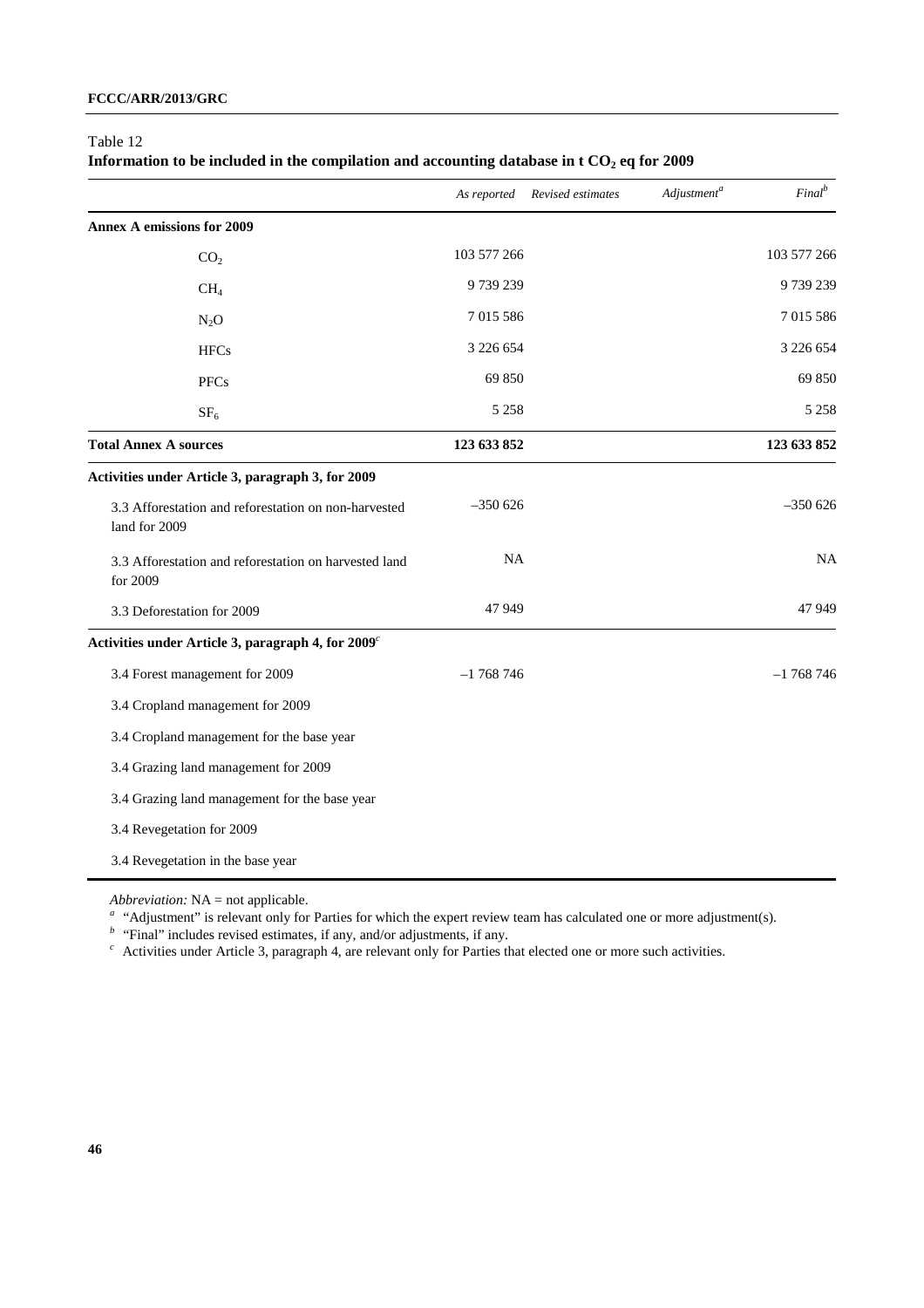|                                                                       | As reported | Revised estimates | Adjustment <sup>a</sup> | Final <sup>b</sup> |
|-----------------------------------------------------------------------|-------------|-------------------|-------------------------|--------------------|
| <b>Annex A emissions for 2008</b>                                     |             |                   |                         |                    |
| CO <sub>2</sub>                                                       | 109 909 565 |                   |                         | 109 909 565        |
| CH <sub>4</sub>                                                       | 10 008 735  |                   |                         | 10 008 735         |
| $N_2O$                                                                | 7474585     |                   |                         | 7 474 585          |
| <b>HFCs</b>                                                           | 2 844 347   |                   |                         | 2 844 347          |
| <b>PFCs</b>                                                           | 89 105      |                   |                         | 89 105             |
| SF <sub>6</sub>                                                       | 7 5 2 9     |                   |                         | 7529               |
| <b>Total Annex A sources</b>                                          | 130 333 865 |                   |                         | 130 333 865        |
| Activities under Article 3, paragraph 3, for 2008                     |             |                   |                         |                    |
| 3.3 Afforestation and reforestation on non-harvested<br>land for 2008 | $-350626$   |                   |                         | $-350626$          |
| 3.3 Afforestation and reforestation on harvested land<br>for 2008     | <b>NA</b>   |                   |                         | <b>NA</b>          |
| 3.3 Deforestation for 2008                                            | 52 620      |                   |                         | 52 620             |
| Activities under Article 3, paragraph 4, for 2008 <sup>c</sup>        |             |                   |                         |                    |
| 3.4 Forest management for 2008                                        | $-1769567$  |                   |                         | $-1769567$         |
| 3.4 Cropland management for 2008                                      |             |                   |                         |                    |
| 3.4 Cropland management for the base year                             |             |                   |                         |                    |
| 3.4 Grazing land management for 2008                                  |             |                   |                         |                    |
| 3.4 Grazing land management for the base year                         |             |                   |                         |                    |
| 3.4 Revegetation for 2008                                             |             |                   |                         |                    |
| 3.4 Revegetation in the base year                                     |             |                   |                         |                    |

# Table 13 Information to be included in the compilation and accounting database in t CO<sub>2</sub> eq for 2008

*Abbreviation*: NA = not applicable*.*

<sup>a</sup> "Adjustment" is relevant only for Parties for which the expert review team has calculated one or more adjustment(s).

*<sup>b</sup>*"Final" includes revised estimates, if any, and/or adjustments, if any.

<sup>c</sup> Activities under Article 3, paragraph 4, are relevant only for Parties that elected one or more such activities.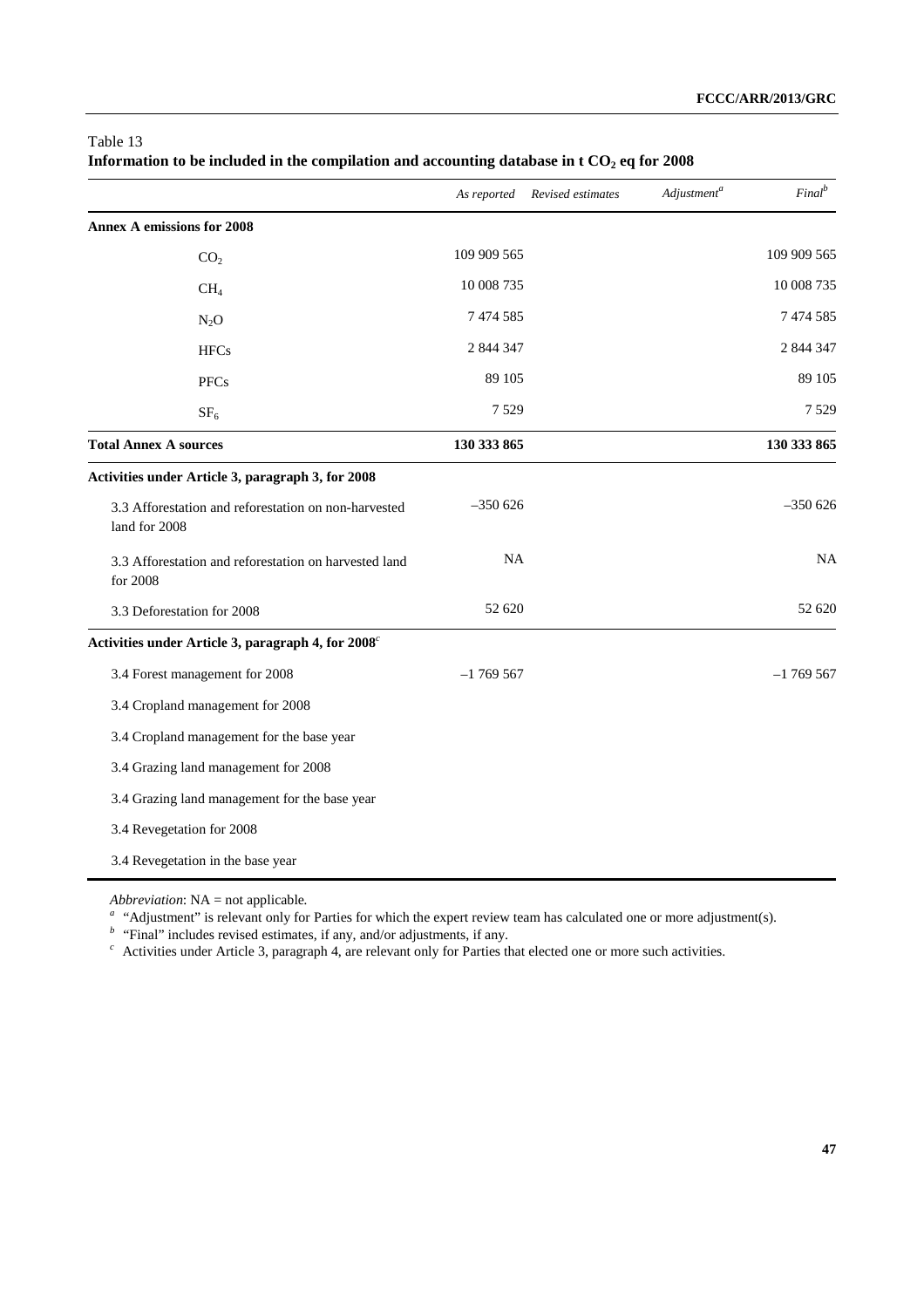# **Annex II**

# **Documents and information used during the review**

# **A. Reference documents**

Intergovernmental Panel on Climate Change. *2006 IPCC Guidelines for National Greenhouse Gas Inventories*. Available at <http://www.ipcc-nggip.iges.or.jp/public/2006gl/index.html>.

Intergovernmental Panel on Climate Change. *Revised 1996 IPCC Guidelines for National Greenhouse Gas Inventories*. Available at <http://www.ipcc-nggip.iges.or.jp/public/gl/invs1.htm>.

Intergovernmental Panel on Climate Change. *Good Practice Guidance and Uncertainty Management in National Greenhouse Gas Inventories*. Available at <http://www.ipcc-nggip.iges.or.jp/public/gp/english/>.

Intergovernmental Panel on Climate Change. *Good Practice Guidance for Land Use, Land-Use Change and Forestry*. Available at <http://www.ipcc-nggip.iges.or.jp/public/gpglulucf/gpglulucf.htm>.

"Guidelines for the preparation of national communications by Parties included in Annex I to the Convention, Part I: UNFCCC reporting guidelines on annual inventories". FCCC/SBSTA/2006/9. Available at <http://unfccc.int/resource/docs/2006/sbsta/eng/09.pdf>.

"Guidelines for the technical review of greenhouse gas inventories from Parties included in Annex I to the Convention". FCCC/CP/2002/8. Available at <http://unfccc.int/resource/docs/cop8/08.pdf>.

"Guidelines for national systems under Article 5, paragraph 1, of the Kyoto Protocol". Decision 19/CMP.1. Available at <http://unfccc.int/resource/docs/2005/cmp1/eng/08a03.pdf#page=14>.

"Guidelines for the preparation of the information required under Article 7 of the Kyoto Protocol". Decision 15/CMP.1. Available at <http://unfccc.int/resource/docs/2005/cmp1/eng/08a02.pdf#page=54>.

"Guidelines for review under Article 8 of the Kyoto Protocol". Decision 22/CMP.1. Available at <http://unfccc.int/resource/docs/2005/cmp1/eng/08a03.pdf#page=51>.

Status report for Greece 2013. Available at <http://unfccc.int/resource/docs/2013/asr/grc.pdf>.

Synthesis and assessment report on the greenhouse gas inventories submitted in 2013. Available at <http://unfccc.int/resource/webdocs/sai/2013.pdf>.

FCCC/ARR/2012/GRC. Report of the individual review of the annual submission of Greece submitted in 2012. Available at <http://unfccc.int/resource/docs/2013/arr/grc.pdf>.

UNFCCC. *Standard Independent Assessment Report*, parts I and II. Available at <http://unfccc.int/kyoto\_protocol/registry\_systems/independent\_assessment\_reports/items/ 4061.php>.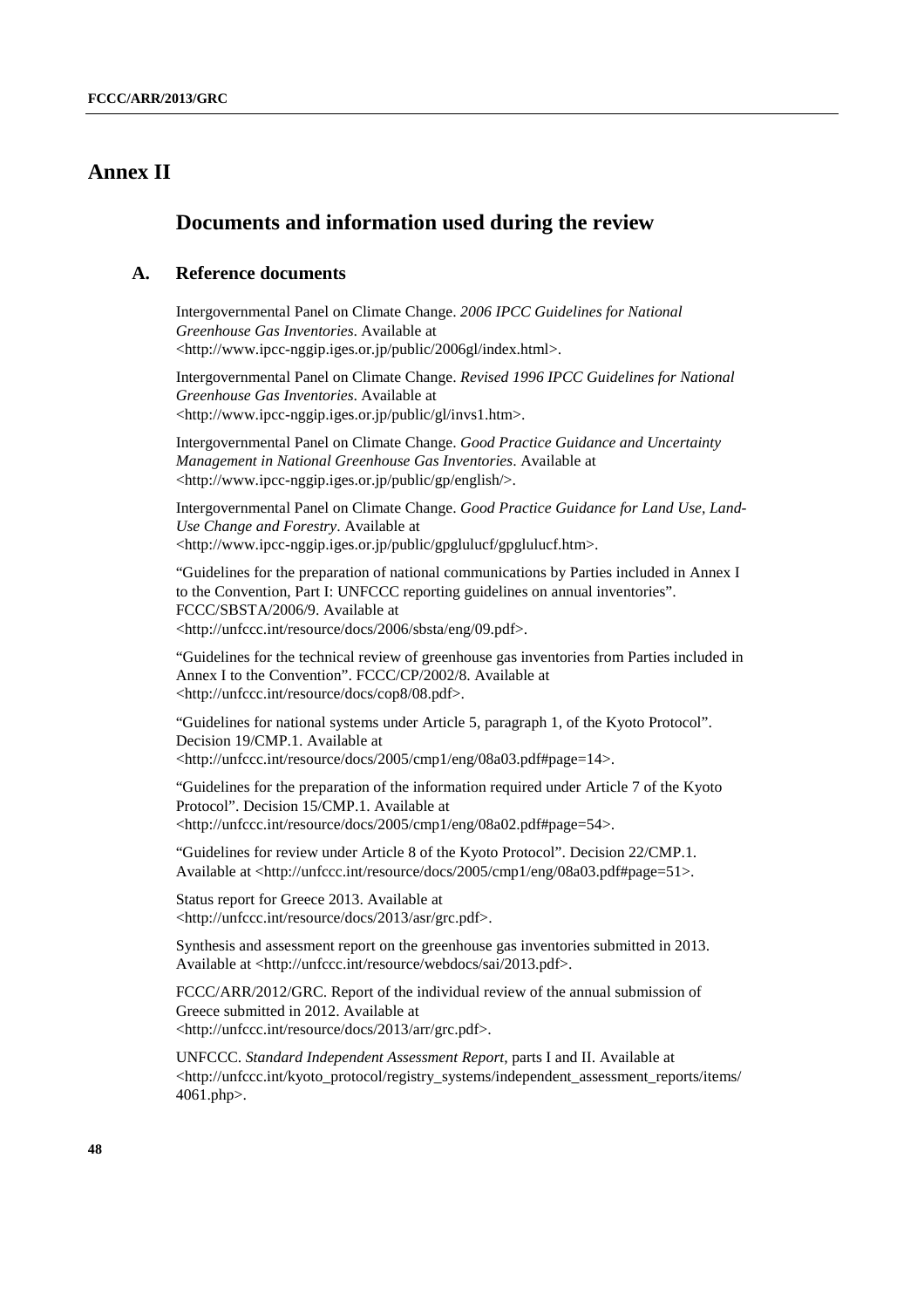# **B. Additional information provided by the Party**

Responses to questions during the review were received from Mr. George Tegos Zisis (Ministry of Environment, Energy and Climate Change) and Mr. Ioannis Sempos (National Technical University of Athens), including additional information on the methodology and assumptions used.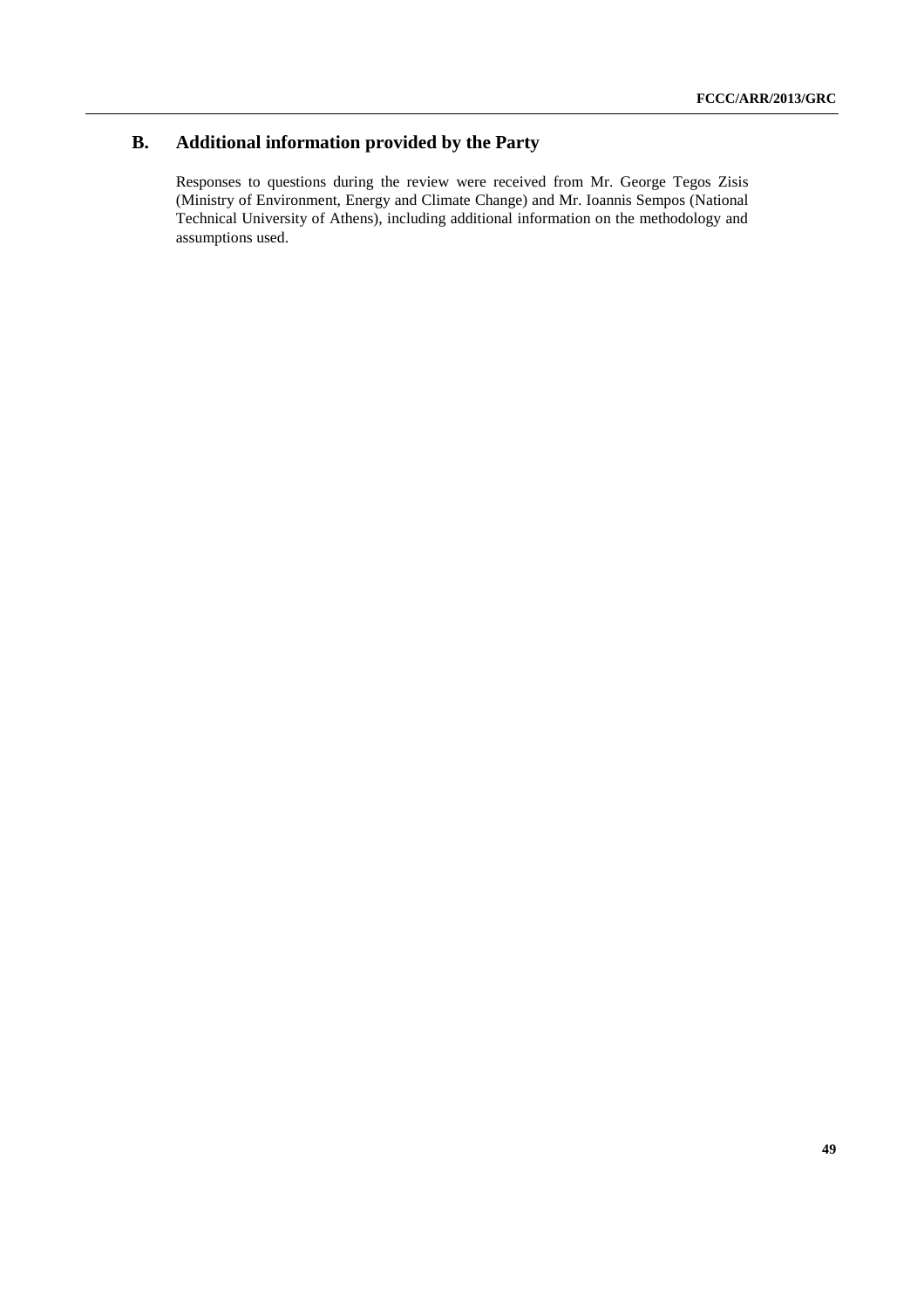# **Annex III**

# **Acronyms and abbreviations**

| AD                      | activity data                                                                                                        |
|-------------------------|----------------------------------------------------------------------------------------------------------------------|
| <b>AWMS</b>             | animal waste management system                                                                                       |
| CH <sub>4</sub>         | methane                                                                                                              |
| <b>CMP</b>              | Conference of the Parties serving as the meeting of the Parties to the Kyoto Protocol                                |
| CO <sub>2</sub>         | carbon dioxide                                                                                                       |
| $CO2$ eq                | carbon dioxide equivalent                                                                                            |
| <b>CRF</b>              | common reporting format                                                                                              |
| $DOC_f$                 | fraction of degradable organic carbon dissimilated                                                                   |
| EF                      | emission factor                                                                                                      |
| <b>ERT</b>              | expert review team                                                                                                   |
| EU                      | European Union                                                                                                       |
| <b>EU ETS</b>           | European Union emissions trading scheme                                                                              |
| <b>FAO</b>              | Food and Agriculture Organization of the United Nations                                                              |
| F-gas                   | fluorinated gas                                                                                                      |
| <b>GHG</b>              | greenhouse gas; unless indicated otherwise, GHG emissions are the sum of $CO2$ , CH <sub>4</sub> , N <sub>2</sub> O, |
|                         | HFCs, PFCs and $SF_6$ without GHG emissions and removals from LULUCF                                                 |
| ha                      | hectare                                                                                                              |
| <b>HFCs</b>             | hydrofluorocarbons                                                                                                   |
| IE                      | included elsewhere                                                                                                   |
| <b>IEA</b>              | <b>International Energy Agency</b>                                                                                   |
| IEF                     | implied emission factor                                                                                              |
| <b>IPCC</b>             | Intergovernmental Panel on Climate Change                                                                            |
| <b>ITL</b>              | international transaction log                                                                                        |
| kg                      | kilogram (1 kg = $1,000$ grams)                                                                                      |
| kha                     | kilohectare                                                                                                          |
|                         | KP-LULUCF land use, land-use change and forestry emissions and removals from activities under                        |
|                         | Article 3, paragraphs 3 and 4, of the Kyoto Protocol                                                                 |
| kt                      | kilotonne                                                                                                            |
| <b>LULUCF</b>           | land use, land-use change and forestry                                                                               |
| m <sup>3</sup>          | cubic metre                                                                                                          |
| <b>MCF</b>              | methane conversion factor                                                                                            |
| Mg                      | megagram (1 $Mg = 1$ tonne)                                                                                          |
| N                       | nitrogen                                                                                                             |
| $N_2O$                  | nitrous oxide                                                                                                        |
| <b>NA</b>               | not applicable                                                                                                       |
| <b>NCV</b>              | net calorific value                                                                                                  |
| <b>NE</b>               | not estimated                                                                                                        |
| <b>NIR</b>              | national inventory report                                                                                            |
| NO                      | not occurring                                                                                                        |
| NO <sub>X</sub>         | nitrogen oxides                                                                                                      |
| <b>PFCs</b>             | perfluorocarbons                                                                                                     |
| $\mathbf{P} \mathbf{J}$ | petajoule (1 PJ = $10^{15}$ joule)                                                                                   |
| QA/QC                   | quality assurance/quality control                                                                                    |
| <b>SEF</b>              | standard electronic format                                                                                           |
| SF <sub>6</sub>         | sulphur hexafluoride                                                                                                 |
| <b>SIAR</b>             | standard independent assessment report                                                                               |
| t                       | tonne                                                                                                                |